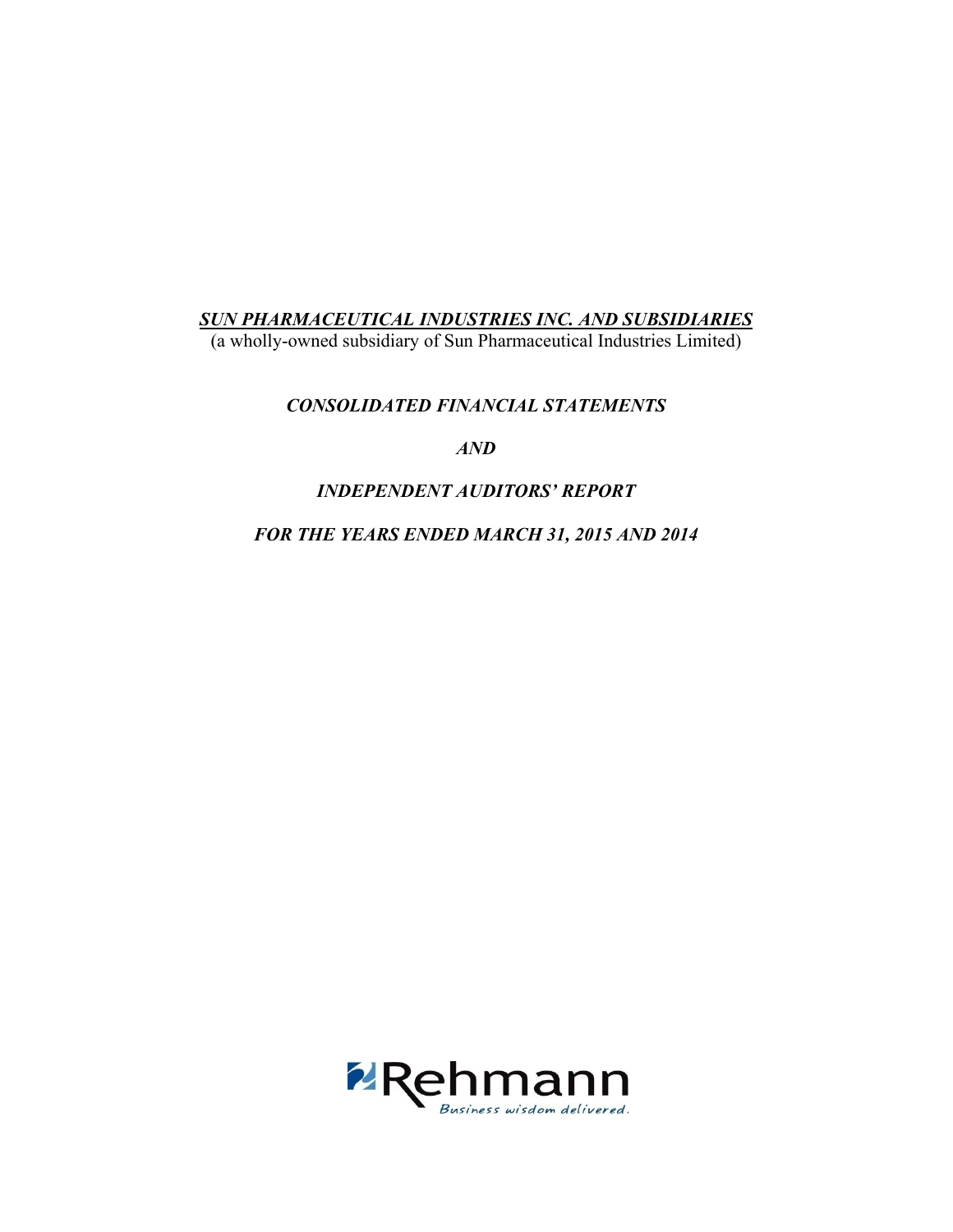(a wholly-owned subsidiary of Sun Pharmaceutical Industries Limited)

# **INDEX TO CONSOLIDATED FINANCIAL STATEMENTS**

| <b>Independent Auditors' Report</b>                                                     |            |
|-----------------------------------------------------------------------------------------|------------|
| <b>Consolidated Financial Statements for the years</b><br>ended March 31, 2015 and 2014 |            |
| Consolidated Balance Sheets                                                             | $F-3$      |
| Consolidated Statements of Income                                                       | $F-4$      |
| Consolidated Statements of Stockholder's Equity                                         | $F-5$      |
| Consolidated Statements of Cash Flows                                                   | $F-6$      |
| Notes to Consolidated Financial Statements                                              | $F-7-F-39$ |

\* \* \* \* \*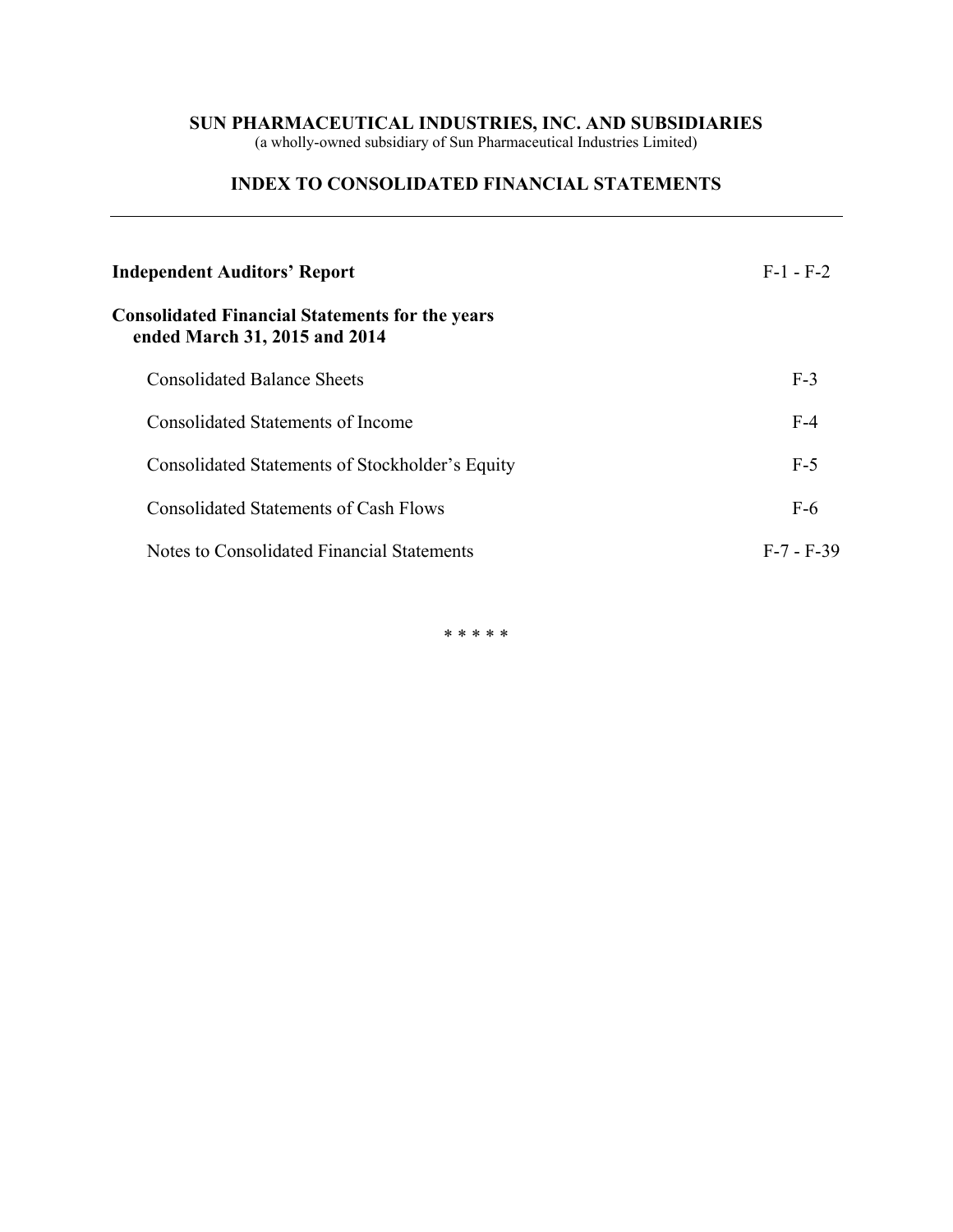# **ZRehmann**

#### Rehmann Robson

1500 W. Big Beaver Rd.  $2<sup>nd</sup>$  Floor Troy, MI 48084 Ph: 248.952.5000 Fx: 248.952.5750 rehmann.com

# **INDEPENDENT AUDITORS' REPORT**

May 27, 2015

Board of Directors and Shareholders Sun Pharmaceutical Industries, Inc. and Subsidiaries Cranbury, New Jersey.

We have audited the accompanying consolidated financial statements of **Sun Pharmaceutical Industries, Inc. and Subsidiaries** (the "Company"), which comprise the consolidated balance sheets as of March 31, 2015 and 2014, and the related consolidated statements of income, shareholders' equity, and cash flows for the years then ended, and the related notes to the consolidated financial statements.

# *Management's Responsibility for the Consolidated Financial Statements*

Management is responsible for the preparation and fair presentation of these consolidated financial statements in accordance with accounting principles generally accepted in the United States of America; this includes the design, implementation, and maintenance of internal control relevant to the preparation and fair presentation of consolidated financial statements that are free from material misstatement, whether due to fraud or error.

## *Independent Auditors' Responsibility*

Our responsibility is to express an opinion on these consolidated financial statements based on our audits. We conducted our audits in accordance with auditing standards generally accepted in the United States of America. Those standards require that we plan and perform the audit to obtain reasonable assurance about whether the consolidated financial statements are free from material misstatement.

An audit involves performing procedures to obtain audit evidence about the amounts and disclosures in the consolidated financial statements. The procedures selected depend on auditor judgment, including the assessment of the risks of material misstatement of the consolidated financial statements, whether due to fraud or error. In making those risk assessments, the auditor considers internal control relevant to the Company's preparation and fair presentation of the consolidated financial statements in order to design audit procedures that are appropriate in the circumstances, but not for the purpose of expressing an opinion on the effectiveness of the Company's internal control. Accordingly, we express no such opinion. An audit also includes evaluating the appropriateness of accounting policies used and the reasonableness of significant accounting estimates made by management, as well as evaluating the overall presentation of the consolidated financial statements.

CPAs & Consultants Wealth Advisors Corporate Investigators

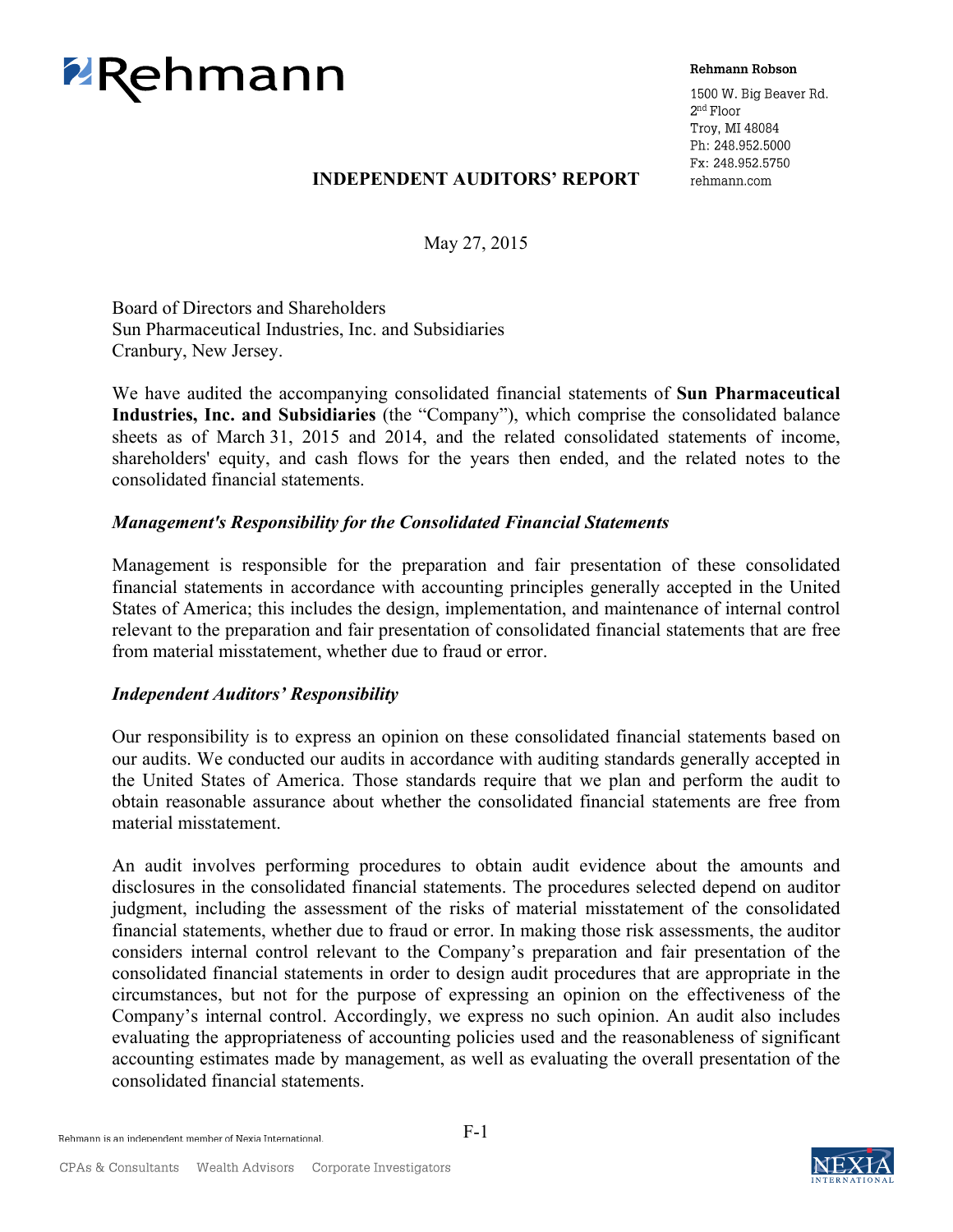We believe that the audit evidence we have obtained is sufficient and appropriate to provide a basis for our audit opinion.

#### **Opinion**

In our opinion, the consolidated financial statements referred to above present fairly, in all material respects, the financial position of Sun Pharmaceutical Industries, Inc. and Subsidiaries as of March 31, 2015 and 2014, and the results of their operations and their cash flows for the years then ended in accordance with accounting principles generally accepted in the United States of America.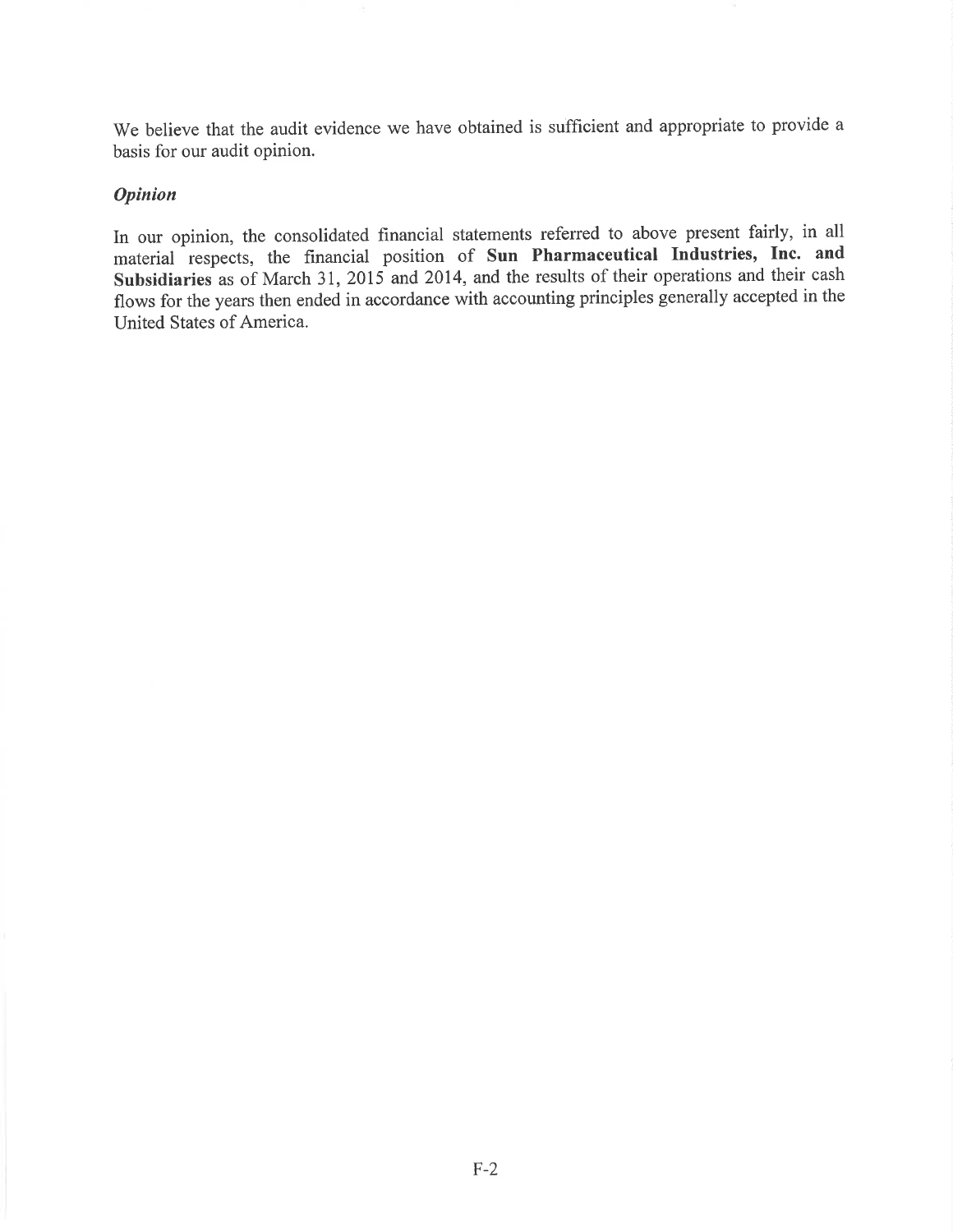(a wholly-owned subsidiary of Sun Pharmaceutical Industries Limited)

#### **CONSOLIDATED BALANCE SHEETS (AMOUNTS IN THOUSANDS)**

| 2015<br>2014<br><b>ASSETS</b><br><b>Current assets</b><br>\$<br>\$<br>30,055<br>Cash and cash equivalents<br>32,060<br>143,163<br>173,195<br>Accounts receivable, net<br>Inventories<br>239,933<br>335,735<br>Prepaid expenses and deposits<br>26,008<br>22,700<br>Deferred income taxes<br>6,247<br>5,673<br><b>Total current assets</b><br>446,837<br>567,932<br>Property, plant and equipment<br>Land<br>4,901<br>3,556<br>Buildings and improvements<br>83,259<br>65,975<br>Equipment<br>125,881<br>107,520<br>Vehicles<br>7<br>7<br>5,920<br>Furniture and fixtures<br>3,272<br>Construction in process<br>6,626<br>1,281<br>Total<br>226,594<br>181,611<br>68,028<br>Less accumulated depreciation<br>80,471<br>Net property, plant and equipment<br>146,123<br>113,583<br>Investment in affiliate and unconsolidated entities<br>51,326<br>44,909<br>218,870<br>Intangible assets, net<br>218,670<br>55,234<br>Goodwill<br>70,613<br>Deferred income taxes<br>16,075<br>7,736<br><b>Total assets</b><br>941,505<br>\$1,016,403<br>\$<br><b>LIABILITIES AND STOCKHOLDER'S EQUITY</b><br><b>Current liabilities</b><br>\$<br>\$<br>Accounts payable, trade<br>14,393<br>11,349<br>Accounts payable, Sun Pharma and affiliates<br>157,411<br>313,438<br>Accrued expenses<br>40,784<br>35,152<br>Income taxes payable<br>9,691<br>16,319<br>Contingent liability on acquisition, current portion<br>7,698<br>Short-term loans<br>300,000<br>4,500<br>Long-term debt, current portion<br>693<br>$\overline{\phantom{a}}$<br><b>Total current liabilities</b><br>530,670<br>380,758<br>Advances from affiliate<br>174,376<br>457,807<br>Contingent liability on acquisition, net of current portion<br>19,739<br>Long-term debt, net of current portion<br>18,213<br><b>Total liabilities</b><br>742,998<br>838,565<br><b>Stockholder's equity</b><br>Common stock<br>213,659<br>213,659<br>Additional paid-in capital<br>3,873<br>3,873<br>Accumulated deficit<br>(19,025)<br>(39, 694)<br>198,507<br><b>Total stockholder's equity</b><br>177,838<br>\$1,016,403<br>Total liabilities and stockholder's equity<br>941,505<br>\$ |  | March 31, |
|------------------------------------------------------------------------------------------------------------------------------------------------------------------------------------------------------------------------------------------------------------------------------------------------------------------------------------------------------------------------------------------------------------------------------------------------------------------------------------------------------------------------------------------------------------------------------------------------------------------------------------------------------------------------------------------------------------------------------------------------------------------------------------------------------------------------------------------------------------------------------------------------------------------------------------------------------------------------------------------------------------------------------------------------------------------------------------------------------------------------------------------------------------------------------------------------------------------------------------------------------------------------------------------------------------------------------------------------------------------------------------------------------------------------------------------------------------------------------------------------------------------------------------------------------------------------------------------------------------------------------------------------------------------------------------------------------------------------------------------------------------------------------------------------------------------------------------------------------------------------------------------------------------------------------------------------------------------------------------------------------------------------------------------------------------------------------------------------------------------------------------|--|-----------|
|                                                                                                                                                                                                                                                                                                                                                                                                                                                                                                                                                                                                                                                                                                                                                                                                                                                                                                                                                                                                                                                                                                                                                                                                                                                                                                                                                                                                                                                                                                                                                                                                                                                                                                                                                                                                                                                                                                                                                                                                                                                                                                                                    |  |           |
|                                                                                                                                                                                                                                                                                                                                                                                                                                                                                                                                                                                                                                                                                                                                                                                                                                                                                                                                                                                                                                                                                                                                                                                                                                                                                                                                                                                                                                                                                                                                                                                                                                                                                                                                                                                                                                                                                                                                                                                                                                                                                                                                    |  |           |
|                                                                                                                                                                                                                                                                                                                                                                                                                                                                                                                                                                                                                                                                                                                                                                                                                                                                                                                                                                                                                                                                                                                                                                                                                                                                                                                                                                                                                                                                                                                                                                                                                                                                                                                                                                                                                                                                                                                                                                                                                                                                                                                                    |  |           |
|                                                                                                                                                                                                                                                                                                                                                                                                                                                                                                                                                                                                                                                                                                                                                                                                                                                                                                                                                                                                                                                                                                                                                                                                                                                                                                                                                                                                                                                                                                                                                                                                                                                                                                                                                                                                                                                                                                                                                                                                                                                                                                                                    |  |           |
|                                                                                                                                                                                                                                                                                                                                                                                                                                                                                                                                                                                                                                                                                                                                                                                                                                                                                                                                                                                                                                                                                                                                                                                                                                                                                                                                                                                                                                                                                                                                                                                                                                                                                                                                                                                                                                                                                                                                                                                                                                                                                                                                    |  |           |
|                                                                                                                                                                                                                                                                                                                                                                                                                                                                                                                                                                                                                                                                                                                                                                                                                                                                                                                                                                                                                                                                                                                                                                                                                                                                                                                                                                                                                                                                                                                                                                                                                                                                                                                                                                                                                                                                                                                                                                                                                                                                                                                                    |  |           |
|                                                                                                                                                                                                                                                                                                                                                                                                                                                                                                                                                                                                                                                                                                                                                                                                                                                                                                                                                                                                                                                                                                                                                                                                                                                                                                                                                                                                                                                                                                                                                                                                                                                                                                                                                                                                                                                                                                                                                                                                                                                                                                                                    |  |           |
|                                                                                                                                                                                                                                                                                                                                                                                                                                                                                                                                                                                                                                                                                                                                                                                                                                                                                                                                                                                                                                                                                                                                                                                                                                                                                                                                                                                                                                                                                                                                                                                                                                                                                                                                                                                                                                                                                                                                                                                                                                                                                                                                    |  |           |
|                                                                                                                                                                                                                                                                                                                                                                                                                                                                                                                                                                                                                                                                                                                                                                                                                                                                                                                                                                                                                                                                                                                                                                                                                                                                                                                                                                                                                                                                                                                                                                                                                                                                                                                                                                                                                                                                                                                                                                                                                                                                                                                                    |  |           |
|                                                                                                                                                                                                                                                                                                                                                                                                                                                                                                                                                                                                                                                                                                                                                                                                                                                                                                                                                                                                                                                                                                                                                                                                                                                                                                                                                                                                                                                                                                                                                                                                                                                                                                                                                                                                                                                                                                                                                                                                                                                                                                                                    |  |           |
|                                                                                                                                                                                                                                                                                                                                                                                                                                                                                                                                                                                                                                                                                                                                                                                                                                                                                                                                                                                                                                                                                                                                                                                                                                                                                                                                                                                                                                                                                                                                                                                                                                                                                                                                                                                                                                                                                                                                                                                                                                                                                                                                    |  |           |
|                                                                                                                                                                                                                                                                                                                                                                                                                                                                                                                                                                                                                                                                                                                                                                                                                                                                                                                                                                                                                                                                                                                                                                                                                                                                                                                                                                                                                                                                                                                                                                                                                                                                                                                                                                                                                                                                                                                                                                                                                                                                                                                                    |  |           |
|                                                                                                                                                                                                                                                                                                                                                                                                                                                                                                                                                                                                                                                                                                                                                                                                                                                                                                                                                                                                                                                                                                                                                                                                                                                                                                                                                                                                                                                                                                                                                                                                                                                                                                                                                                                                                                                                                                                                                                                                                                                                                                                                    |  |           |
|                                                                                                                                                                                                                                                                                                                                                                                                                                                                                                                                                                                                                                                                                                                                                                                                                                                                                                                                                                                                                                                                                                                                                                                                                                                                                                                                                                                                                                                                                                                                                                                                                                                                                                                                                                                                                                                                                                                                                                                                                                                                                                                                    |  |           |
|                                                                                                                                                                                                                                                                                                                                                                                                                                                                                                                                                                                                                                                                                                                                                                                                                                                                                                                                                                                                                                                                                                                                                                                                                                                                                                                                                                                                                                                                                                                                                                                                                                                                                                                                                                                                                                                                                                                                                                                                                                                                                                                                    |  |           |
|                                                                                                                                                                                                                                                                                                                                                                                                                                                                                                                                                                                                                                                                                                                                                                                                                                                                                                                                                                                                                                                                                                                                                                                                                                                                                                                                                                                                                                                                                                                                                                                                                                                                                                                                                                                                                                                                                                                                                                                                                                                                                                                                    |  |           |
|                                                                                                                                                                                                                                                                                                                                                                                                                                                                                                                                                                                                                                                                                                                                                                                                                                                                                                                                                                                                                                                                                                                                                                                                                                                                                                                                                                                                                                                                                                                                                                                                                                                                                                                                                                                                                                                                                                                                                                                                                                                                                                                                    |  |           |
|                                                                                                                                                                                                                                                                                                                                                                                                                                                                                                                                                                                                                                                                                                                                                                                                                                                                                                                                                                                                                                                                                                                                                                                                                                                                                                                                                                                                                                                                                                                                                                                                                                                                                                                                                                                                                                                                                                                                                                                                                                                                                                                                    |  |           |
|                                                                                                                                                                                                                                                                                                                                                                                                                                                                                                                                                                                                                                                                                                                                                                                                                                                                                                                                                                                                                                                                                                                                                                                                                                                                                                                                                                                                                                                                                                                                                                                                                                                                                                                                                                                                                                                                                                                                                                                                                                                                                                                                    |  |           |
|                                                                                                                                                                                                                                                                                                                                                                                                                                                                                                                                                                                                                                                                                                                                                                                                                                                                                                                                                                                                                                                                                                                                                                                                                                                                                                                                                                                                                                                                                                                                                                                                                                                                                                                                                                                                                                                                                                                                                                                                                                                                                                                                    |  |           |
|                                                                                                                                                                                                                                                                                                                                                                                                                                                                                                                                                                                                                                                                                                                                                                                                                                                                                                                                                                                                                                                                                                                                                                                                                                                                                                                                                                                                                                                                                                                                                                                                                                                                                                                                                                                                                                                                                                                                                                                                                                                                                                                                    |  |           |
|                                                                                                                                                                                                                                                                                                                                                                                                                                                                                                                                                                                                                                                                                                                                                                                                                                                                                                                                                                                                                                                                                                                                                                                                                                                                                                                                                                                                                                                                                                                                                                                                                                                                                                                                                                                                                                                                                                                                                                                                                                                                                                                                    |  |           |
|                                                                                                                                                                                                                                                                                                                                                                                                                                                                                                                                                                                                                                                                                                                                                                                                                                                                                                                                                                                                                                                                                                                                                                                                                                                                                                                                                                                                                                                                                                                                                                                                                                                                                                                                                                                                                                                                                                                                                                                                                                                                                                                                    |  |           |
|                                                                                                                                                                                                                                                                                                                                                                                                                                                                                                                                                                                                                                                                                                                                                                                                                                                                                                                                                                                                                                                                                                                                                                                                                                                                                                                                                                                                                                                                                                                                                                                                                                                                                                                                                                                                                                                                                                                                                                                                                                                                                                                                    |  |           |
|                                                                                                                                                                                                                                                                                                                                                                                                                                                                                                                                                                                                                                                                                                                                                                                                                                                                                                                                                                                                                                                                                                                                                                                                                                                                                                                                                                                                                                                                                                                                                                                                                                                                                                                                                                                                                                                                                                                                                                                                                                                                                                                                    |  |           |
|                                                                                                                                                                                                                                                                                                                                                                                                                                                                                                                                                                                                                                                                                                                                                                                                                                                                                                                                                                                                                                                                                                                                                                                                                                                                                                                                                                                                                                                                                                                                                                                                                                                                                                                                                                                                                                                                                                                                                                                                                                                                                                                                    |  |           |
|                                                                                                                                                                                                                                                                                                                                                                                                                                                                                                                                                                                                                                                                                                                                                                                                                                                                                                                                                                                                                                                                                                                                                                                                                                                                                                                                                                                                                                                                                                                                                                                                                                                                                                                                                                                                                                                                                                                                                                                                                                                                                                                                    |  |           |
|                                                                                                                                                                                                                                                                                                                                                                                                                                                                                                                                                                                                                                                                                                                                                                                                                                                                                                                                                                                                                                                                                                                                                                                                                                                                                                                                                                                                                                                                                                                                                                                                                                                                                                                                                                                                                                                                                                                                                                                                                                                                                                                                    |  |           |
|                                                                                                                                                                                                                                                                                                                                                                                                                                                                                                                                                                                                                                                                                                                                                                                                                                                                                                                                                                                                                                                                                                                                                                                                                                                                                                                                                                                                                                                                                                                                                                                                                                                                                                                                                                                                                                                                                                                                                                                                                                                                                                                                    |  |           |
|                                                                                                                                                                                                                                                                                                                                                                                                                                                                                                                                                                                                                                                                                                                                                                                                                                                                                                                                                                                                                                                                                                                                                                                                                                                                                                                                                                                                                                                                                                                                                                                                                                                                                                                                                                                                                                                                                                                                                                                                                                                                                                                                    |  |           |
|                                                                                                                                                                                                                                                                                                                                                                                                                                                                                                                                                                                                                                                                                                                                                                                                                                                                                                                                                                                                                                                                                                                                                                                                                                                                                                                                                                                                                                                                                                                                                                                                                                                                                                                                                                                                                                                                                                                                                                                                                                                                                                                                    |  |           |
|                                                                                                                                                                                                                                                                                                                                                                                                                                                                                                                                                                                                                                                                                                                                                                                                                                                                                                                                                                                                                                                                                                                                                                                                                                                                                                                                                                                                                                                                                                                                                                                                                                                                                                                                                                                                                                                                                                                                                                                                                                                                                                                                    |  |           |
|                                                                                                                                                                                                                                                                                                                                                                                                                                                                                                                                                                                                                                                                                                                                                                                                                                                                                                                                                                                                                                                                                                                                                                                                                                                                                                                                                                                                                                                                                                                                                                                                                                                                                                                                                                                                                                                                                                                                                                                                                                                                                                                                    |  |           |
|                                                                                                                                                                                                                                                                                                                                                                                                                                                                                                                                                                                                                                                                                                                                                                                                                                                                                                                                                                                                                                                                                                                                                                                                                                                                                                                                                                                                                                                                                                                                                                                                                                                                                                                                                                                                                                                                                                                                                                                                                                                                                                                                    |  |           |
|                                                                                                                                                                                                                                                                                                                                                                                                                                                                                                                                                                                                                                                                                                                                                                                                                                                                                                                                                                                                                                                                                                                                                                                                                                                                                                                                                                                                                                                                                                                                                                                                                                                                                                                                                                                                                                                                                                                                                                                                                                                                                                                                    |  |           |
|                                                                                                                                                                                                                                                                                                                                                                                                                                                                                                                                                                                                                                                                                                                                                                                                                                                                                                                                                                                                                                                                                                                                                                                                                                                                                                                                                                                                                                                                                                                                                                                                                                                                                                                                                                                                                                                                                                                                                                                                                                                                                                                                    |  |           |
|                                                                                                                                                                                                                                                                                                                                                                                                                                                                                                                                                                                                                                                                                                                                                                                                                                                                                                                                                                                                                                                                                                                                                                                                                                                                                                                                                                                                                                                                                                                                                                                                                                                                                                                                                                                                                                                                                                                                                                                                                                                                                                                                    |  |           |
|                                                                                                                                                                                                                                                                                                                                                                                                                                                                                                                                                                                                                                                                                                                                                                                                                                                                                                                                                                                                                                                                                                                                                                                                                                                                                                                                                                                                                                                                                                                                                                                                                                                                                                                                                                                                                                                                                                                                                                                                                                                                                                                                    |  |           |
|                                                                                                                                                                                                                                                                                                                                                                                                                                                                                                                                                                                                                                                                                                                                                                                                                                                                                                                                                                                                                                                                                                                                                                                                                                                                                                                                                                                                                                                                                                                                                                                                                                                                                                                                                                                                                                                                                                                                                                                                                                                                                                                                    |  |           |
|                                                                                                                                                                                                                                                                                                                                                                                                                                                                                                                                                                                                                                                                                                                                                                                                                                                                                                                                                                                                                                                                                                                                                                                                                                                                                                                                                                                                                                                                                                                                                                                                                                                                                                                                                                                                                                                                                                                                                                                                                                                                                                                                    |  |           |
|                                                                                                                                                                                                                                                                                                                                                                                                                                                                                                                                                                                                                                                                                                                                                                                                                                                                                                                                                                                                                                                                                                                                                                                                                                                                                                                                                                                                                                                                                                                                                                                                                                                                                                                                                                                                                                                                                                                                                                                                                                                                                                                                    |  |           |
|                                                                                                                                                                                                                                                                                                                                                                                                                                                                                                                                                                                                                                                                                                                                                                                                                                                                                                                                                                                                                                                                                                                                                                                                                                                                                                                                                                                                                                                                                                                                                                                                                                                                                                                                                                                                                                                                                                                                                                                                                                                                                                                                    |  |           |
|                                                                                                                                                                                                                                                                                                                                                                                                                                                                                                                                                                                                                                                                                                                                                                                                                                                                                                                                                                                                                                                                                                                                                                                                                                                                                                                                                                                                                                                                                                                                                                                                                                                                                                                                                                                                                                                                                                                                                                                                                                                                                                                                    |  |           |
|                                                                                                                                                                                                                                                                                                                                                                                                                                                                                                                                                                                                                                                                                                                                                                                                                                                                                                                                                                                                                                                                                                                                                                                                                                                                                                                                                                                                                                                                                                                                                                                                                                                                                                                                                                                                                                                                                                                                                                                                                                                                                                                                    |  |           |
|                                                                                                                                                                                                                                                                                                                                                                                                                                                                                                                                                                                                                                                                                                                                                                                                                                                                                                                                                                                                                                                                                                                                                                                                                                                                                                                                                                                                                                                                                                                                                                                                                                                                                                                                                                                                                                                                                                                                                                                                                                                                                                                                    |  |           |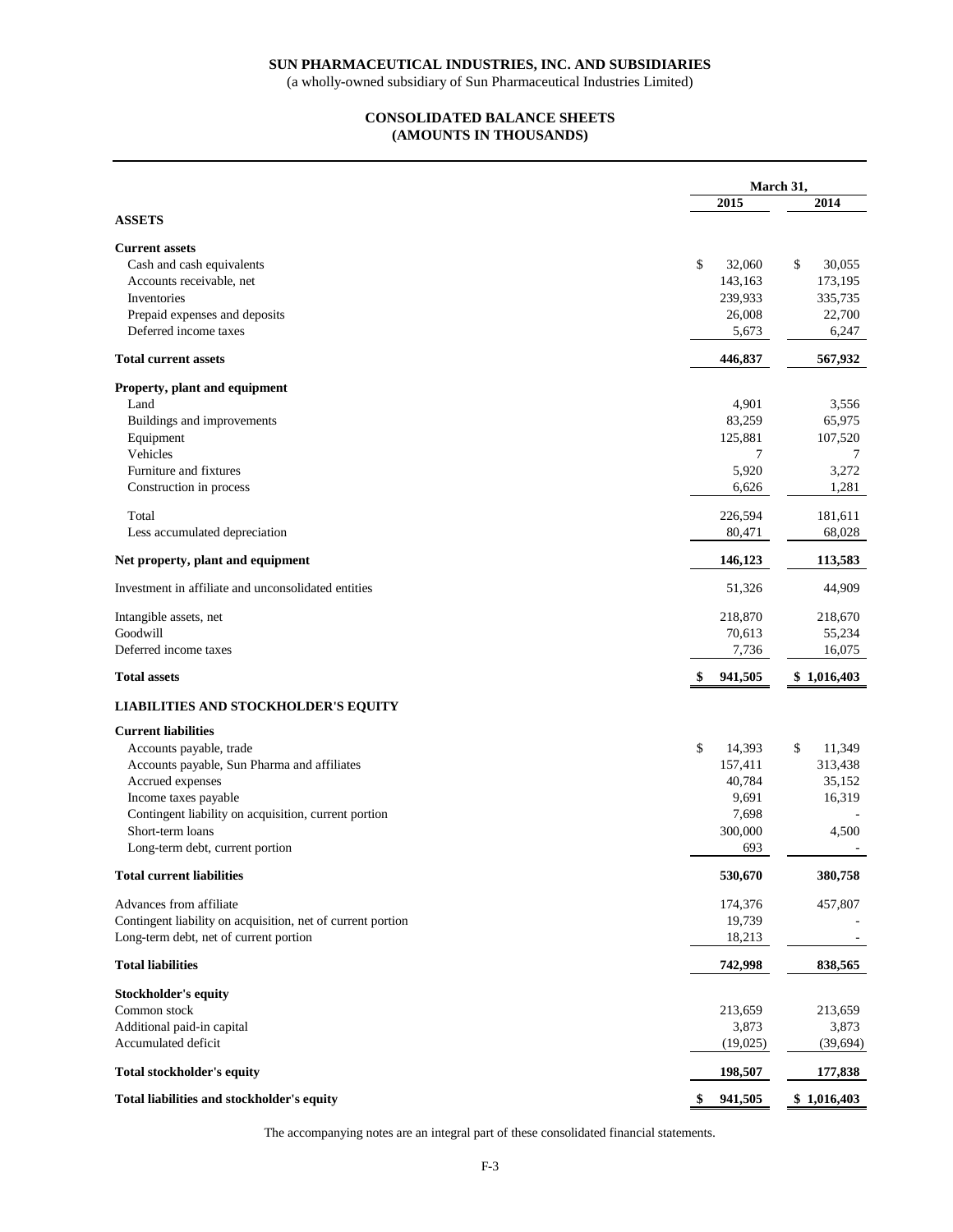(a wholly-owned subsidiary of Sun Pharmaceutical Industries Limited)

# **CONSOLIDATED STATEMENTS OF INCOME (AMOUNTS IN THOUSANDS)**

|                                               | Year Ended March 31, |              |  |  |
|-----------------------------------------------|----------------------|--------------|--|--|
|                                               | 2015                 | 2014         |  |  |
| Net sales                                     | \$<br>848,677        | \$1,031,290  |  |  |
| Cost of goods sold                            | 612,746              | 718,267      |  |  |
| <b>Gross profit</b>                           | 235,931              | 313,023      |  |  |
| Selling, general and administrative expenses  | 151,043              | 157,707      |  |  |
| Research and development costs                | 42,751               | 37,026       |  |  |
| Loss from patent infringement suit            |                      | 45,649       |  |  |
| <b>Operating income</b>                       | 42,137               | 72,641       |  |  |
| Other income (expense)                        |                      |              |  |  |
| Interest income                               | 256                  | 105          |  |  |
| Interest expense                              | (11,350)             | (11, 934)    |  |  |
| Gain on acquisition adjustment                | 5,000                |              |  |  |
| (Loss) gain on sale of equipment              | (761)                | 637          |  |  |
| Other income                                  | 186                  | 699          |  |  |
| Other expense, net                            | (6,669)              | (10, 493)    |  |  |
| Equity in losses from unconsolidated entities | (1, 914)             | (1,008)      |  |  |
| Income before income taxes                    | 33,554               | 61,140       |  |  |
| Income taxes                                  | 12,885               | 19,544       |  |  |
| <b>Net income</b>                             | \$<br>20,669         | \$<br>41,596 |  |  |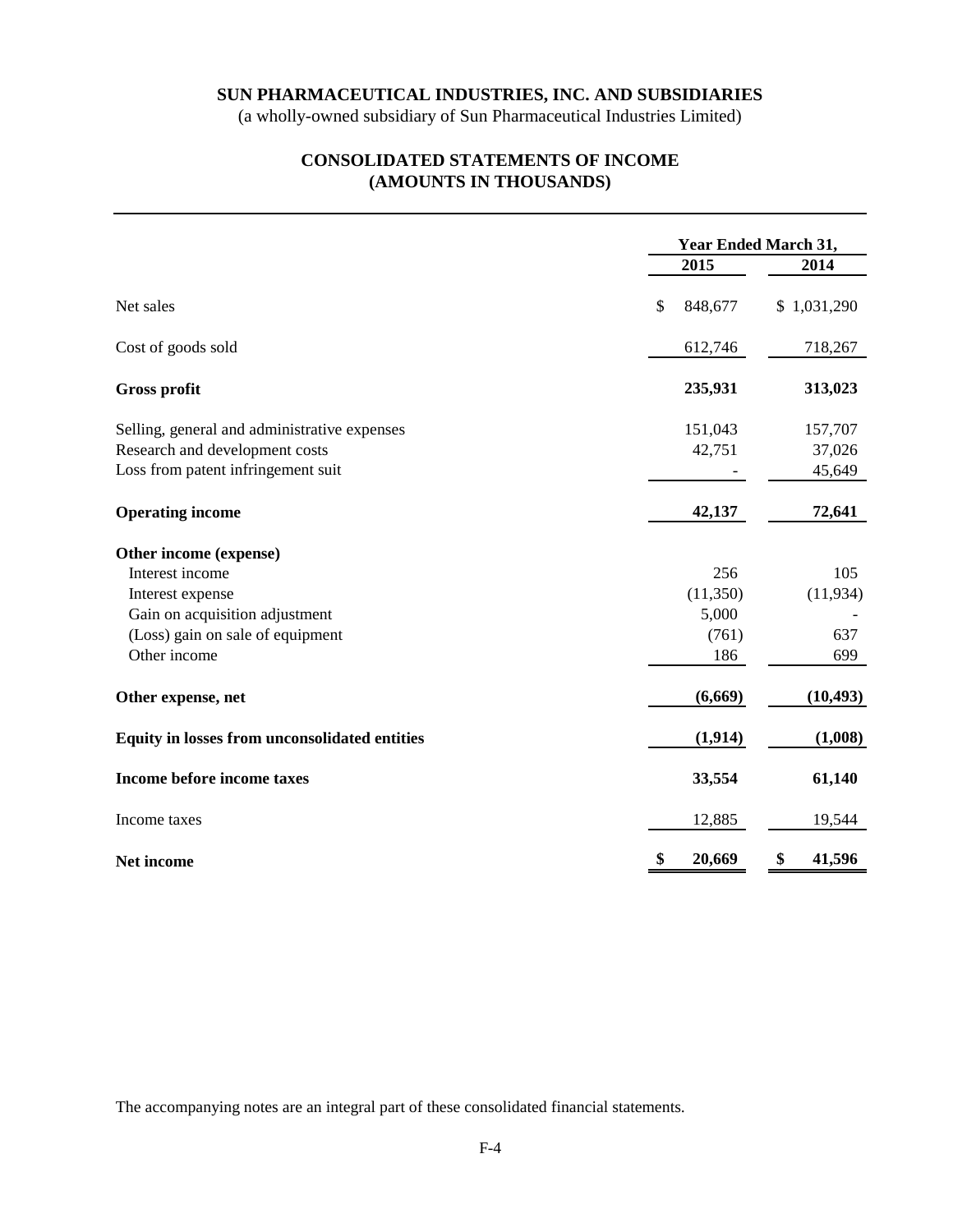(a wholly-owned subsidiary of Sun Pharmaceutical Industries Limited)

## **(AMOUNTS IN THOUSANDS EXCEPT SHARE DATA) CONSOLIDATED STATEMENT OF STOCKHOLDER'S EQUITY**

|                            | <b>Common Stock</b><br><b>Shares</b> | Amount        | <b>Additional</b><br>Paid In<br>Capital | <b>Accumulated</b><br><b>Deficit</b> | <b>Total</b><br>Stockholder's<br><b>Equity</b> |
|----------------------------|--------------------------------------|---------------|-----------------------------------------|--------------------------------------|------------------------------------------------|
| Balances at April 1, 2013  | 42.184.294                           | \$<br>213.659 | \$<br>3.873                             | \$<br>(81,290)                       | \$<br>136,242                                  |
| Net income                 |                                      |               |                                         | 41,596                               | 41,596                                         |
| Balances at March 31, 2014 | 42,184,294                           | 213,659       | 3,873                                   | (39,694)                             | 177,838                                        |
| Net income                 |                                      |               |                                         | 20,669                               | 20,669                                         |
| Balances at March 31, 2015 | 42,184,294                           | \$<br>213,659 | \$<br>3,873                             | \$<br>(19, 025)                      | \$<br>198,507                                  |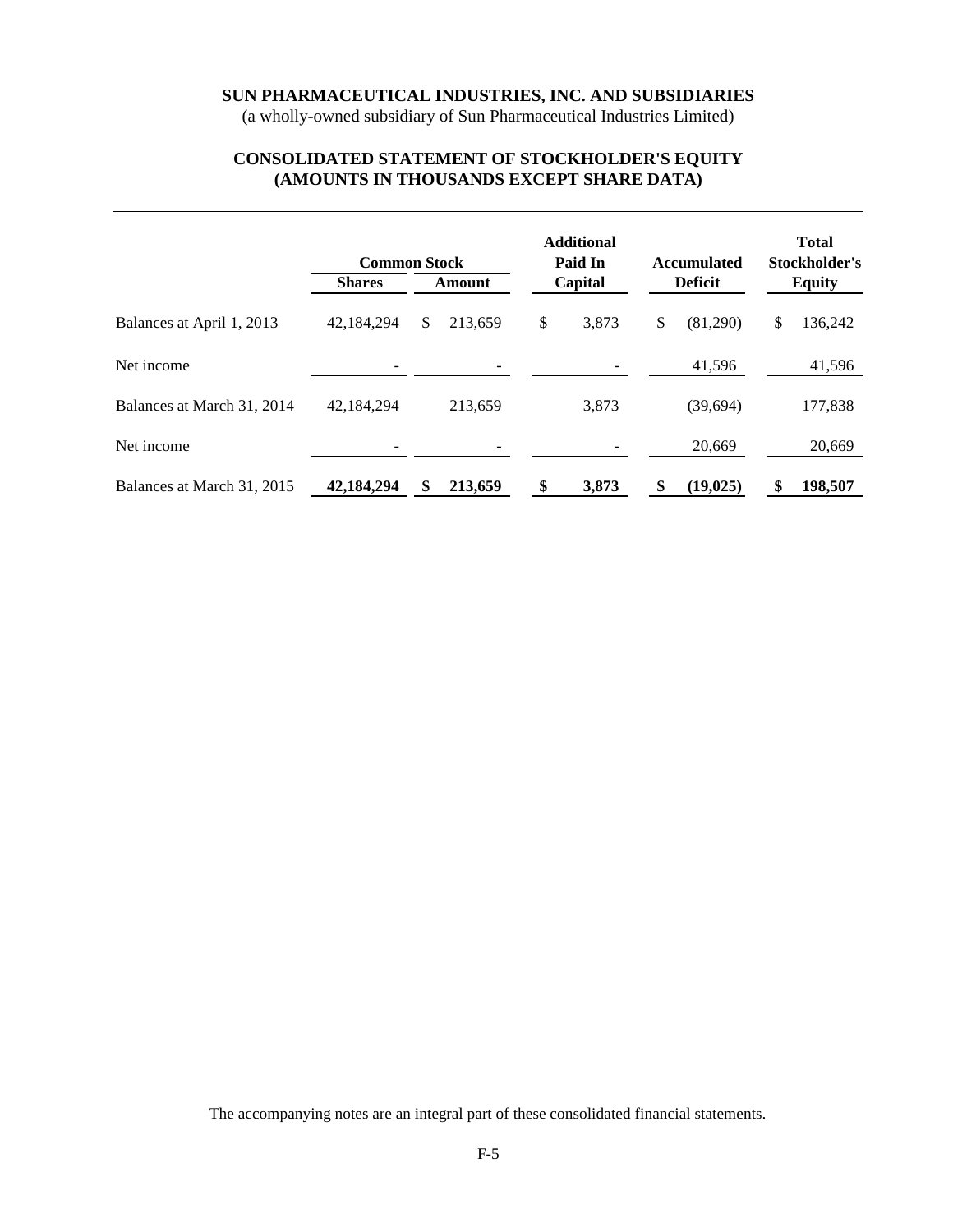(a wholly-owned subsidiary of Sun Pharmaceutical Industries Limited)

# **CONSOLIDATED STATEMENTS OF CASH FLOWS (AMOUNTS IN THOUSANDS)**

|                                                      | Year Ended March 31, |              |  |
|------------------------------------------------------|----------------------|--------------|--|
|                                                      | 2015                 | 2014         |  |
| <b>Cash flows from operating activities</b>          |                      |              |  |
| Net income                                           | \$<br>20,669         | \$<br>41,596 |  |
| Adjustments to reconcile net income to               |                      |              |  |
| net cash provided by (used in) operating activities: |                      |              |  |
| Depreciation and amortization                        | 58,843               | 53,690       |  |
| Equity in losses from unconsolidated entities        | 1,914                | 1,008        |  |
| Loss (gain) on sale of equipment                     | 761                  | (637)        |  |
| Deferred income taxes (benefit)                      | 8,913                | 8,629        |  |
| Other non-cash charges                               | 257                  |              |  |
| Changes in operating assets and liabilities          |                      |              |  |
| which provided (used) cash, net of effects of        |                      |              |  |
| business combinations in 2015:                       |                      |              |  |
| Accounts receivable                                  | 34,042               | (14, 324)    |  |
| Inventories                                          | 99,425               | (102, 532)   |  |
| Prepaid expenses and deposits                        | (2, 847)             | (6,392)      |  |
| Accounts payable                                     | (153,932)            | 24,248       |  |
| Earn-out liability                                   |                      | (30, 300)    |  |
| Accrued income taxes                                 | (6,526)              | 9,793        |  |
| Accrued expenses                                     | 3,157                | 7,784        |  |
| Net cash provided by (used in) operating activities  | 64,676               | (7, 437)     |  |
| <b>Cash flows from investing activities</b>          |                      |              |  |
| Purchases of property, plant and equipment           | (10, 868)            | (8,837)      |  |
| Proceeds from sale of equipment                      | 752                  | 638          |  |
| Investment in unconsolidated entities                | (8, 331)             | (26,064)     |  |
| Redemption of marketable securities                  |                      | 3,999        |  |
| Acquisitions of businesses, net of cash acquired     | (55, 844)            |              |  |
| Net cash used in investing activities                | (74, 291)            | (30, 264)    |  |
|                                                      |                      |              |  |
| <b>Cash flows from financing activities</b>          |                      |              |  |
| Repayments of line of credit borrowings              | (4,500)              |              |  |
| Repayment of advances from affiliate                 | (283, 431)           | 11,840       |  |
| Repayment of long-term debt                          | (449)                |              |  |
| Proceeds from short-term debt                        | 300,000              |              |  |
| Net cash provided by financing activities            | 11,620               | 11,840       |  |
| Net increase (decrease) in cash and cash equivalents | 2,005                | (25, 861)    |  |
| Cash and cash equivalents, beginning of year         | 30,055               | 55,916       |  |
| Cash and cash equivalents, end of year               | \$<br>32,060         | \$<br>30,055 |  |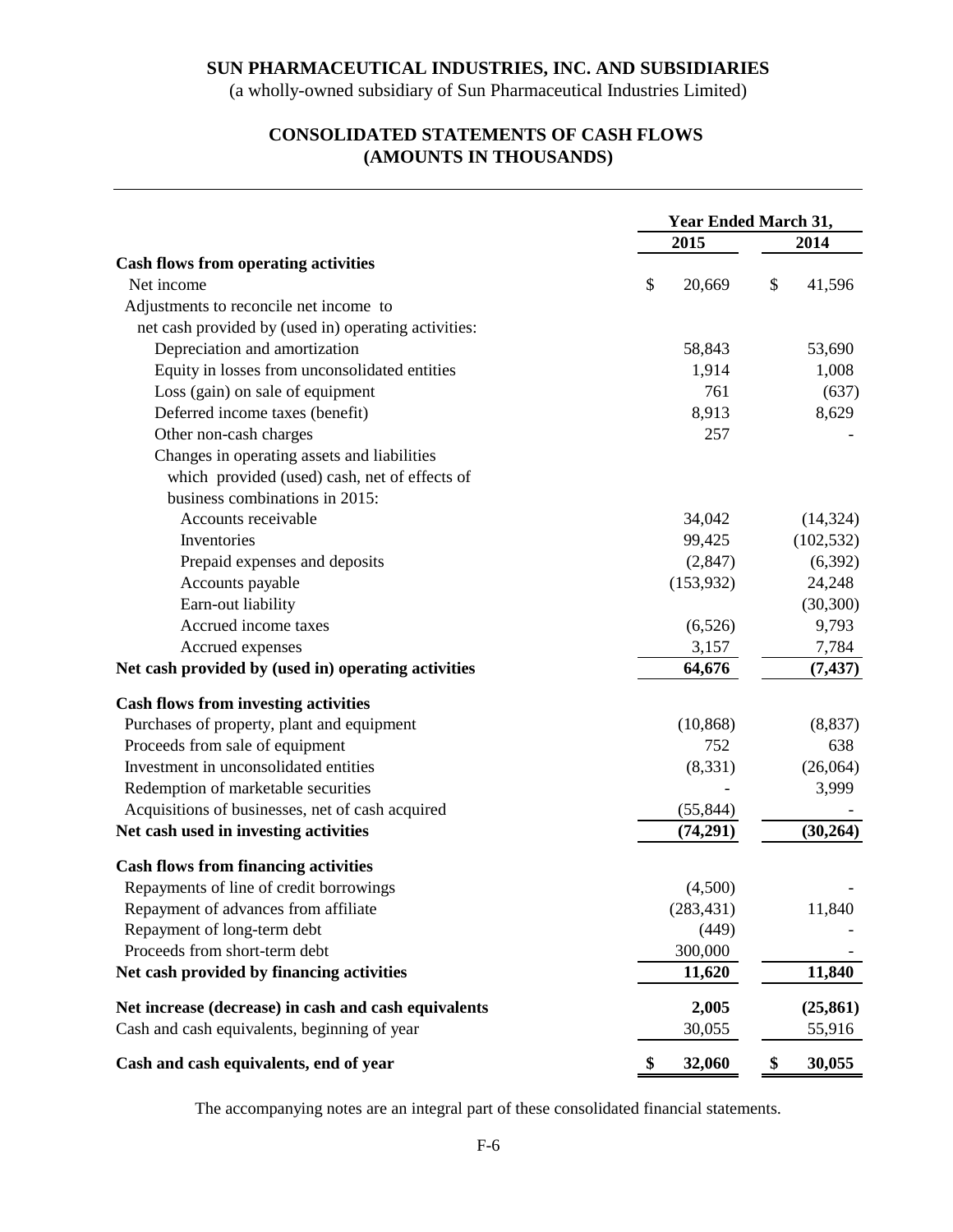(a wholly-owned subsidiary of Sun Pharmaceutical Industries Limited)

#### **NOTES TO CONSOLIDATED FINANCIAL STATEMENTS (AMOUNTS IN THOUSANDS)**

## **1. ORGANIZATION AND SUMMARY OF SIGNIFICANT ACCOUNTING POLICIES**

## *Organization and Nature of Business*

Effective April 1, 2014 Caraco Pharmaceutical Laboratories, Ltd., ("Caraco") has been renamed as Sun Pharmaceutical Industries Inc. (the "Company"). The Company as a consolidated entity is comprised of the following:

Sun Pharmaceutical Industries Inc. ("Sun") having its headquarters in Cranbury, New Jersey, develops, licenses, manufactures, markets and distributes generic, prescription and over-the-counter pharmaceuticals to the nation's largest wholesalers, distributors, warehousing and non-warehousing chain drugstores and managed care providers, throughout the United States and Puerto Rico. The process of developing a line of proprietary drugs requires approvals by the United States Food and Drug Administration ("FDA") of Abbreviated New Drug Applications ("ANDAs"). Sun distributes various products exclusively for Sun Pharmaceutical Industries Limited, a specialty pharmaceutical company organized under the laws of India ("Sun Pharma Limited") and also Sun-owned products (those products for which Sun owns the ANDAs) manufactured by its own as well as by Sun Pharma and other third parties. The products are intended to treat a variety of disorders including, but not limited to, hypertension, arthritis, epilepsy, diabetes, depression and pain management.

Chattem Chemicals, Inc. ("Chattem"), a wholly-owned subsidiary, is based in Chattanooga, Tennessee. Chattem is primarily engaged in the business of manufacturing Active Pharmaceutical Ingredients ("APIs"), surfactants and aluminum performance additives.

URL Pharma Inc. ("URL"), a wholly-owned subsidiary, is based out of Philadelphia, Pennsylvania, and is primarily engaged in the business of manufacturing generic pharmaceutical formulations. URL as a group includes five wholly-owned subsidiaries, AR Scientific, Inc., Mutual Pharmaceutical Company, Inc., United Research Laboratories, Inc., Dungan Mutual Associates, LLC, and URL PharmPro, LLC.

DUSA Pharmaceuticals Inc. ("DUSA"), a wholly-owned subsidiary, is based out of Wilmington, Massachusetts, and is primarily engaged in the business of manufacturing and marketing branded dermatology formulations and medical devices used for treatment of dermatological conditions. DUSA as a group includes two wholly-owned subsidiaries, DUSA Pharmaceuticals New York, Inc. and Sirius Laboratories, Inc.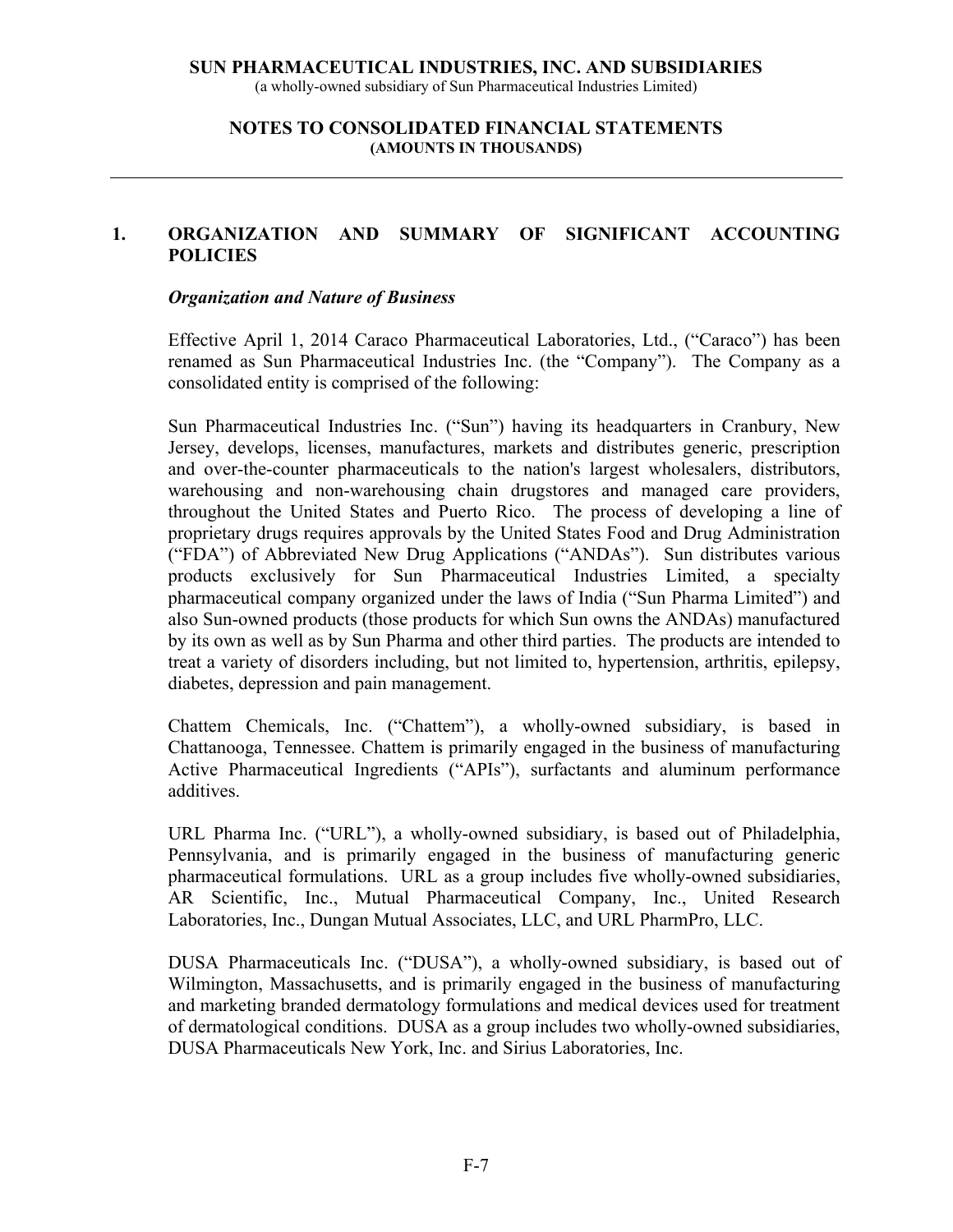(a wholly-owned subsidiary of Sun Pharmaceutical Industries Limited)

## **NOTES TO CONSOLIDATED FINANCIAL STATEMENTS (AMOUNTS IN THOUSANDS)**

Pharmalucence Inc. ("Pharmalucence") was acquired on July 15, 2014, when the Company acquired all the outstanding shares of Pharmalucence (See Note 12, "Pharmalucence Acquisition"). Pharmalucence based out of Billerica, Massachusetts, manufactures its own line of generic injectable radiopharmaceuticals and sell to radiopharmacies and distributors. It also provides contract and private label formulation development and manufacturing services of parenteral products in either liquid or lyophilized form. Pharmalucence has one wholly-owned subsidiary, PI Real Estate Ventures, LLC.

Caraco Pharmaceutical Private Limited, a wholly-owned subsidiary of the Company since its inception, is based in Mumbai, India and has insignificant current operating activity.

Taro Development Corporation ("TDC"), is based in New York and has a wholly-owned subsidiary, Morley & Company, also based in New York. Neither of these entities have any current operating activities.

Caraco Pharmaceutical Inc., a wholly-owned subsidiary of the Company, based in Detroit, Michigan has no financial transactions or assets.

The Company's manufacturing facilities are located in Detroit, Michigan; Cranbury, New Jersey; Bryan, Ohio; Philadelphia, Pennsylvania; Aurora, Illinois; Chattanooga, Tennessee and Wilmington, Billerica, and Bedford, Massachusetts. The Company also has warehouses and executive offices in these locations and a distribution warehouse in Wixom, Michigan.

## *Principles of Consolidation*

The accompanying consolidated financial statements include the accounts of Sun Pharmaceutical Industries, Inc. and its wholly-owned subsidiaries. All significant intercompany balances and transactions have been eliminated in consolidation.

## *FDA Matters*

Caraco (now Sun Pharmaceutical Industries, Inc. or Sun) voluntarily entered into a Consent Decree of Condemnation, Forfeiture and Permanent Injunction ("Consent Decree") with the FDA on September 29, 2009 relating to its manufacturing operations in Michigan. Subsequently, Caraco engaged a consulting firm which is comprised of current good manufacturing practice ("cGMP") experts and working with them submitted a work plan to the FDA for remedial actions leading to resumption of its manufacturing operations. The FDA approved the Company's work plan and notified Sun that its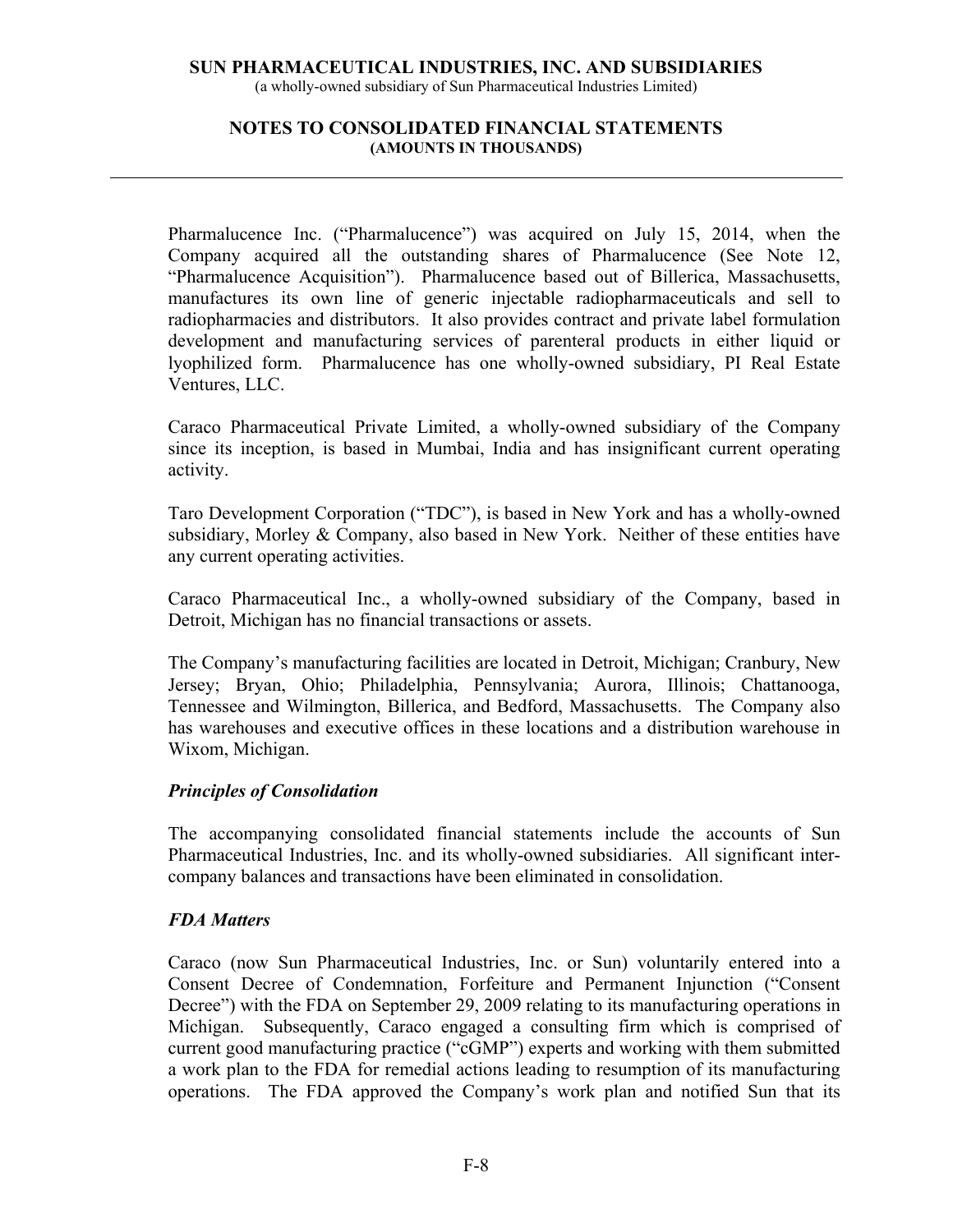## **NOTES TO CONSOLIDATED FINANCIAL STATEMENTS (AMOUNTS IN THOUSANDS)**

proposal, including activities to be conducted by the cGMP consultants, was acceptable. On May 9, 2011, Caraco received approval for resumption of its manufacturing activities and began manufacturing on a limited basis.

During Fiscal 2015, the Company decided to currently stop the manufacturing activities at this plant as it has now several other facilities and to achieve operational efficiencies.

The Company has augmented, and intends to continue to augment, the loss of sales of its own manufactured products at the Detroit facility by the sale of Sun-owned products manufactured at third party sites and through sales of distributed products, which are not impacted by the aforementioned actions of the FDA.

In addition to certain Sun-owned products manufactured by Sun Pharma and its affiliates, Sun has transferred certain other Sun-owned products to alternate manufacturing sites of the Company and also to Sun Pharma that would allow the Company to realize revenues from those products. The Company has filed with the FDA supplements to ANDAs, for its approval, for these transferred products. Some of these products have been approved, however, there is no assurance that such approvals will be granted for the remaining transferred products.

## *Sun Pharmaceutical Industries Limited ("Sun Pharma")*

Sun Pharma, along with certain of its wholly-owned subsidiaries, owns all the shares of the Company.

Sun Pharma operates research and development centers in Mumbai and Vadodara in India, where the development work for products is performed.

Sun Pharma and its affiliates supply the Company with certain raw materials and formulations, assist in acquiring machinery and equipment to enhance production capacities, and have provided qualified technical professionals who work as Sun employees.

The Company has also obtained technical and scientific services, including bioequivalency studies, from the Clinical Research Organization operated by Sun Pharma. The products on which the Company decides to work with Sun Pharma are determined on a case by case basis as mutually agreed upon by both companies.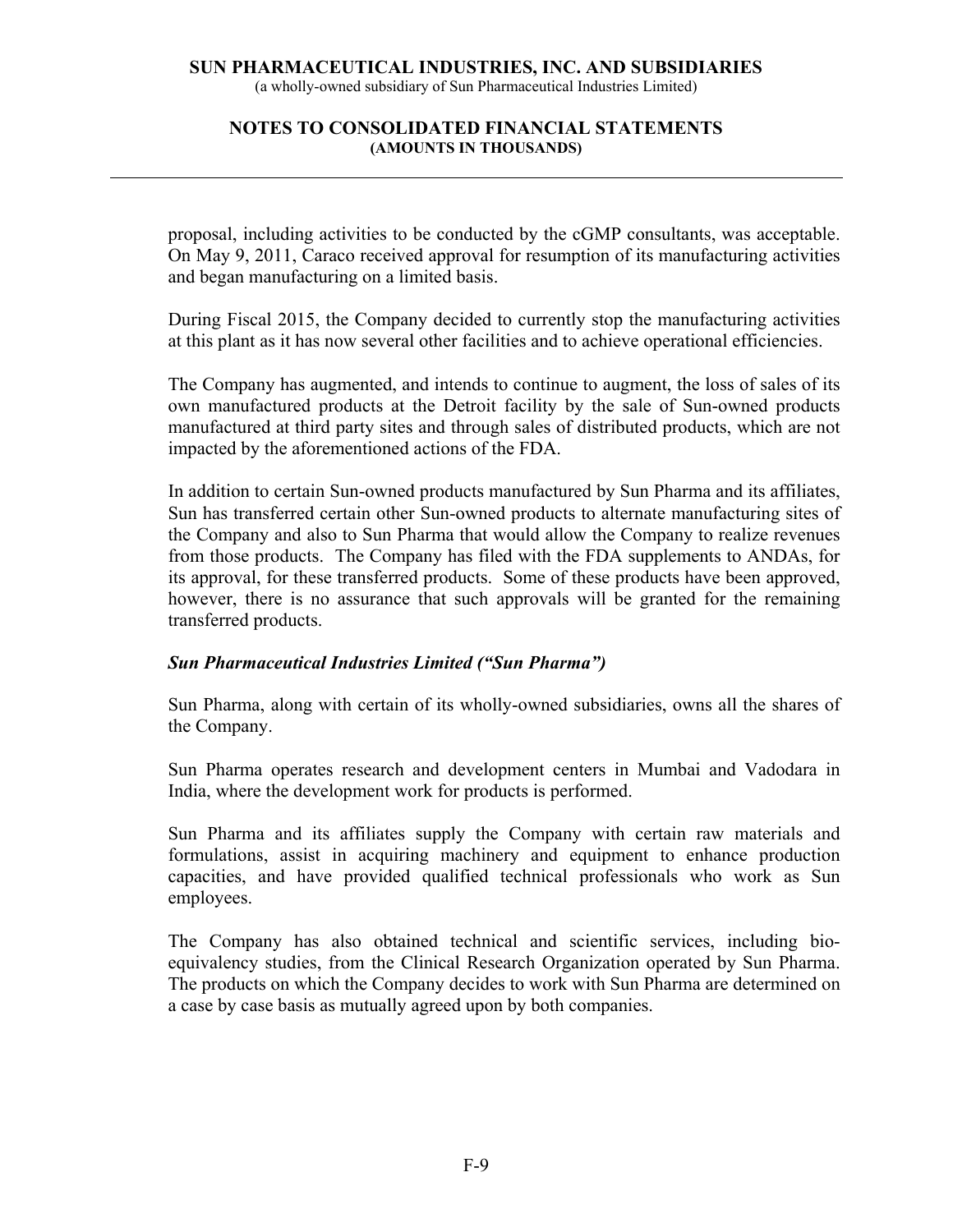## **NOTES TO CONSOLIDATED FINANCIAL STATEMENTS (AMOUNTS IN THOUSANDS)**

During the fiscal years ended March 31, 2015 ("Fiscal 2015") and March 31, 2014 ("Fiscal 2014"), the Company made net sales of \$468.7 million and \$605.2 million, respectively, of the marketed products under various distribution agreements entered into between the Company and Sun Pharma.

Sun Pharma has provided substantial support to Sun as disclosed above and Sun continues to have significant economic dependence on Sun Pharma.

## *Use of Estimates*

The preparation of financial statements in conformity with accounting principles generally accepted in the United States of America requires management to make estimates and assumptions that affect the reported amounts of assets and liabilities and disclosure of contingent assets and liabilities at the dates of the consolidated financial statements and the reported amounts of revenues and expenses during the reporting periods. Actual results could differ from those estimates. Significant estimates include, but are not limited to, provisions for estimated customer returns, discounts, rebates and other price adjustments, including customer chargebacks (see "Revenue Recognition," below), valuation of inventories, property and equipment and deferred income tax assets, and the carrying value of goodwill and other intangible assets.

## *Cash and Cash Equivalents*

Cash and cash equivalents consist of demand deposits in banks, cash on hand and all highly liquid investments purchased with an original maturity of three months or less. The Company invests its excess cash primarily in deposits with major banks and in other high quality short-term liquid money market investments. During the normal course of business, the Company may maintain cash on deposit in excess of federally insured limits with financial institutions. The Company maintains a policy of making investments only with institutions with at least an investment grade credit rating.

## *Investment in Affiliate and Unconsolidated Entities*

The Company, through its subsidiary TDC, holds 2,333,802 shares of Taro Pharmaceutical Industries, Ltd. ("Taro"). Sun Pharma, along with several of its subsidiaries, holds the majority of the common shares of Taro. The American Depository Shares of Taro are traded on the New York Stock Exchange. Management does not intend to sell the securities of this affiliate in the near future since they were acquired as strategic investments by Sun Pharma and its subsidiaries. These securities are, therefore, not available for sale and are carried at their cost.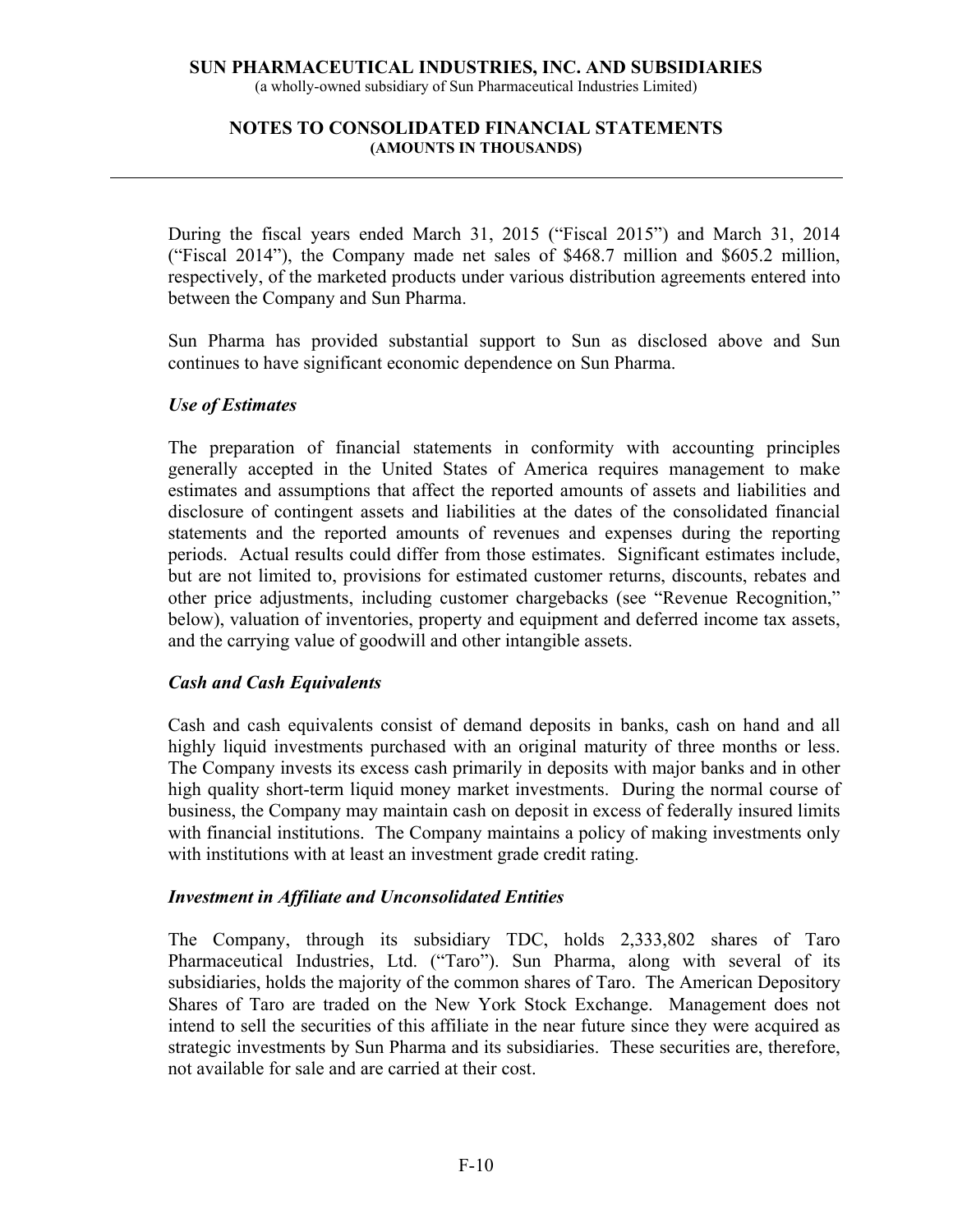(a wholly-owned subsidiary of Sun Pharmaceutical Industries Limited)

#### **NOTES TO CONSOLIDATED FINANCIAL STATEMENTS (AMOUNTS IN THOUSANDS)**

In addition, the Company makes investments in both corporate and non-corporate entities for the purpose of obtaining an interest in a new drug or new indications of an existing drug. These investments although long term are generally focused on the development of these individual drugs and are not intended to be ongoing relationships. Investments in these corporate entities where the Company's ownership interest is between 20% and 50% and the Company does not have a significant influence are accounted for using the equity method which values the investment at cost plus undistributed earnings, less distributions. Investments in which the ownership interest is less than 20% and the Company does not have a significant influence are accounted for using the cost method. Investments in non-corporate entities where the Company's ownership interest is between 5% and 50% are accounted for using the equity method which values the investment at cost plus undistributed earnings, less distributions. Investments in which the ownership interest is less than 5% and the Company does not have a significant influence are accounted for using the cost method.

## *Advances from Affiliates*

The Company has received funds, on various dates, from Alkaloida Chemical Company ZRT-Hungary, an affiliate, which is also a wholly-owned subsidiary of Sun Pharma Global, Inc. ("Sun Global"). These advances are considered unsecured operating loans. The outstanding balance of these loans was \$174,376 and \$457,807 on March 31, 2015 and 2014, respectively. Interest on these advances accrues at the London Interbank Offered Rate ("LIBOR") at the beginning of the year plus 200 basis points. The effective interest rate on such loans for Fiscal 2015 was 2.56%. On an annual basis, any unpaid accrued interest is rolled into the principal balance. There are no formal repayment terms for either principal or interest. While these loans can be called on demand at the affiliate's discretion, it is not anticipated that this will occur within the next year.

## *Revenue Recognition*

Revenue from product sales, net of estimated provisions, is recognized when there is persuasive evidence that an arrangement exists, title and risk of ownership have been transferred to the buyer, the selling price is fixed or determinable, and collectability is reasonably probable. The Company's customers consist primarily of large pharmaceutical wholesalers who sell directly into the retail channel, chain drug stores, distributors, and managed care customers. For the products being sold from DUSA the primary customers are physicians and hospitals. Pharmalucence's primary customers are radiopharmaceutical pharmacies. Provisions for sales discounts, and estimates for sales chargebacks, customer rebates, and product returns are established as a reduction of product sales revenue at the time revenues are recognized, based on historical experience and current market trends adjusted to reflect known changes in the factors that impact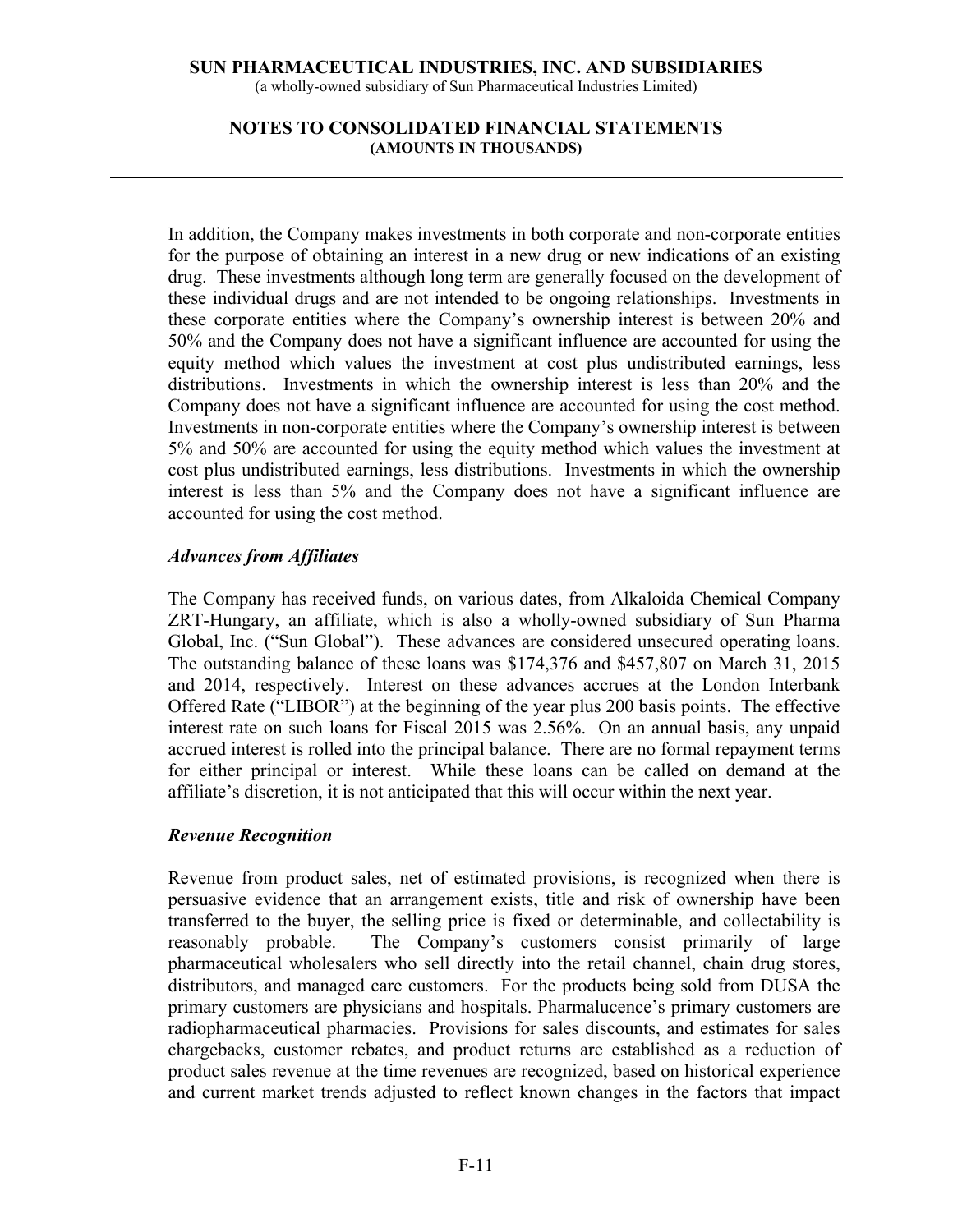(a wholly-owned subsidiary of Sun Pharmaceutical Industries Limited)

#### **NOTES TO CONSOLIDATED FINANCIAL STATEMENTS (AMOUNTS IN THOUSANDS)**

these allowances. These revenue reductions are reflected as a direct reduction to accounts receivable through a sales allowance account.

The Company makes sales of products under various marketing and distribution agreements. The Company recognizes revenue from such sales in accordance with Financial Accounting Standards Board ("FASB") ASC Topic 605-45-45-1, "Reporting Revenue Gross as a Principal versus Net as an Agent." The Company has evaluated the various indicators described under this guidance and has determined that such revenues should be considered on a gross reporting basis. The factors include the following, which led the Company in making such determination: (1) the title of the goods have been transferred to the Company and the Company assumes all general inventory risks; (2) the Company is the primary obligor in the arrangement. (3) The Company is responsible for the sales process, pricing, marketing and delivery of the products; and (4) the Company is responsible for the collection of receivables and will have to account for bad debt losses if any occur.

The Company recognizes revenues on Kerastick<sup>®</sup> and BLU-U<sup>®</sup> product sales in the U.S. and Canada when persuasive evidence of an arrangement exists, the price is fixed and determinable, delivery has occurred, and collection is reasonably assured. The Company offers programs that allow physicians and hospitals access to our BLU-U® device for a trial period. The Company does not recognize revenue on these units until the physician or hospital elects to purchase the equipment and all other revenue recognition criteria are met. Terms with customers do not provide for the right of return for sales of Kerastick<sup>®</sup> and BLU-U $^{\circ}$ , unless the product does not comply with the technical specifications.

## *Allowances for Sales Adjustments*

## **Chargebacks**

Chargebacks represent the Company's most significant provision against gross accounts receivable and related reduction to gross sales revenue. Chargebacks are retroactive credits given to wholesale customers that represent the difference between the lower price they sell (contractual price) to retail, chain stores, and managed care organizations and what the Company charges the wholesaler. The Company estimates chargebacks at the time of sale to their wholesale customers. The Company is currently unable to specifically determine whether the amounts provided in specific prior periods for chargeback allowances have been over or understated. Wholesaler customers who submit chargebacks to the Company do not reference a specific invoice that the chargeback is related to when the chargeback is submitted to the Company. Thus, the Company cannot determine the specific period to which the wholesaler's chargeback relates.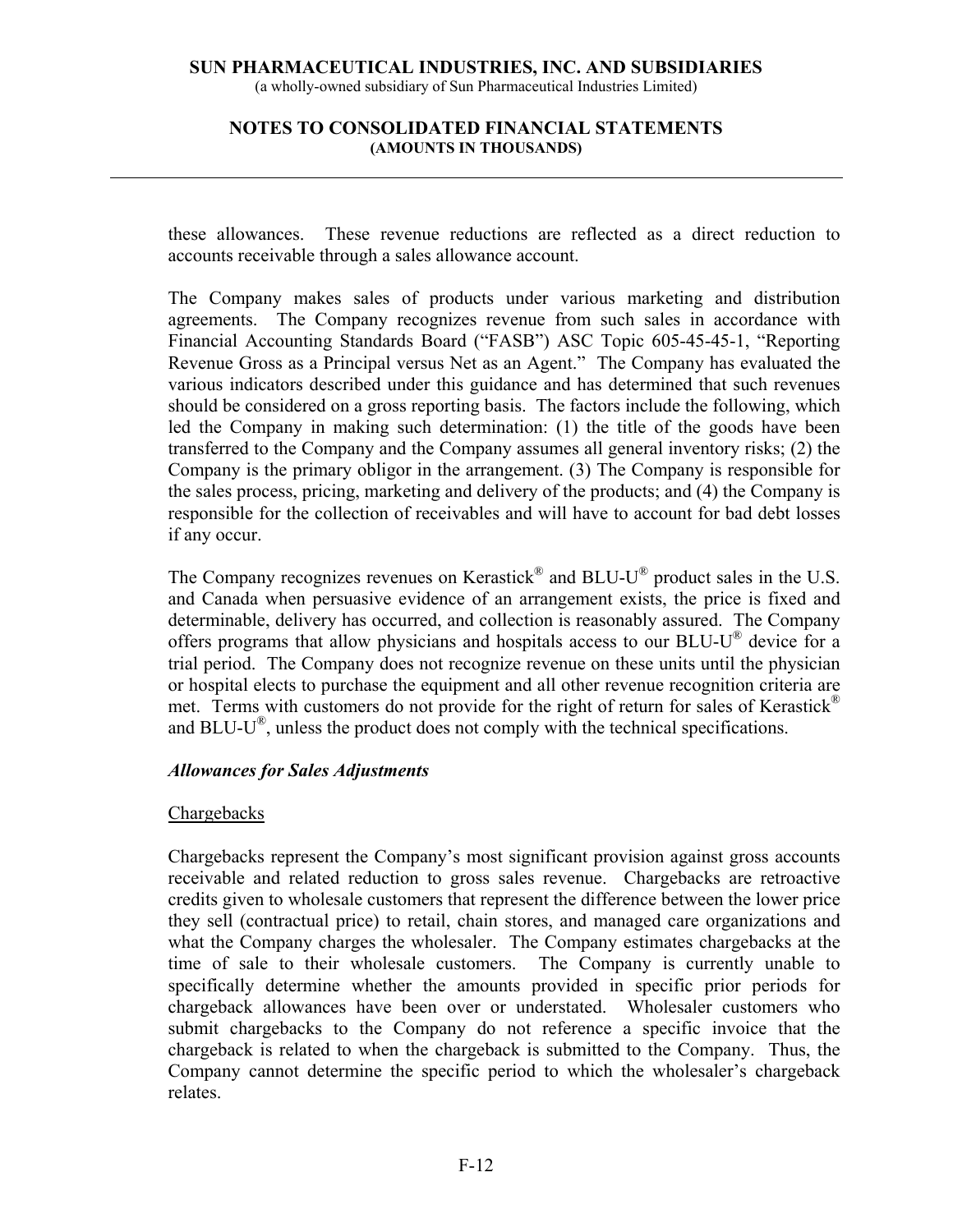## **NOTES TO CONSOLIDATED FINANCIAL STATEMENTS (AMOUNTS IN THOUSANDS)**

The Company considers the following factors in the determination of the estimates of sales chargebacks:

- 1. The historical data of chargebacks as a percentage of sales, as well as actual chargeback reports received from primary wholesaler customers.
- 2. Volume of all products sold to wholesaler customers and the average chargeback rates for the current quarter as compared to the previous quarter and compared to the last six month period.
- 3. The sales trends and future estimated prices of products, wholesale acquisition cost (WAC), the contract prices with the retailers, chain stores, managed care organizations (end-users), and wholesaler customer's contract prices.
- 4. The Company utilizes data on remaining inventories on hand at primary wholesaler customers at the end of each reporting period in the calculation of estimates.

Such estimated amounts, in addition to certain other allowances, are deducted from the Company's gross sales to determine net revenues. The amount of actual chargebacks claimed could be either higher or lower than the amounts accrued. Changes in estimates, if any, would be recorded in the income statement in the period the change is determined. If the Company materially over or under estimates the amount that will ultimately be charged back to it by its wholesale customers, there could be a material impact on these consolidated financial statements. Approximately 82% of the total allowance for trade receivables at March 31, 2015 and 2014 has been established to provide for estimated sales chargebacks, and customer rebates (see Note 4).

## Shelf Stock Adjustments

Shelf stock adjustments are credits issued to customers to reflect decreases in the selling prices of products. These credits are customary in the industry and are intended to reduce the customers' inventory cost to better reflect current market prices. The decision to grant a shelf stock adjustment to a customer following a price decrease is made at the Company's discretion.

Factors considered when recording an allowance for shelf stock adjustments include estimated launch dates of competing products based on market intelligence, estimated decline in market price of products based on historical experience and input from customers, and levels of inventory held by customers at the date of the pricing adjustments.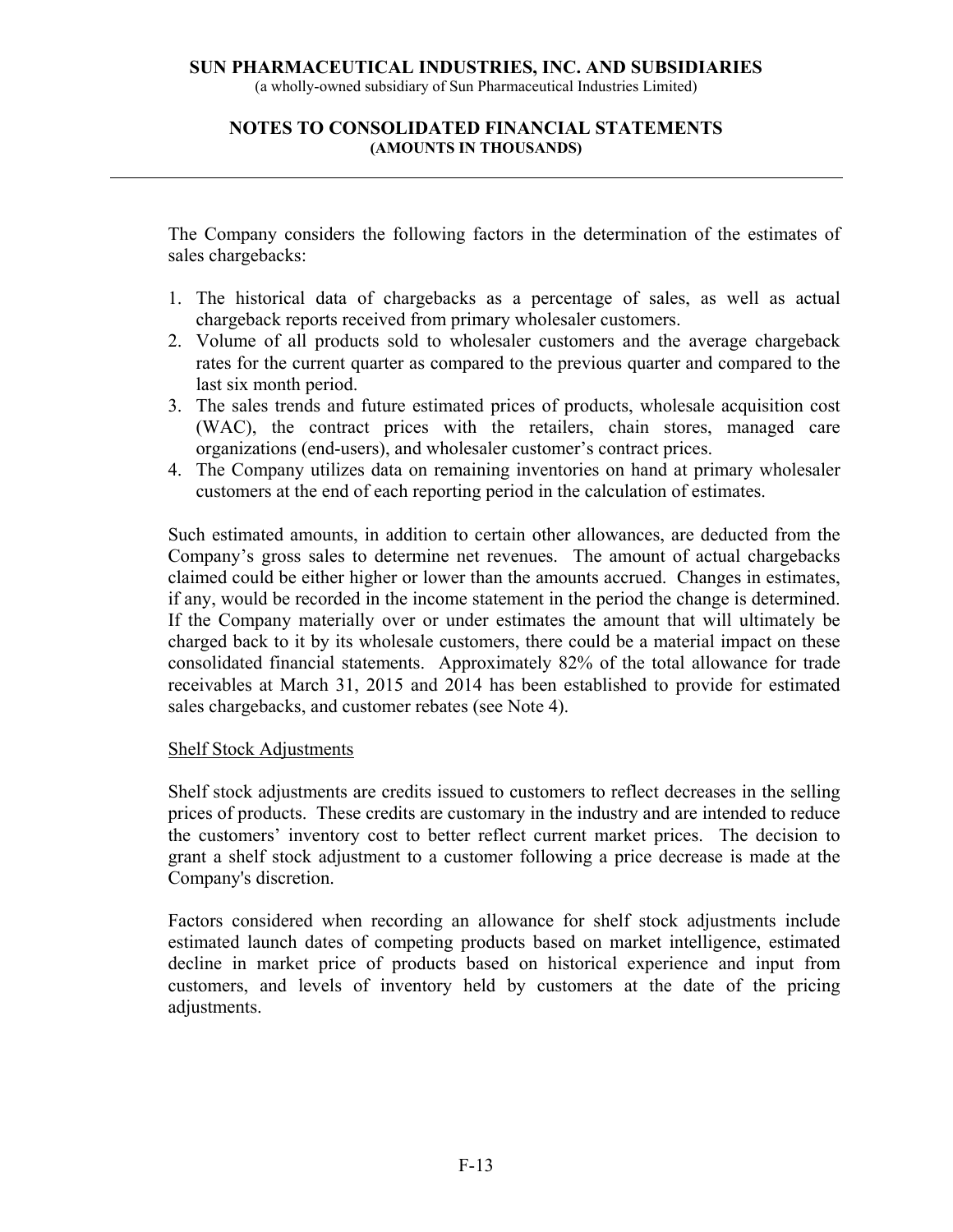(a wholly-owned subsidiary of Sun Pharmaceutical Industries Limited)

#### **NOTES TO CONSOLIDATED FINANCIAL STATEMENTS (AMOUNTS IN THOUSANDS)**

## Product Returns and Other Allowances

In the pharmaceutical industry, customers are normally granted the right to return product for credit, or replacement with fresh product, if the product has not been used prior to its expiration date. The Company's return policy typically allows product returns for products within a 12-month window from six months prior to the expiration date and up to six months after the expiration date. The Company estimates the level of sales that will ultimately be returned, pursuant to its return policy, and records a related allowance at the time of sale. These amounts are deducted from its gross sales to determine net revenues. These estimates take into consideration historical returns of the products and the Company's future expectations. The Company periodically reviews the allowances established for returns and adjusts them based on actual experience, as necessary. The primary factors considered in estimating its potential product returns include shelf life of expiration date of each product and historical levels of expired product returns. If the Company becomes aware of any returns due to product quality related issues, this information is used to estimate an additional allowance. The Company provides for allowance related to returns resulting from product recalls, in the period that such recalls occur. The amount of actual product return could be either higher or lower than the amounts provided. Changes in these estimates, if any, would be recorded in the income statement in the period the change is determined. If the Company over or under estimates the quantity of product that will ultimately be returned, there may be a material impact to its financial statements.

Sales discounts (trade and prompt payment discounts) are provided for at the end of every reporting period based on the gross sales made to the customers during the period and based on their terms of trade. The Company reviews its contracts with its customers in addition to historical data and percentages to estimate the reserve for estimated discounts.

Customer rebates are estimated at the end of every reporting period, based on direct or indirect purchases. If the purchases are direct (purchases made by end use customers directly from the Company), the rebates are recognized when products are purchased and a periodic credit is given. For indirect purchases (purchases by end use customers through wholesale customers), the rebates are recognized based on the terms with such customer. Medicaid rebates are estimated based on the historical data the Company receives from the public sector benefit providers, which is based on the final dispensing of the products by a pharmacy to a benefit plan participant.

## *Doubtful Accounts*

Doubtful accounts are estimated based on the data available from external sources, including information obtained related to the financial condition of customers. Delinquent accounts are reviewed by management on a quarterly basis, to identify and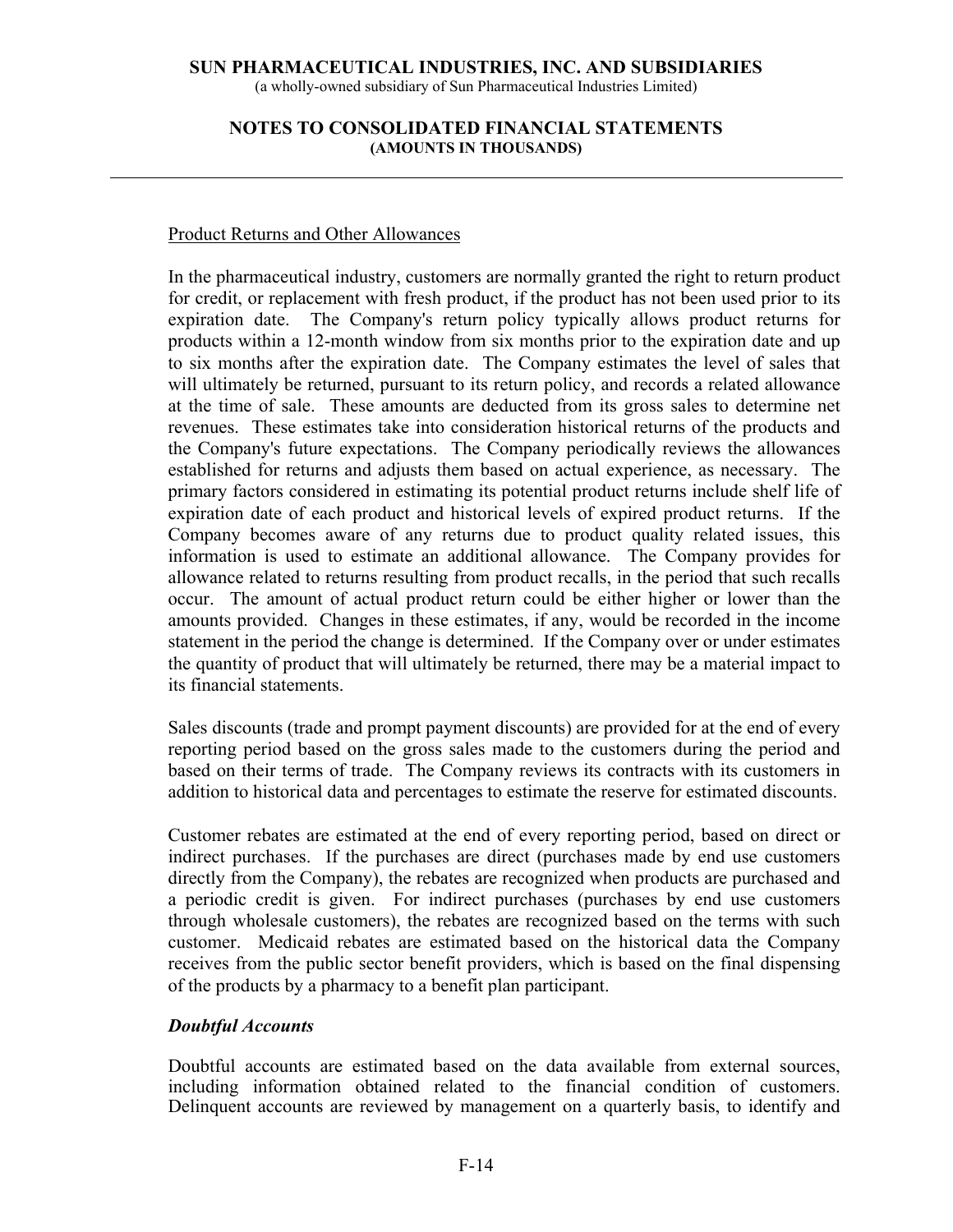#### **NOTES TO CONSOLIDATED FINANCIAL STATEMENTS (AMOUNTS IN THOUSANDS)**

record allowances, as considered necessary, for accounts receivable not expected to be recoverable.

#### *Accounts Receivable*

The Company sells its products using customary trade terms; the resulting accounts receivable are unsecured. Accounts receivable are stated at the amount management expects to collect from outstanding balances. The Company provides for probable uncollectible amounts through a charge to earnings and a credit to a valuation allowance based on management's assessment of the current status of individual accounts. Balances that are still outstanding after the Company has attempted reasonable collection efforts are written off through a charge to the valuation allowance and a credit to trade accounts receivable.

## *Inventories*

Inventories, which consist of raw materials, goods in transit and finished goods, as well as work-in-process, are stated at the lower of cost, determined using the specific identification method, or market. The Company analyzes its inventory levels quarterly and writes down any inventory that has become obsolete and inventory that has a cost basis in excess of its expected net realizable value. Expired inventory is disposed of and the related costs are written off. Materials acquired for research and development on products yet to be launched are written off in the year of acquisition. Inventory includes material purchased related to products for which the Company has filed ANDAs with the FDA, and the commercial launch of such products will commence once the approvals are received. The determination of whether or not inventory costs will be realizable requires estimates by management. A critical estimate in this determination is the estimate of the future expected inventory requirements, whereby the Company compares its internal sales forecasts to inventory on hand. Actual results may differ from those estimates and inventory write-offs may be required. The Company must also make estimates about the amount of manufacturing overhead to allocate to its finished goods and work in process inventories. Although the manufacturing process is generally similar for its products, the Company must make judgments as to the portion of costs to allocate to purchased product, work in process and finished goods, and such allocations can vary based upon the composition of these components and the fact that each product produced does not necessarily require the same amount of time or effort for the same production step. Accordingly, the assumptions made can impact the value of reported inventories and cost of sales. For inventories related to distributed products, the company absorbs losses of obsolesce or expiries, however if mutually agreed upon and in specific circumstances (like inventory built up on launch of new products), the company recovers the cost from suppliers. The company incurs costs related to non-supply of products it has committed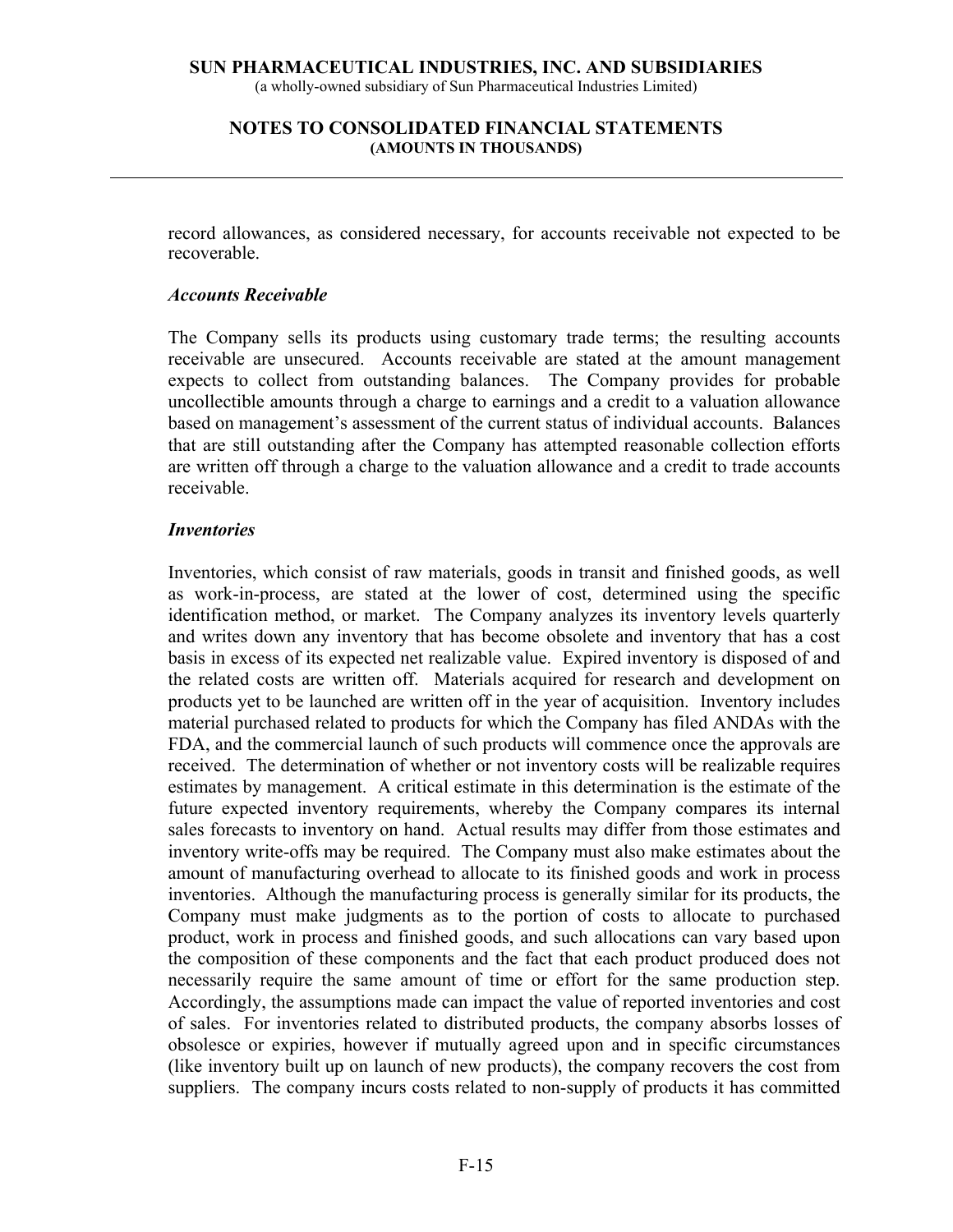## **NOTES TO CONSOLIDATED FINANCIAL STATEMENTS (AMOUNTS IN THOUSANDS)**

to sell to its customers as per the contracts it has entered with these customers. As mutually agreed, the company recover certain of these costs from our suppliers.

 $BLU-U^{\otimes}$  commercial light sources placed in physicians' offices for an initial evaluation period are included in inventory in the accompanying consolidated balance sheets and amortized over a three year period or until sold to the physician's office evidenced by the fact that all revenue recognition criteria have been met.

## *Property, Plant and Equipment and Depreciation*

Property, plant and equipment is carried at cost less accumulated depreciation. Land is carried at cost. Construction in process is carried at cost until such time the associated asset(s) is placed into service. Depreciation is computed using the straight-line method over the estimated useful lives of the related assets, which range from 3 to 40 years. Major improvements and renewals are capitalized, while ordinary maintenance and repairs are expensed. Management annually reviews these assets for impairment and believes the carrying value of these assets will be recovered through cash flows from operations. Depreciation expense was \$14,943 and \$12,612 in Fiscal 2015 and Fiscal 2014, respectively. During Fiscal 2015, the Company sold one of its packaging facility located at Farmington, Michigan, and recorded a loss of \$838 from the sale of this facility and related installed equipment.

## *Income Taxes*

Deferred income tax assets and liabilities are determined based on the difference between the financial statement and federal income tax basis of assets and liabilities as measured by the estimated tax rates that will be in effect when these differences reverse. Deferred income taxes result principally from the Company's intangible assets and net operating loss carryforwards ("NOLs"). In concluding that it is not more-likely-than-not that the Company's deferred tax assets will be realized, the Company evaluated both positive and negative evidence regarding the future utilization of these assets. Valuation allowances are established when necessary to reduce deferred tax assets to the amount expected to be realized. Income tax expense is the tax payable or refundable for the year plus or minus the change during the year in deferred tax assets and liabilities.

## *Research and Development Costs*

Research and development costs settled in cash are charged to expense as incurred. The Company has not incurred any non-cash Research and development costs during the fiscal years ended March 31, 2015 and 2014, respectively.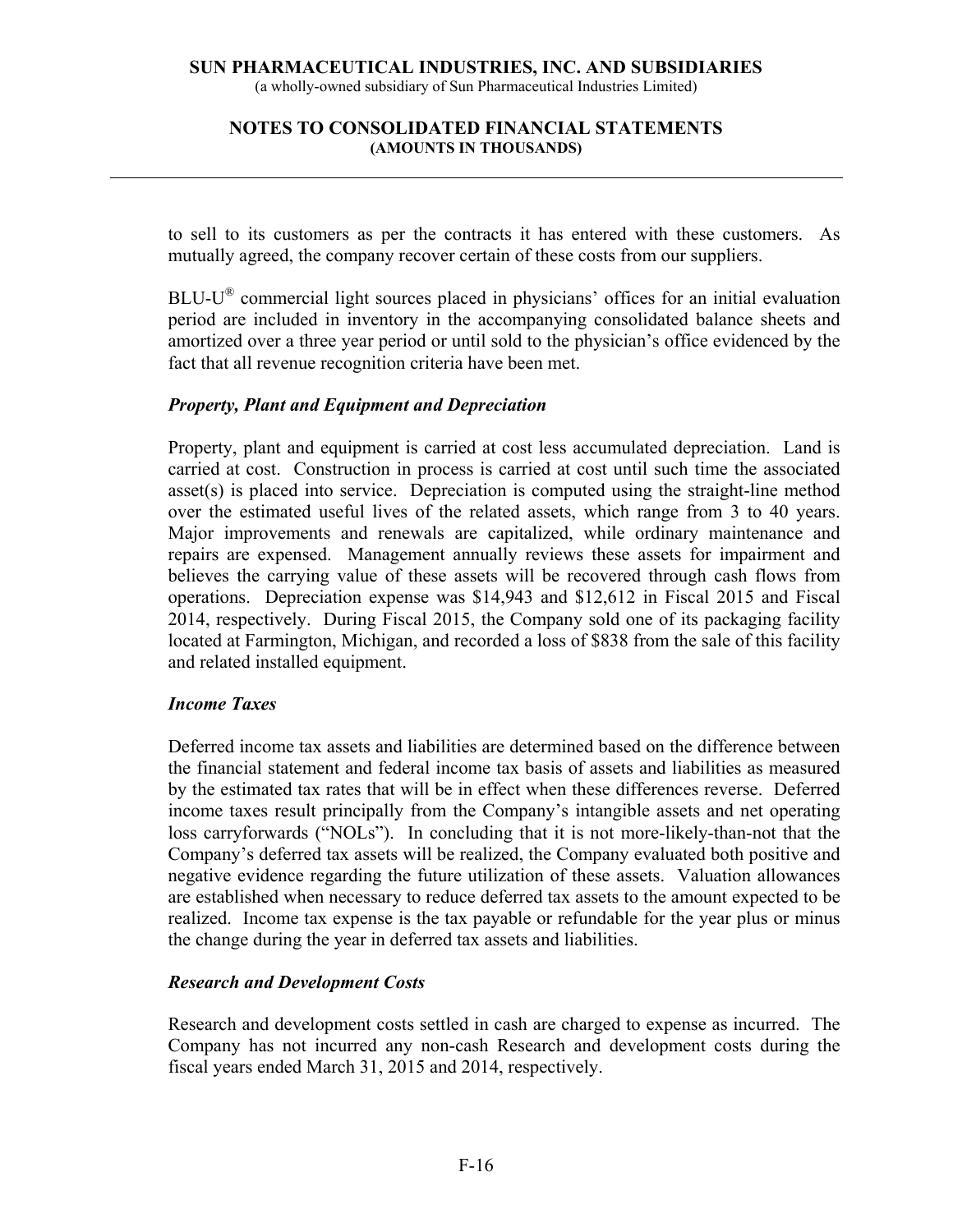## **NOTES TO CONSOLIDATED FINANCIAL STATEMENTS (AMOUNTS IN THOUSANDS)**

# *Goodwill*

Goodwill represents the cost in excess of the fair value of net assets acquired in business combinations. Goodwill is tested annually for impairment or more frequently if events or circumstances indicate that the asset might be impaired. Management concluded, based on their assessment, that there was no impairment at March 31, 2015 or 2014.

## *Intangible Assets*

Intangible assets with finite lives are amortized over periods ranging from three to fifteen years to their estimated residual values and are evaluated for impairment at least annually. Intangibles are included in the "Intangible assets, net" caption on the accompanying consolidated balance sheets and relate primarily to the DUSA and URL acquisitions during Fiscal 2013 and the Pharmalucence acquisition in Fiscal 2015.

## *Fair Value Measurements*

Fair value refers to the price that would be received to sell an asset or paid to transfer a liability (an exit price) in an orderly transaction between market participants in the market in which the reporting entity transacts such sales or transfers based on the assumptions market participants would use when pricing an asset or liability. Assumptions are developed based on prioritizing information within a fair value hierarchy that gives the highest priority to quoted prices in active markets (level 1) and the lowest priority to unobservable data (level 3).

A description of each category in the fair value hierarchy is as follows:

Level 1: Valuation is based upon quoted prices for identical instruments traded in active markets.

Level 2: Valuation is based upon quoted prices for similar instruments in active markets, quoted prices for identical or similar instruments in markets that are not active, and model-based valuation techniques for which all-significant assumptions are observable in the market.

Level 3: Valuation is generated from model-based techniques that use at least one significant assumption not observable in the market. These unobservable assumptions reflect the estimates of assumptions that market participants would use in pricing the asset or liability.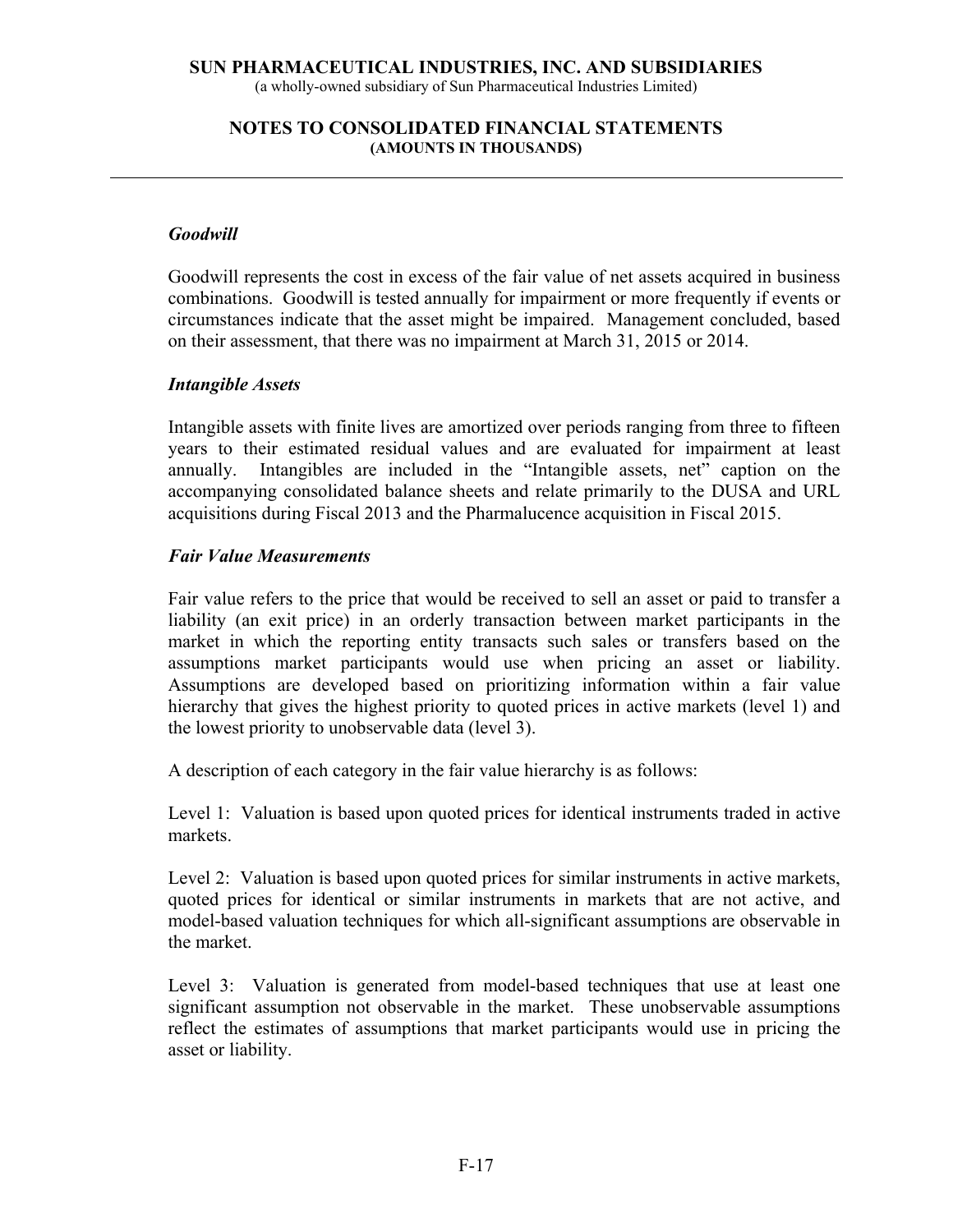## **NOTES TO CONSOLIDATED FINANCIAL STATEMENTS (AMOUNTS IN THOUSANDS)**

For a further discussion of Fair Value Measurement, refer to Note 2 to the financial statements.

#### *Subsequent Events*

In preparing these consolidated financial statements, the Company has evaluated, for potential recognition or disclosure, significant events or transactions that occurred through the period subsequent to March 31, 2015, the most recent consolidated balance sheet presented herein, through May 27, 2015, the date these consolidated financial statements were available to be issued. Based on this evaluation, the Company found no subsequent events after March 31, 2015 for which disclosure is required.

# **2. FAIR VALUE MEASUREMENTS**

The Company utilizes fair value measurements to record fair value adjustments to certain assets and liabilities and to determine fair value disclosures. Marketable securities available for sale are recorded at fair value on a recurring basis. Additionally, from time to time, the Company may be required to record at fair value other assets on a nonrecurring basis, such as inventory, non-marketable equity securities, goodwill and other long lived assets. These nonrecurring fair value adjustments typically involve the application of lower of cost or market accounting or write downs of individual assets.

Following is a description of the valuation methodologies and key inputs used to measure financial assets and liabilities recorded at fair value, as well as a description of the methods and significant assumptions used to estimate fair value disclosures for financial instruments not recorded at fair value in their entirety on a recurring basis. For financial assets and liabilities recorded at fair value, the description includes an indication of the level of the fair value hierarchy in which the assets or liabilities are classified.

#### **Assets and Liabilities Recorded at Fair Value on a Recurring Basis**

The following table sets forth by level, within the fair value hierarchy, the recorded amount of assets and liabilities measured at fair value on a recurring basis at:

|                               | <b>Assets at Fair Value</b> |                               |                                |              |  |
|-------------------------------|-----------------------------|-------------------------------|--------------------------------|--------------|--|
|                               | Level 1                     | <b>Level 2</b>                | Level 3                        | <b>Total</b> |  |
| <b>March 31, 2015</b><br>None | $S =$                       | $\mathbb{S}$ - $\mathbb{S}$ - |                                |              |  |
| <b>March 31, 2014</b><br>None | $\blacksquare$              | $\mathbb{S}$ -                | $\mathbb{S}$<br>$\blacksquare$ |              |  |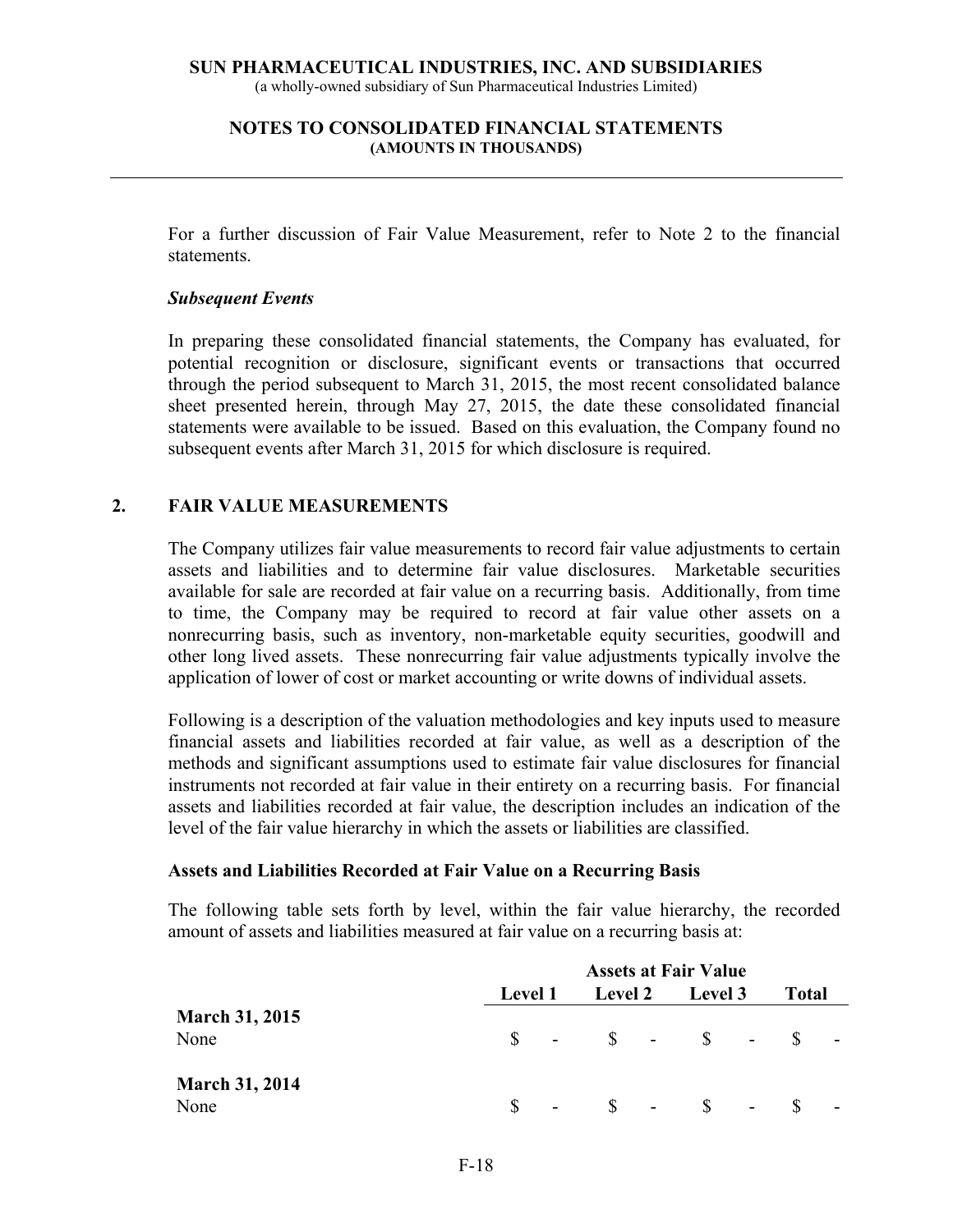(a wholly-owned subsidiary of Sun Pharmaceutical Industries Limited)

#### **NOTES TO CONSOLIDATED FINANCIAL STATEMENTS (AMOUNTS IN THOUSANDS)**

|                                                   | <b>Liabilities at Fair Value</b> |                |                          |          |   |              |  |
|---------------------------------------------------|----------------------------------|----------------|--------------------------|----------|---|--------------|--|
|                                                   | <b>Level 1</b>                   | <b>Level 2</b> |                          | Level 3  |   | <b>Total</b> |  |
| <b>March 31, 2015</b><br>Contingent consideration | <sup>S</sup><br>$\sim$           | $\mathcal{S}$  | $\blacksquare$           | \$27,437 |   | \$27,437     |  |
| <b>March 31, 2014</b><br>None                     | $\qquad \qquad \blacksquare$     | $\mathbb{S}$   | $\overline{\phantom{a}}$ |          | - |              |  |

The preceding methods described may produce a fair value calculation that may not be indicative of net realizable value or reflective of future fair values. Furthermore, although the Company believes its valuation methods are appropriate and consistent with other market participants, the use of different methodologies or assumptions to determine the fair value of certain financial instruments could result in a different fair value measurement at the reporting date.

The following table sets forth a summary of changes in the fair value of the Company's Level 3 liabilities measured at fair value on a recurring basis:

|                                                        | Year Ended March 31, |          |           |  |
|--------------------------------------------------------|----------------------|----------|-----------|--|
|                                                        |                      | 2015     | 2014      |  |
| Beginning balance of recurring Level 3 liabilities     | S                    |          | \$30,300  |  |
| Fair value of liability recognized in acquisition of   |                      |          |           |  |
| Pharmalucence and interest accrued                     |                      | 27,437   |           |  |
| Payment of liability                                   |                      |          | (30, 300) |  |
| <b>Ending balance of recurring Level 3 liabilities</b> |                      | \$27,437 |           |  |

# **3. SUPPLEMENTAL CASH FLOWS INFORMATION**

The Company paid approximately \$10,220 and \$93 for interest during Fiscal 2015 and Fiscal 2014, respectively. The Company paid approximately \$3,735 and \$59 towards federal income tax payments during Fiscal 2015 and Fiscal 2014, respectively.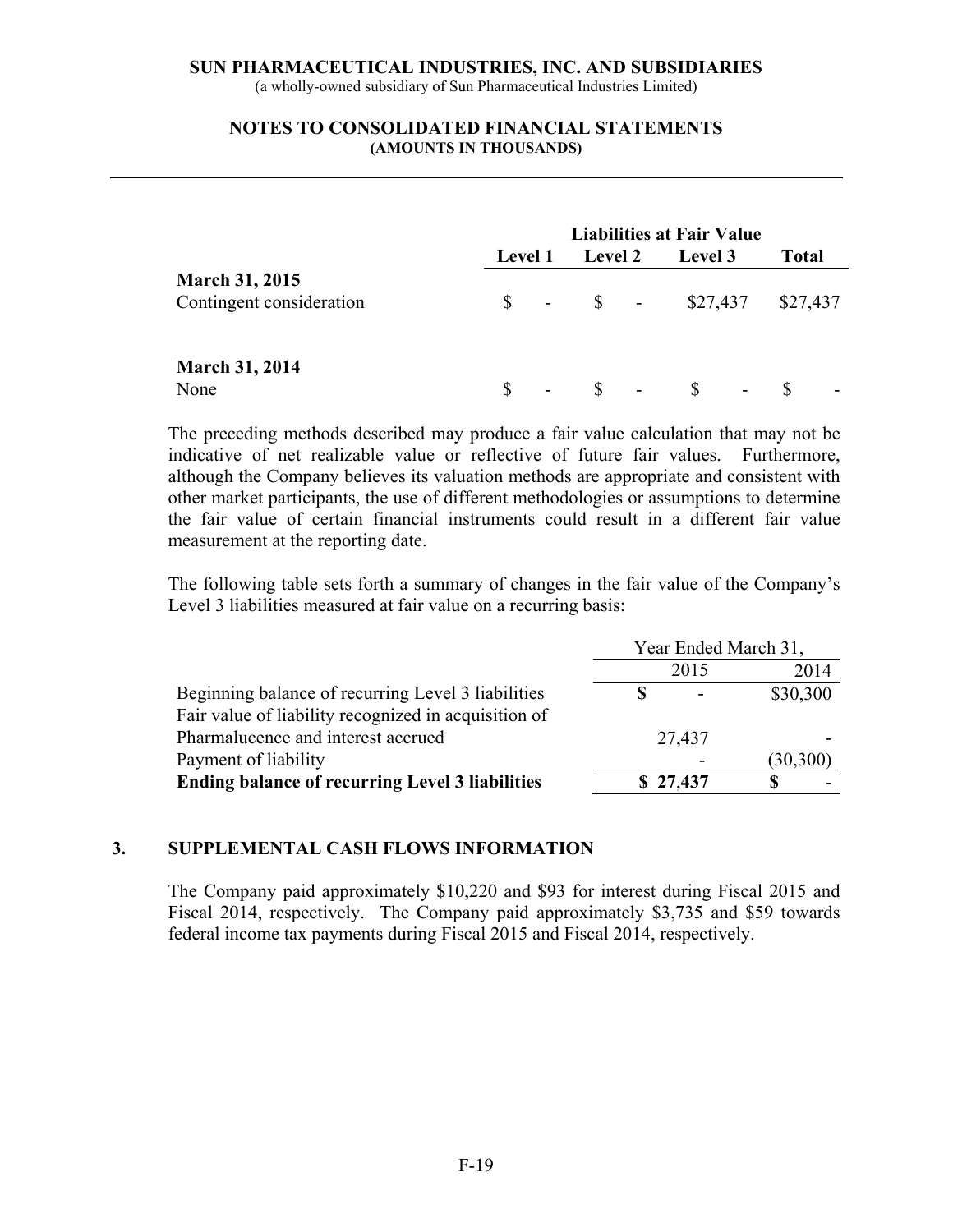(a wholly-owned subsidiary of Sun Pharmaceutical Industries Limited)

#### **NOTES TO CONSOLIDATED FINANCIAL STATEMENTS (AMOUNTS IN THOUSANDS)**

# **4. ACCOUNTS RECEIVABLE, NET**

Accounts receivable and related allowances are summarized as follows:

|                                 | March 31, |           |  |
|---------------------------------|-----------|-----------|--|
|                                 | 2015      | 2014      |  |
| Accounts receivable - gross     | \$257,169 | \$431,385 |  |
| Allowances:                     |           |           |  |
| Chargebacks and rebates         | 94,014    | 212,348   |  |
| Sales returns and discounts     | 19,951    | 45,770    |  |
| Doubtful accounts               | 41        | 72        |  |
| Total allowances                | \$114,006 | \$258,190 |  |
| <b>Accounts receivable, net</b> | \$143,163 | \$173,195 |  |

A summary of the activity in accounts receivable allowances is as follows:

|                                  | Total       |
|----------------------------------|-------------|
|                                  | Allowances  |
| <b>Balance at April 1, 2013</b>  | \$156,033   |
|                                  |             |
| Additions charged to net sales   | 1,017,810   |
| Deductions allowed to customers  | (915, 653)  |
| <b>Balance at March 31, 2014</b> | \$258,190   |
|                                  |             |
| Additions charged to net sales   | 1,026,906   |
| Deductions allowed to customers  | (1,171,090) |
| <b>Balance at March 31, 2015</b> | \$114,006   |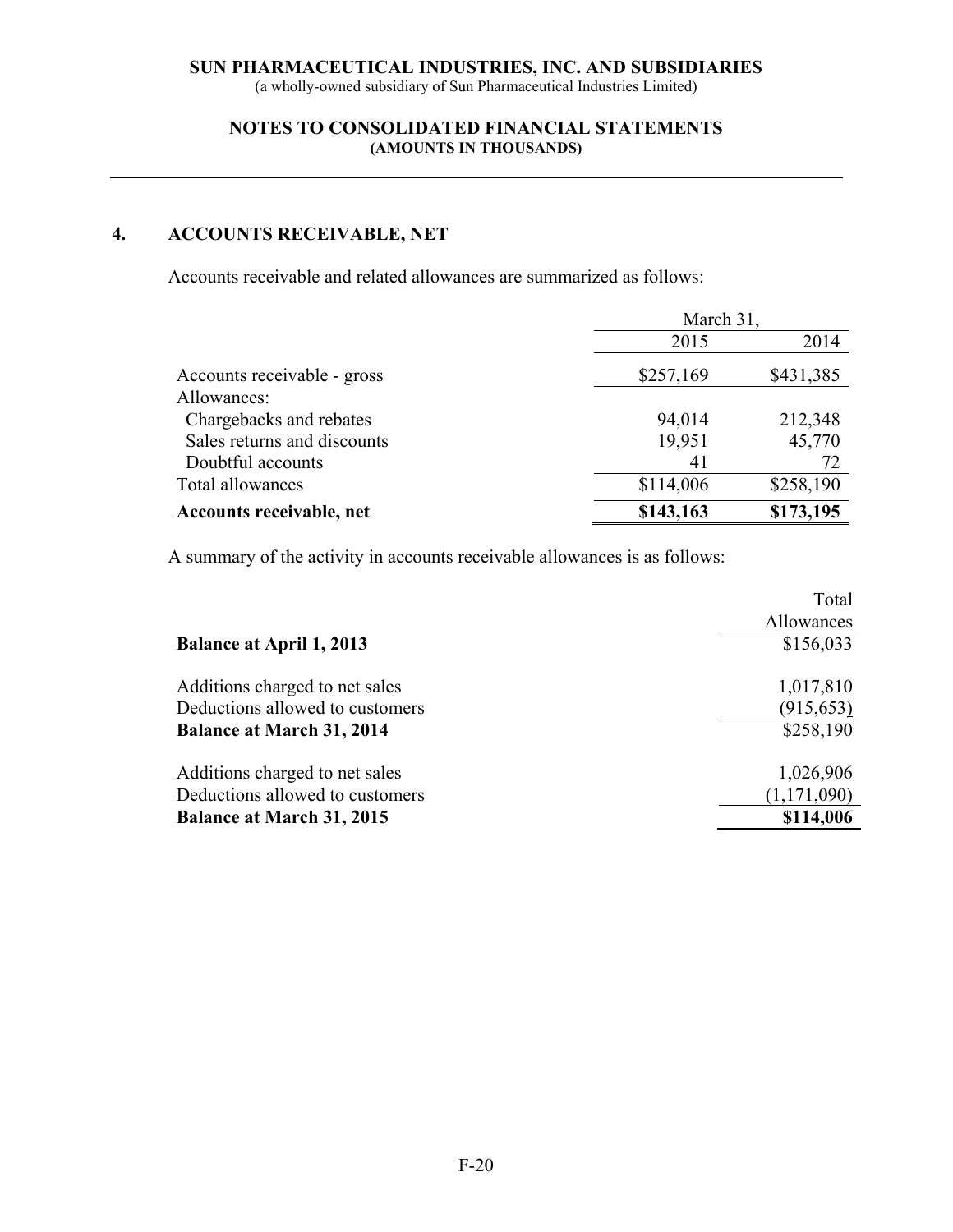(a wholly-owned subsidiary of Sun Pharmaceutical Industries Limited)

#### **NOTES TO CONSOLIDATED FINANCIAL STATEMENTS (AMOUNTS IN THOUSANDS)**

## **5. INVENTORIES (INCLUDING INVENTORIES FROM RELATED PARTY)**

Inventories consist of the following:

|                                         | March 31, |           |  |
|-----------------------------------------|-----------|-----------|--|
|                                         | 2015      | 2014      |  |
| Raw materials                           | \$37,432  | \$29,670  |  |
| Work in Process                         | 8,894     | 8,846     |  |
| Goods in transit (Distributed products) | 34,449    | 62,640    |  |
| Finished goods (Company-owned products) | 36,924    | 33,904    |  |
| Finished goods (Distributed products)   | 122,234   | 200,675   |  |
| <b>Total inventories</b>                | \$239,933 | \$335,735 |  |

The principal components used in the Company's business are active and inactive pharmaceutical ingredients and certain packaging materials. Some of these components are purchased from single sources; however, the majority of the components have an alternate source of supply available. Because the FDA approval process requires manufacturers to specify their proposed supplier of components in their applications, FDA approval of a new supplier would be required if components were no longer available from the specified suppliers. Also, a major component of the Company's inventory includes purchase of finished goods for distribution under various marketing agreements.

During the years ended March 31, 2015 and March 31, 2014, the Company made net purchases of inventory components, consisting of raw materials and finished goods, of approximately \$346.3 million and \$672.6 million, respectively, from Sun Pharma. These amounts are net of credits issued by Sun Pharma for the cost of expired and non-saleable products or for free replacement of fresh product to Sun primarily as a result of pending expiration or stale-dating of product held by Sun and Sun's customers, without cost to Sun, which was acting in its normal distributor role for sales of such products.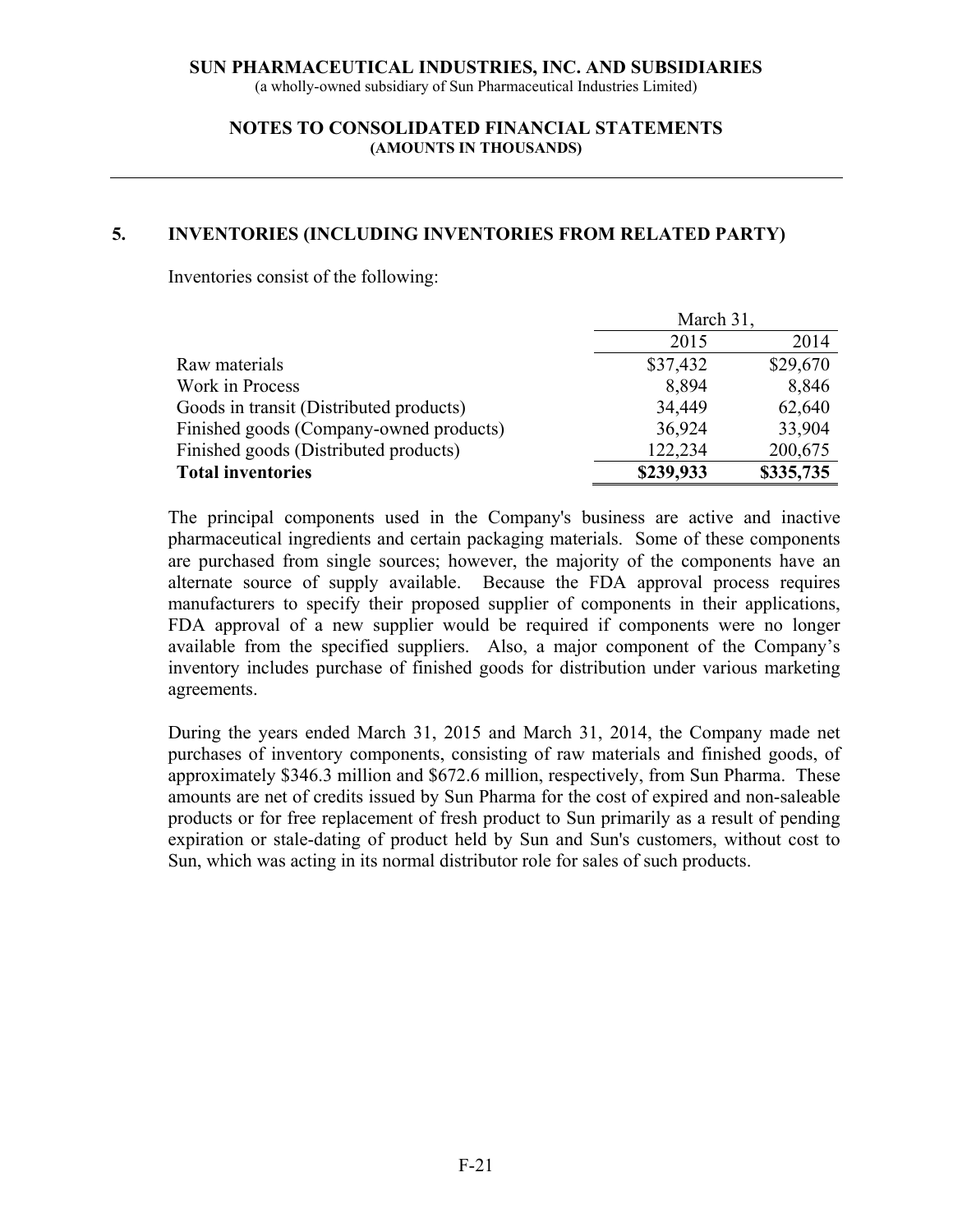#### **NOTES TO CONSOLIDATED FINANCIAL STATEMENTS (AMOUNTS IN THOUSANDS)**

## **6. INTANGIBLE ASSETS**

Intangible assets consist of the following:

|                                | March 31, |           |  |
|--------------------------------|-----------|-----------|--|
|                                | 2015      | 2014      |  |
| Patents & trademarks           | \$219,076 | \$219,076 |  |
| Products (ANDAs)               | 113,400   | 70,800    |  |
| Other                          | 1,800     | 300       |  |
| Total                          | 334,276   | 290,176   |  |
| Less: accumulated amortization | 115,406   | 71,506    |  |
| Intangible assets, net         | \$218,870 | \$218,670 |  |

Patents and trademarks are amortized over periods ranging from 5 to 15 years, Products (ANDAs) are amortized over 3 to 10 years, which correspond with the expected periods of future economic benefit. Amortization expense was \$43,900 and \$41,078 for Fiscal 2015 and 2014, respectively.

Estimated annual amortization expense for each of the five years succeeding March 31, 2015 and thereafter, are summarized as follows:

| Year Ending March 31 | Amount    |
|----------------------|-----------|
| 2016                 | \$42,918  |
| 2017                 | 32,195    |
| 2018                 | 32,195    |
| 2019                 | 32,195    |
| 2020                 | 31,578    |
| Thereafter           | 47,789    |
| Total                | \$218,870 |

## **7. INVESTMENT IN AFFILIATE AND IN UNCONSOLIDATED ENTITIES**

At March 31, 2015 and 2014, the Company's investment in Taro, an affiliate, which is recorded at cost was \$19,853. Unrecognized holding gains as of March 31, 2015 were \$309,283, based on the closing price of Taro shares as quoted on the New York Stock exchange.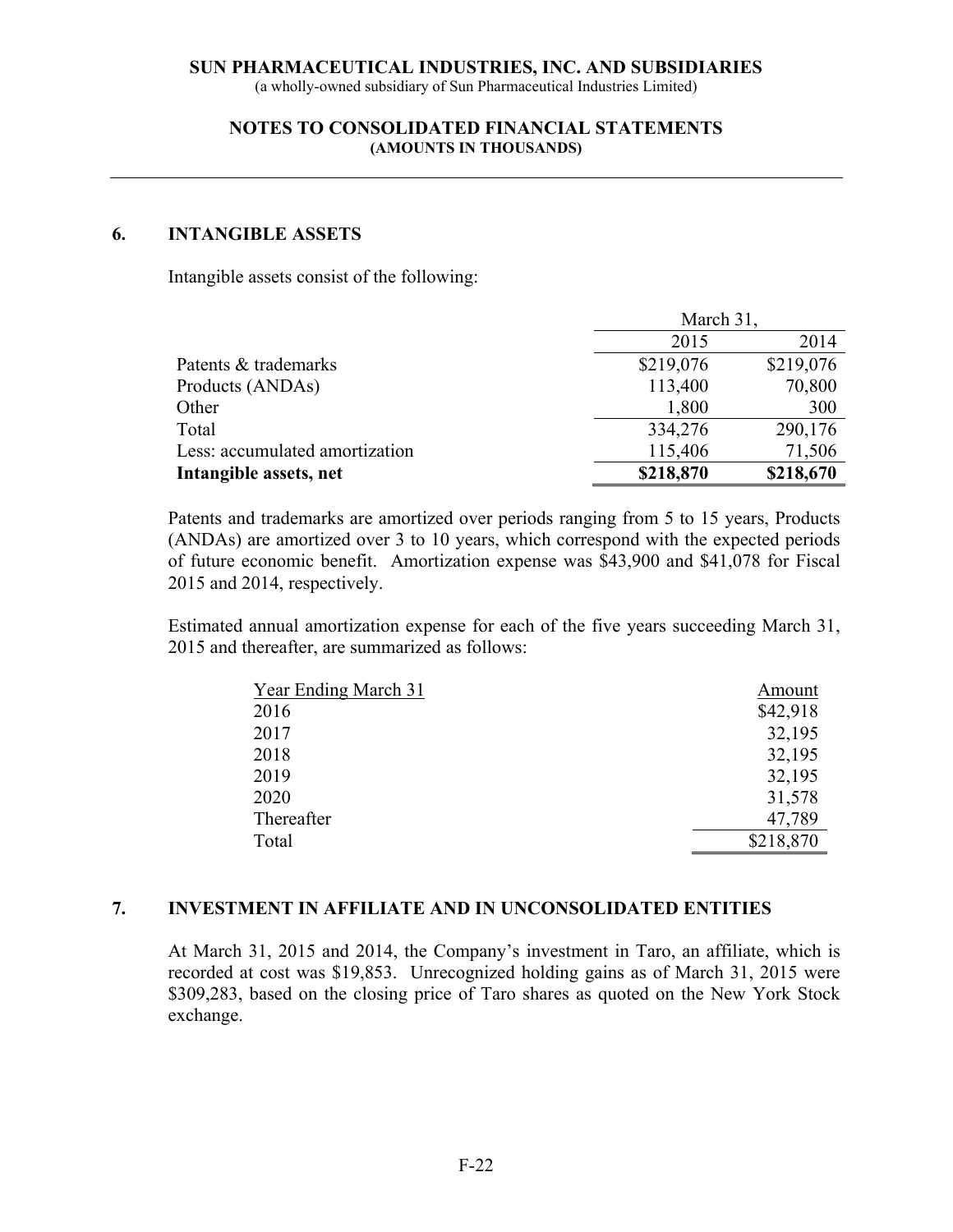(a wholly-owned subsidiary of Sun Pharmaceutical Industries Limited)

#### **NOTES TO CONSOLIDATED FINANCIAL STATEMENTS (AMOUNTS IN THOUSANDS)**

At March 31, 2015, equity investments accounted for under the equity method, and the percentage interest owned, consisted of S & I Ophthalmic, LLC (50%), Frazier Healthcare VII, L.P. (6.83%) and Versant Venture Capital V, L.P. (7.75%).

The activity in the investments in these unconsolidated entities using the equity method is as follows:

|                                        | March 31. |         |
|----------------------------------------|-----------|---------|
|                                        | 2015      | 2014    |
| Investments in unconsolidated entities | \$12,517  | \$5,810 |
| Equity in undistributed losses         | (1914)    | (1,008) |
| <b>Total</b>                           | \$10,603  | \$4,802 |

Combined, condensed unaudited financial information for the Company's unconsolidated entities using the equity method are as follows:

|                                      | As at March 31, |          |
|--------------------------------------|-----------------|----------|
|                                      | 2015            | 2014     |
| Current assets                       | \$13,524        | \$10,865 |
| Investments, at estimated fair value | 4,171           | \$3,274  |
| <b>Total assets</b>                  | \$14,906        | \$14,139 |
| Total liabilities (all current)      | \$866           | \$603    |
| Total equity                         | 14,040          | \$13536  |
| <b>Total liabilities and equity</b>  | \$14,906        | \$14139  |

Combined, condensed unaudited financial information for the Company's unconsolidated entities using the equity method is as follows:

|                                         | For the Years Ended |           |
|-----------------------------------------|---------------------|-----------|
|                                         | March 31,           |           |
|                                         | 2015                | 2014      |
| Income                                  | \$24                | \$1       |
| Research and development                | (1, 564)            | (278)     |
| Management fees                         | (5,742)             | (4,164)   |
| Professional fees                       | (357)               | (42)      |
| Fund organization and syndication costs | (16)                | (369)     |
| Other expenses                          | (44)                | (24)      |
| <b>Net loss</b>                         | \$(7,699)           | \$(4,876) |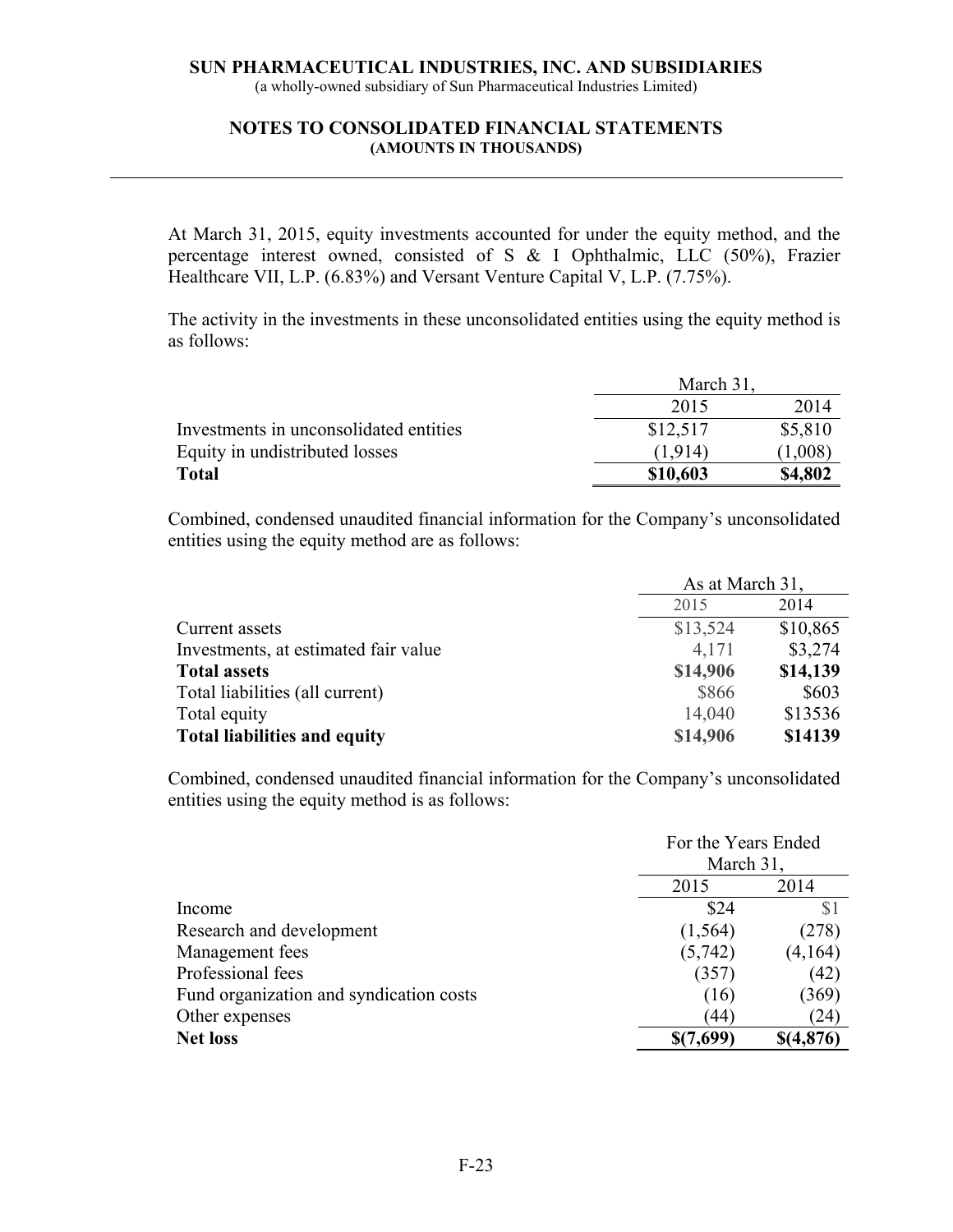## **NOTES TO CONSOLIDATED FINANCIAL STATEMENTS (AMOUNTS IN THOUSANDS)**

At March 31, 2015, cost method investments with an ownership of less than 20%, and the percentage interest owned, consisted of 5AM Ventures IV, L.P. (3.3%) and MedInstill LLC (19.99%). The total cost method investments were \$20,870 and \$20,254 as on March 31, 2015 and March 31, 2014, respectively.

As of March 31, 2015, the Company has committed to contribute an additional \$46,310 to these unconsolidated entities.

## **8. SHORT-TERM DEBT**

During Fiscal 2015, the Company entered into an uncommitted line of credit agreement with Citibank, N.A. ("Citibank"). The term of the line is one year ending on November 16, 2015 or upon demand by Citibank. The maximum available borrowings under the agreement are \$100,000, which is the outstanding balance at March 31, 2015. The applicable interest rate is the London Interbank Offered Rate ("LIBOR") plus 1.0%.

In conjunction with this credit agreement, the Company entered into a one year interest rate swap agreement ("SWAP") with Citibank. The SWAP effectively fixed the interest rate on the \$100,000 available borrowings, under the credit agreement at 1.52%. The value of Swap as at March 31, 2015 is not material and is short term in nature.

During Fiscal 2015, the Company entered into a committed credit facility with HSBC Bank USA, National Association ("HSBC"). The term of the facility is one year ending on November 16, 2015 or upon demand by HSBC. The maximum available borrowings under the facility are \$200,000, which is the outstanding balance at March 31, 2015. The applicable interest rate is LIBOR plus 0.75% (effectively, 1.08% at March 31, 2015).

During fiscal 2009, the Company entered into a term loan of \$18 million with RBS Citizens, N.A. d/b/a Charter One Bank ("Charter One Bank"), which was subsequently converted into a demand line of credit. This demand line of credit was secured by liens over Sun's accounts receivable and inventory balances. During Fiscal 2015, the Company repaid the outstanding balance and terminated this demand line of credit. At March 31, 2014, the outstanding balance under this line of credit was \$4,500.

The Company believes the fair value of these instruments approximates carrying value due to the short-term maturity of the instruments.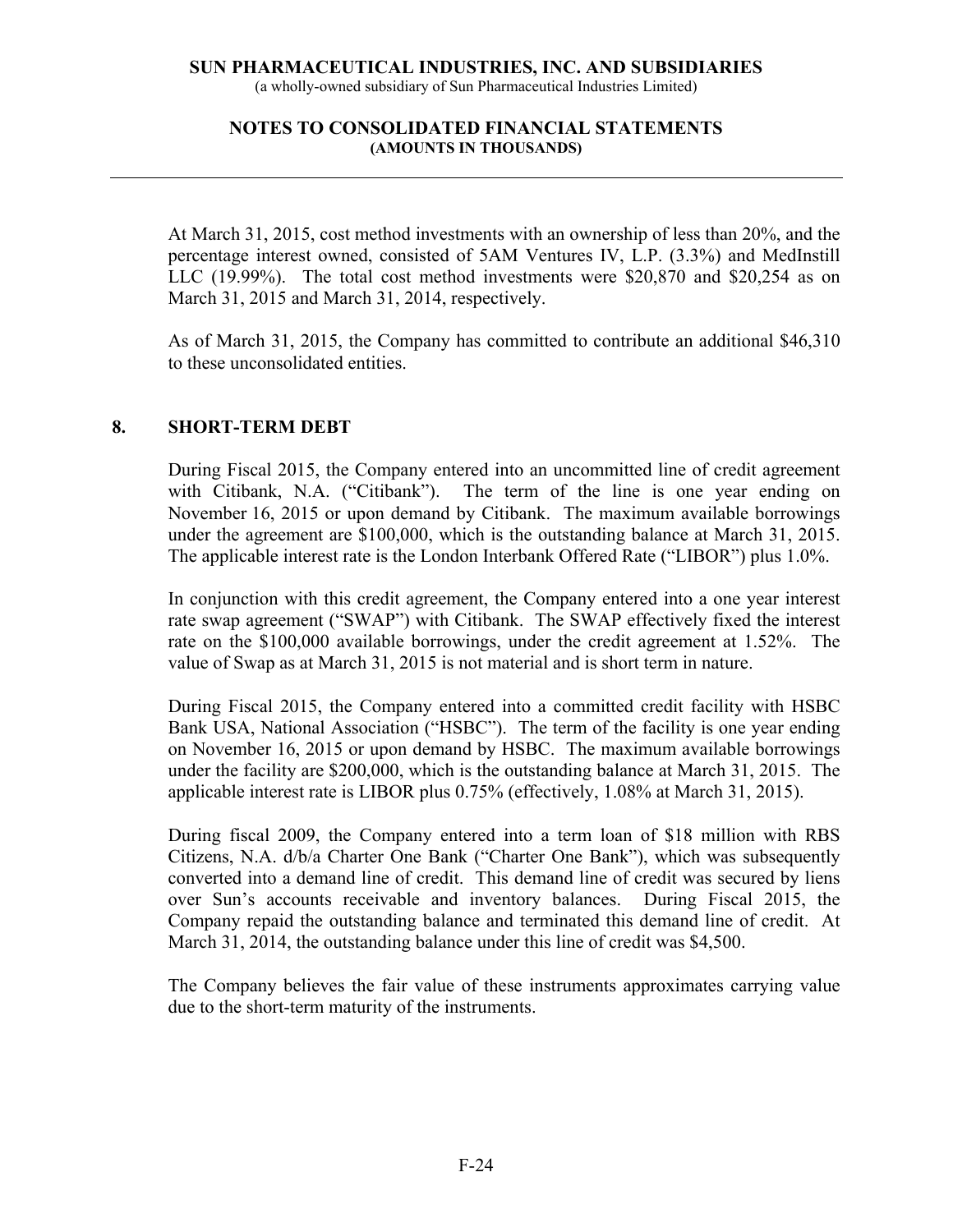#### **NOTES TO CONSOLIDATED FINANCIAL STATEMENTS (AMOUNTS IN THOUSANDS)**

## **9. LONG-TERM DEBT**

As part of acquisition of Pharmalucence, the Company assumed Pharmalucence's bond agreement with the Massachusetts Development Finance Agency. The original amount of the loan was \$20,000 with a balance of \$19,355 at the time of the acquisition. The balance at March 31. 2015 is \$18,906. The loan is collateralized by substantially all of the assets of Pharmalucence. Monthly principal and interest payments are payable in varying amounts through June 2033, the bond maturity date. Interest is computed at a rate of 69% of the sum of one month LIBOR plus 2.75% (2.02% at March 31, 2015).

Scheduled principal payments under the loan are:

| Year Ended March 31, |          |
|----------------------|----------|
| 2016                 | \$693    |
| 2017                 | 724      |
| 2018                 | 755      |
| 2019                 | 789      |
| 2020                 | 823      |
| Thereafter           | 15,122   |
|                      | \$18,906 |

The Company believes the fair value of this debt approximates the carrying value due to the floating interest rate.

## **10. INCOME TAXES**

The provision for income taxes consists of the following:

|                      |          | Year Ended March 31, |  |
|----------------------|----------|----------------------|--|
|                      | 2015     | 2014                 |  |
| Currently payable    | \$3,972  | \$10,915             |  |
| Deferred tax expense | 8913     | 8,629                |  |
| <b>Total</b>         | \$12,885 | \$19,544             |  |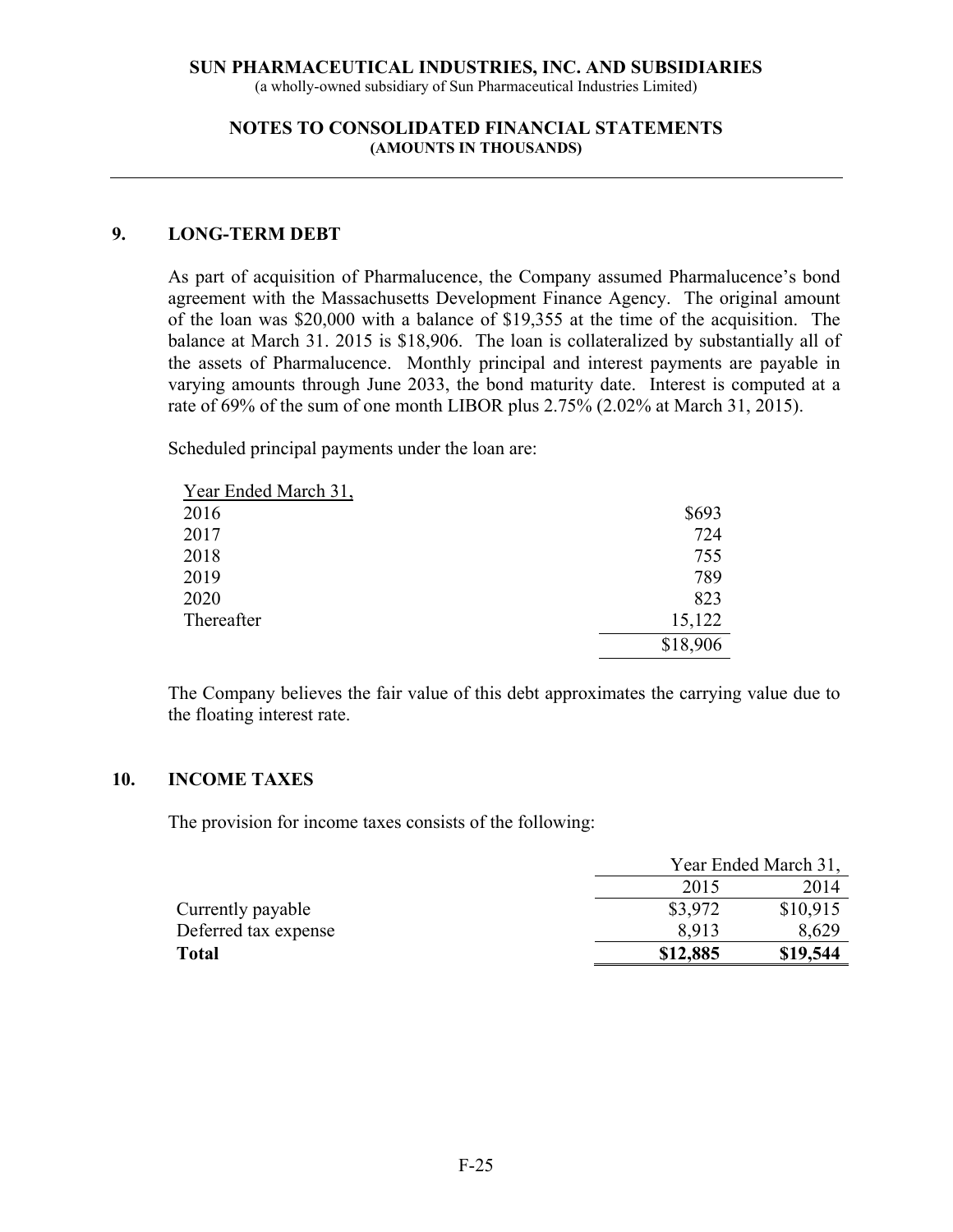(a wholly-owned subsidiary of Sun Pharmaceutical Industries Limited)

#### **NOTES TO CONSOLIDATED FINANCIAL STATEMENTS (AMOUNTS IN THOUSANDS)**

The provision for income taxes is different from that which would be obtained by applying the statutory federal income tax rate to net income before income taxes. The items causing the difference are as follows:

|                                                 | Year Ended March 31, |          |
|-------------------------------------------------|----------------------|----------|
|                                                 | 2015                 | 2014     |
| Federal tax at 35% statutory rate               | \$11,744             | \$21,399 |
| State income taxes, net of federal benefit      | 647                  | 3,544    |
| Permanent differences                           | 169                  | (2,749)  |
| Other                                           | 325                  | (2,650)  |
| Income tax expense                              | \$12,885             | \$19,544 |
| Deferred income taxes consist of the following: |                      |          |
|                                                 | March 31,            |          |
|                                                 | 2015                 | 2014     |
| Deferred tax assets:                            |                      |          |
| Net operating loss carry forwards               | \$8,116              | \$25,167 |
| Deferred credits                                | 8,992                | 5,820    |
| Interest deductible on payments to affiliate    |                      | 13,811   |
| Research & development costs                    | 1,128                | 1,844    |
| Accrued liabilities and other items             | 6,259                | 6,996    |
| Total deferred tax assets                       | \$24,495             | \$53,638 |
| Deferred tax liabilities                        |                      |          |
| Depreciation                                    | \$1,833              | \$2,467  |
| Intangibles, net                                | 8,973                | 28,355   |
| Other                                           | 280                  | 494      |
| Total deferred tax liabilities                  | \$11,086             | \$31,316 |
|                                                 |                      |          |
| Net deferred tax assets                         | \$13,409             | \$22,322 |

Valuation allowances against deferred income tax assets are provided when based upon the weight of available evidence, it is more-likely-than-not that some or all of the deferred tax assets will not be realized. There were no such valuation allowances as of March 31, 2015 or March 31, 2014. Based upon the level of projected future taxable incomes over the periods in which deferred assets are deductible, the Company expects that it is more likely than not that it will realize the benefit of these temporary differences. As of March 31, 2015, the Company had federal net operating loss carryforwards in the amount of \$54.2 million. Some of the Company's NOLs are subject to annual limitations under income tax rules. As a result of such restrictions, certain of such NOLs, amounting to approximately \$30.4 million, will expire and are not likely to be available for future use. Accordingly, the deferred tax asset related to the NOLs has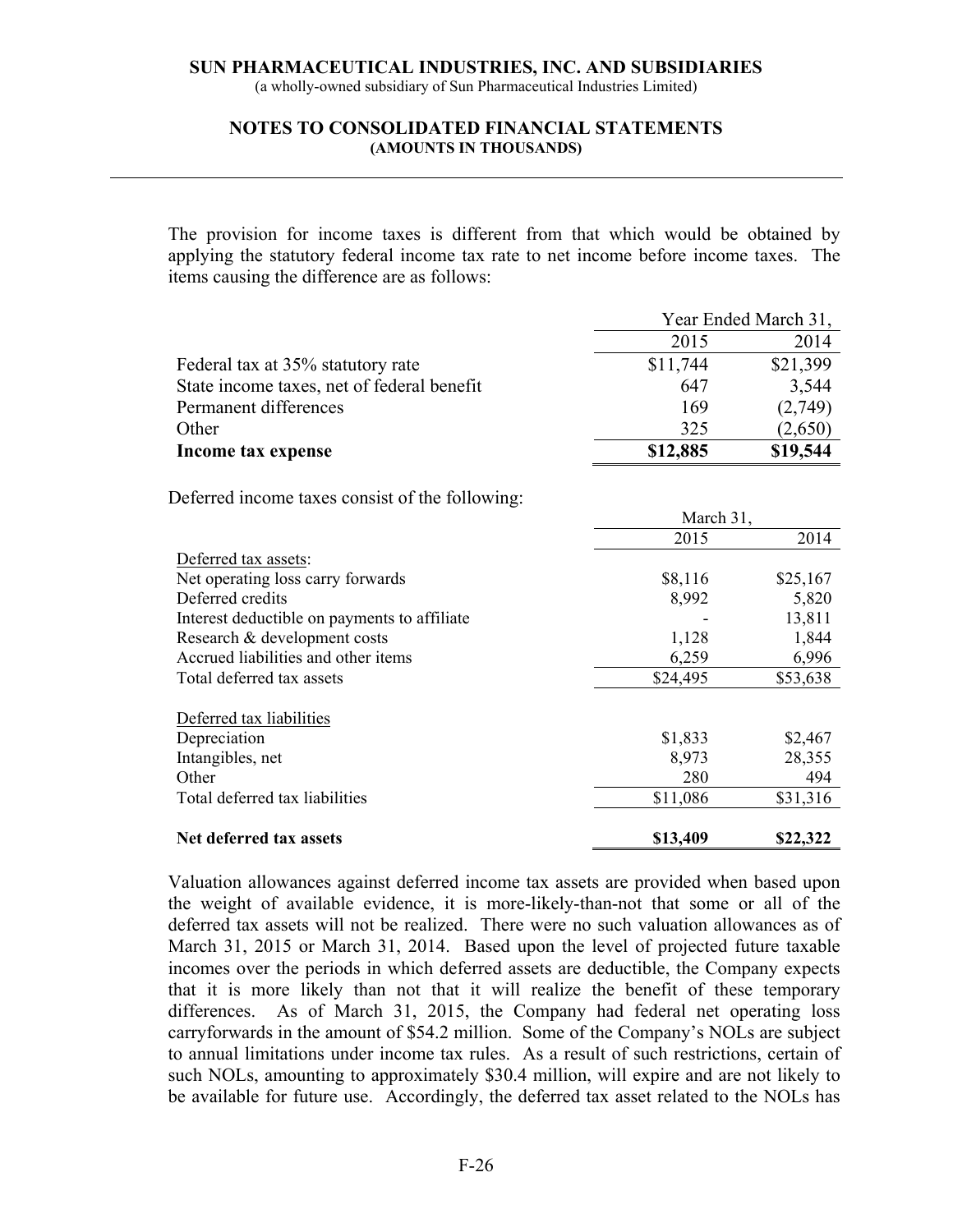## **NOTES TO CONSOLIDATED FINANCIAL STATEMENTS (AMOUNTS IN THOUSANDS)**

been reduced to reflect the NOLs which the Company will not be in a position to utilize as they will expire between 2021 and 2033.

The Company analyzed its filing positions in the federal and state jurisdictions where it is required to file income tax returns, as well as all open tax years (2011 to 2015) in these jurisdictions. The Company has also elected to retain its existing accounting policy with respect to the treatment of interest and penalties attributable to income taxes, and continues to reflect any changes for such, to the extent they arise, as a component of its operating expenses. The Company had determined that no adjustments for unrecognized tax benefits are necessary as a result of this analysis.

The Internal Revenue Services has commenced an audit of the Company's Fiscal 2014 tax return. No adjustments have been communicated as of the date of issuance of these consolidated financial statements.

# **11. STOCKHOLDER'S EQUITY**

## *Common Stock*

During Fiscal 2014, Sun Pharma Global Inc., British Virgin Islands (a wholly owned subsidiary of Sun Pharma) transferred 33,796,638 common shares of the Company to its wholly owned subsidiary Nogad Holding, Mauritius, which was subsequently renamed as Sun Pharma Holdings, Mauritius.

# **12. PHARMALUCENCE ACQUISITION**

The Company acquired all the outstanding shares of Pharmalucence, Inc. on July 15, 2014 from its existing shareholders for \$57,347 in cash, plus contingent consideration based on Pharmalucence meeting certain milestones with a fair value of \$27,180. In addition, the Company assumed Pharmalucence long-term bank debt at the time of the acquisition of \$19,355.

Pharmalucence is a FDA approved manufacturer of human injectable pharmaceuticals. Pharmalucence provides contract and private label formulation development and manufacturing services of parenteral products in either liquid or lyophilized form. Pharmalucence also manufactures its own line of generic injectable radiopharmaceuticals sold to radiopharmacies and distributors. Pharmalucence has two facilities, one in Billerica, Massachusetts and the other in Bedford, Massachusetts.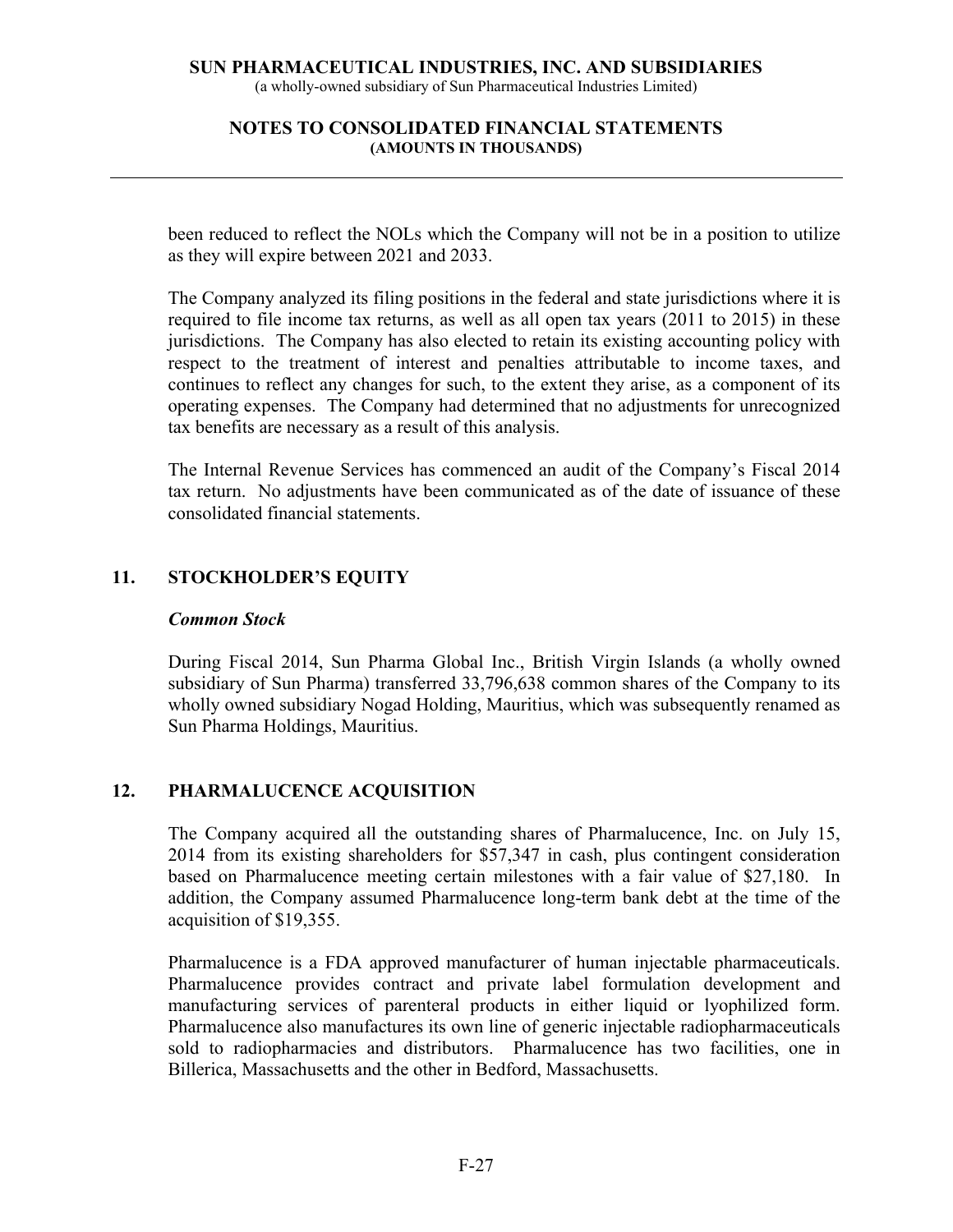(a wholly-owned subsidiary of Sun Pharmaceutical Industries Limited)

#### **NOTES TO CONSOLIDATED FINANCIAL STATEMENTS (AMOUNTS IN THOUSANDS)**

The Company acquired Pharmalucence to facilitate its parent company's entry and expansion into human injectable pharmaceuticals market in the United States.

The following summarizes the allocation of the purchase price at fair value:

|                              | Amount   |
|------------------------------|----------|
| Cash and cash equivalents    | \$1,503  |
| Accounts receivable          | 4,010    |
| Inventory                    | 3,623    |
| <b>Other Current Assets</b>  | 580      |
|                              | 9,716    |
| Accounts payable and accrued | (3, 442) |
| Net current assets           | 6,274    |
| Property and equipment       | 38,128   |
| Intangibles                  | 44,100   |
| Total net assets             | 88,502   |
| Debt assumed                 | (19,355) |
|                              | 69,147   |
| Goodwill                     | 15,380   |
| <b>Total Purchase Price</b>  | \$84,527 |

The contingent consideration (which is recorded on consolidated financial statements as Earn-out liability) is payable to the prior shareholders based on five milestones, the FDA approval for the manufacturing site transfer from the Bedford Massachusetts facility to the Bellerica Massachusetts facility and the FDA approval of four future products. Payments are made as each milestone is met. The Company engaged a third party valuation firm which had provided the fair value of the assets and liabilities as of the acquisition date, including the estimated contingent consideration. There is no market data available to use in valuing the contingent consideration, therefore, the Company and the valuation firm developed their own assumptions related to the probability and expected timing of the payments in determining the fair value of this liability. As such, the contingent consideration is classified within Level 3 under the fair value hierarchy.

The results of Pharmalucence have been included in the consolidated financial statements since the date of acquisition.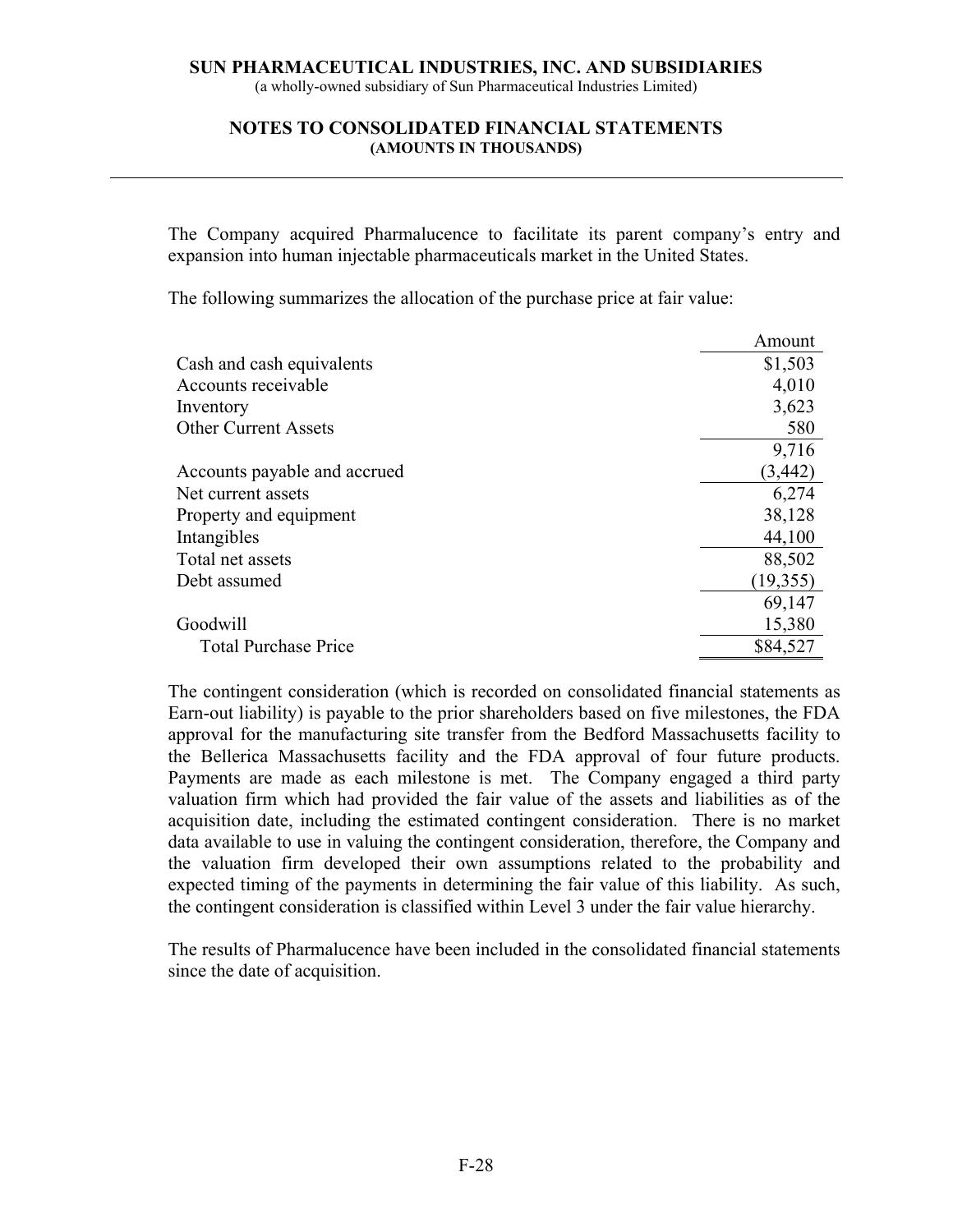(a wholly-owned subsidiary of Sun Pharmaceutical Industries Limited)

#### **NOTES TO CONSOLIDATED FINANCIAL STATEMENTS (AMOUNTS IN THOUSANDS)**

## **13. LEASES (INCLUDING RELATED PARTY)**

The Company leases its facilities in Wixom, Michigan, Cranbury New Jersey, Bryan, Ohio and Wilmington, Massachusetts. The leases are with third parties and are noncancelable. The Cranbury lease expires in Fiscal 2016, the Bryan and Wilmington leases expire in Fiscal 2017 and the Wixom lease expires in Fiscal 2018. The total lease expense under these leases was \$2,940 and \$2,465 in Fiscal 2015 and Fiscal 2014, respectively.

In addition, in January 2014, the Company entered into a ten-year non-cancelable lease for office space in Cranbury, New Jersey, from an affiliated company, Taro (see footnote 1 – Investment in Unconsolidated Entities). The lease expense for this lease was \$317 and \$79 in Fiscal 2015 and Fiscal 2014, respectively.

The following is a schedule of annual future minimum lease payments required under operating leases with remaining non-cancelable lease terms in excess of one year as of March 31, 2015:

|                      | Affiliated | Third   |
|----------------------|------------|---------|
| Leased From          | Company    | Party   |
| Year Ended March 31, |            |         |
| 2016                 | 324<br>S.  | \$2,927 |
| 2017                 | 330        | 2,795   |
| 2018                 | 336        | 2,429   |
| 2019                 | 344        |         |
| 2020                 | 344        |         |
| Thereafter           | 1,384      |         |
|                      | \$3,062    | \$8,151 |

#### **14. RETIREMENT PLAN**

Each entity within the Company maintains a deferred compensation plan qualified under Section 401(k) of the Internal Revenue Code. Under these plans, eligible employees are permitted to contribute up to the maximum allowable amount determined by the Internal Revenue Code. The Company may make discretionary matching and profit sharing contributions under the provisions of these plans. The Company made contributions in the amount of \$1,445 and \$1,201 to the plan for the fiscal years ended March 31, 2015 and 2014, respectively.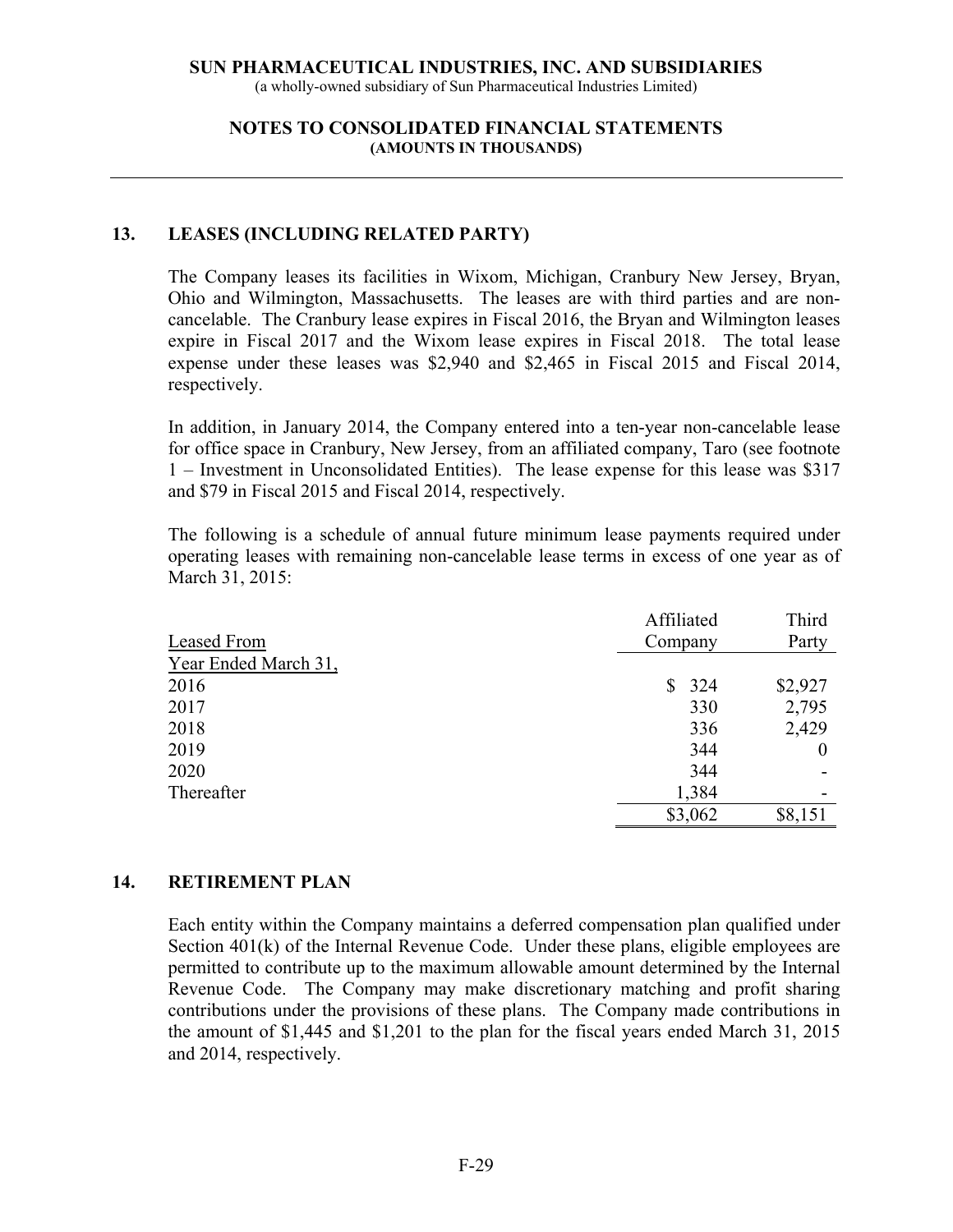(a wholly-owned subsidiary of Sun Pharmaceutical Industries Limited)

#### **NOTES TO CONSOLIDATED FINANCIAL STATEMENTS (AMOUNTS IN THOUSANDS)**

## **15. CONCENTRATIONS AND COMMITMENTS**

## *Major Customers*

Shipments to three wholesalers, Amerisource-Bergen Company, Cardinal Health and McKesson Company, accounted for approximately 43% of net revenues for the year ended March 31, 2015. The approximate percentage of consolidated net revenues for Fiscal 2015 attributable to each of these wholesalers was 13%, 10% and 19%, respectively. Shipments to Amerisource-Bergen Company, McKesson Company and Cardinal Health accounted for approximately 46% of net revenues for the year ended March 31, 2014, or individually 17%, 11% and 18%, respectively. Balances due from these customers represented approximately 73% and 77% of gross accounts receivable at March 31, 2015 and 2014, respectively. As is typical in the US retail sector, many of the Company's customers are serviced through their designated wholesalers. Of the net sales made to wholesalers, the majority of these include sales for various customers of the Company that have underlying direct contracts with the Company that are facilitated through such wholesale customers. No other single customer accounted for more than 10% of net sales for Fiscal 2015 or Fiscal 2014. The loss of any of these customers could have a materially adverse effect on short-term operating results.

## *Major Products*

Shipments of two products accounted for 30% and 32% of net revenue for the fiscal years ended March 31, 2015 and March 31, 2014, respectively.

## *Labor Contract*

A union represents certain of Sun's permanent, full-time and hourly employees at the Company's Michigan facilities. In January 2013, Sun successfully negotiated a new three-year collective bargaining agreement with the union. This agreement sets forth minimum wage increases and growth opportunities which the union employees will be eligible for in each of the next three years, thereby giving Sun and the union employees, Sun believes, a measure of certainty and stability. The collective bargaining agreement with the union is set to expire in September 2015. However, as mentioned earlier, the Company has stopped manufacturing from its Detroit manufacturing facility in Fiscal 2015 and all employees have been laid off. There are few employees working in Companies warehousing facility located at Wixom, Michigan, which are covered under this contract and the Company is working towards renewal of the contract.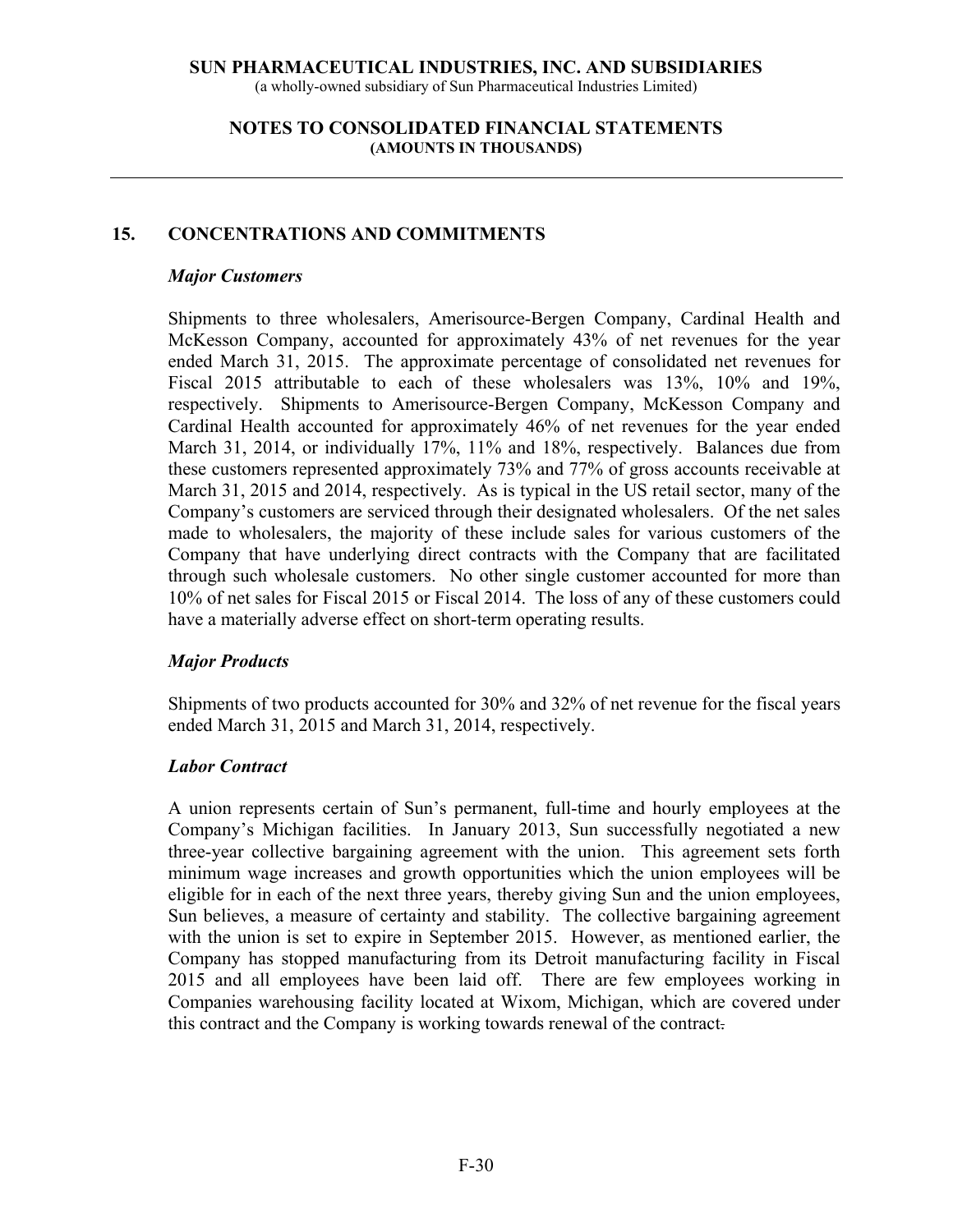## **NOTES TO CONSOLIDATED FINANCIAL STATEMENTS (AMOUNTS IN THOUSANDS)**

## *Contractual Commitment*

At March 31, 2015, DUSA has an agreement with a clinical research organization to perform certain clinical research services for which the committed amount for future payments is approximately \$4,922.

# **16. LOSS FROM PATENT INFRINGEMENT SUIT**

Sun Pharma and Wyeth were involved in a Paragraph IV product lawsuit in the United States District Court for the District of New Jersey, regarding the validity of the patents in Wyeth's Protonix® (pantoprazole) product. Sun and Sun Pharma conducted an "atrisk" launch of Sun's generic version of this product prior to the expiration of the patent. On April 23, 2010, a Jury returned a verdict that the patent at issue in that case is not invalid. In June 2013, damages were awarded against Sun Pharma for the patent infringement. Under the terms of the Distribution and Sale Agreement with Sun Pharma, Sun's obligation to Sun Pharma for its portion of the award is capped at its fixed margin percentage which resulted in a charge to Sun of \$45,649. This was recorded in Fiscal 2014 and is reflected in Company's consolidated statement of Income.

# **17. REIMBURSEMENT OF MISSED MILESTONES**

As part of the URL acquisition agreement, the seller agreed to reimburse the Company \$5,000 if the Company was unable to obtain FDA approval for a specific ANDA within eighteen months from the acquisition date. This milestone was not met and accordingly the seller reimbursed the Company the \$5,000.

# **18. OTHER MATTERS**

## *Employment Contracts*

The Company has employment agreements with two of its executive officers that provide for fixed annual salaries and at least a six-month continuance including insurance benefits upon termination without cause.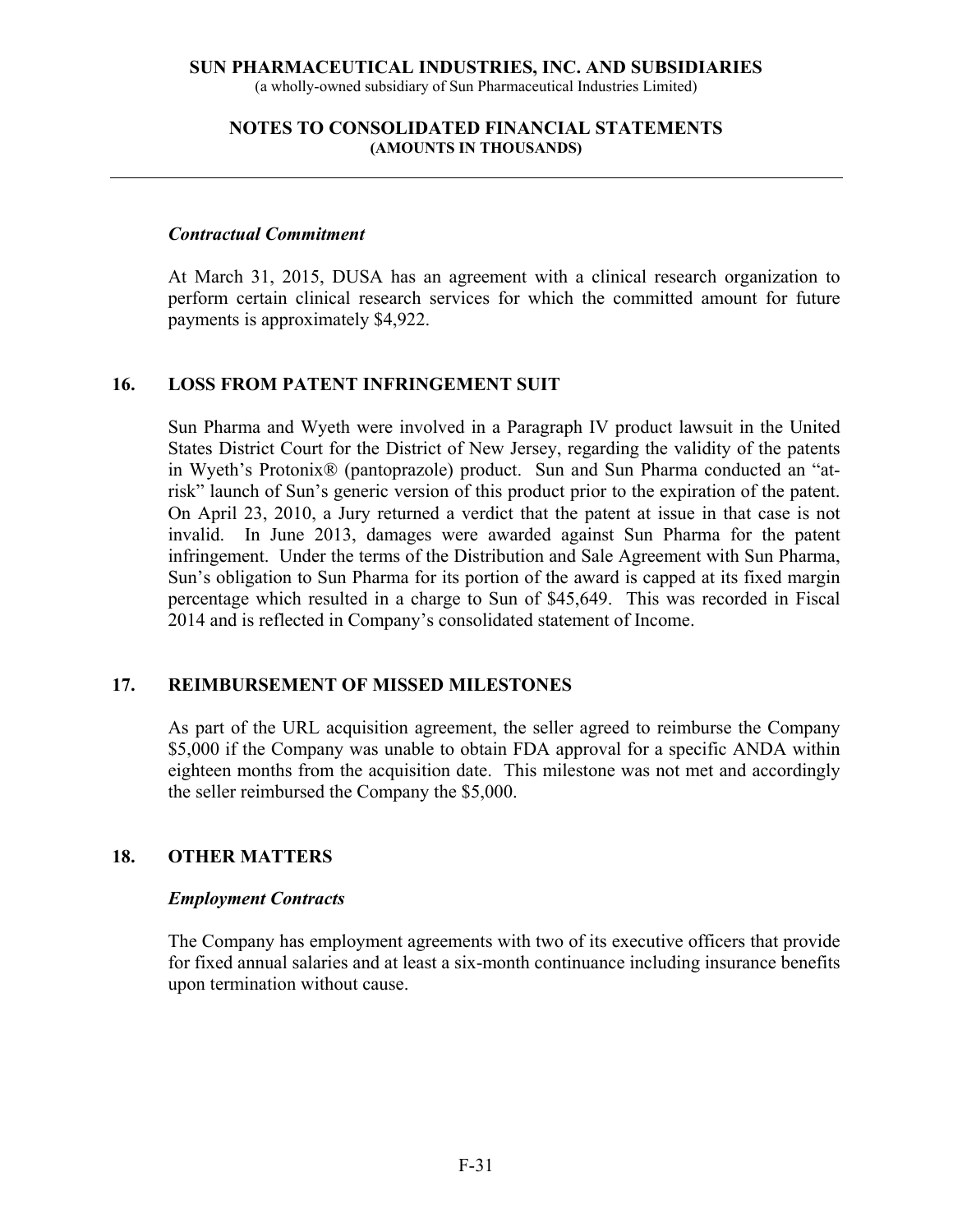## **NOTES TO CONSOLIDATED FINANCIAL STATEMENTS (AMOUNTS IN THOUSANDS)**

## *Employees*

The Company had a total of 1,026 and 1,124 full-time equivalent and contract employees at March 31, 2015 and 2014, respectively, engaged in research and development, manufacturing, quality assurance, quality control, administration, sales and marketing, materials management, facility management and packaging. Most of our scientific and engineering employees have had prior experience with pharmaceutical or medical products companies, including Sun Pharma. See "Sun Pharmaceutical Industries Limited."

## *Litigation*

While it is not possible to determine with any degree of certainty the ultimate outcome of the following legal proceedings, the Company believes that it has meritorious defenses with respect to the claims asserted against it and intends to vigorously defend its position. An adverse outcome in any of these proceedings could have a material adverse effect on the Company's financial position and results of operations.

1. On December 9, 2010, and subsequent thereto, several purported class action lawsuits were filed in the Wayne Court Circuit Court against the Company, Sun Pharma, Sun Global and the members of the Board of Directors of the Company, arising out of the proposal by Sun Pharma and Sun Global to take the Company private. The lawsuits were subsequently consolidated into one action. On April 8, 2011, the plaintiffs filed a consolidated class action complaint, alleging, among other things, that the defendants breached their fiduciary duties to the Company's stockholders and that the Independent Committee of the Company's Board of Directors could not ensure that minority stockholders were being treated fairly in the merger. The Consolidated Class Action Complaint seeks declaratory relief that the defendants have breached their fiduciary duty, that the merger is not procedurally and financially fair to the Company's minority stockholders, and that the Independent Committee is incapable of considering, evaluating and/or negotiating the merger on behalf of the Company's minority stockholders. The consolidated class action complaint also seeks damages and costs of the action, including reasonable attorneys' and experts' fees and such other and further relief as the court may deem just and proper. On September 16, 2011, the Court granted the Defendant's Motion to Dismiss. The plaintiffs filed a motion with the Court asking it to reconsider its ruling denying them the opportunity to amend their complaint. That motion to reconsider was denied. The plaintiffs have appealed to the Michigan Court of Appeals. The Michigan Court of Appeals reversed, and remanded the case back to Wayne County Circuit Court.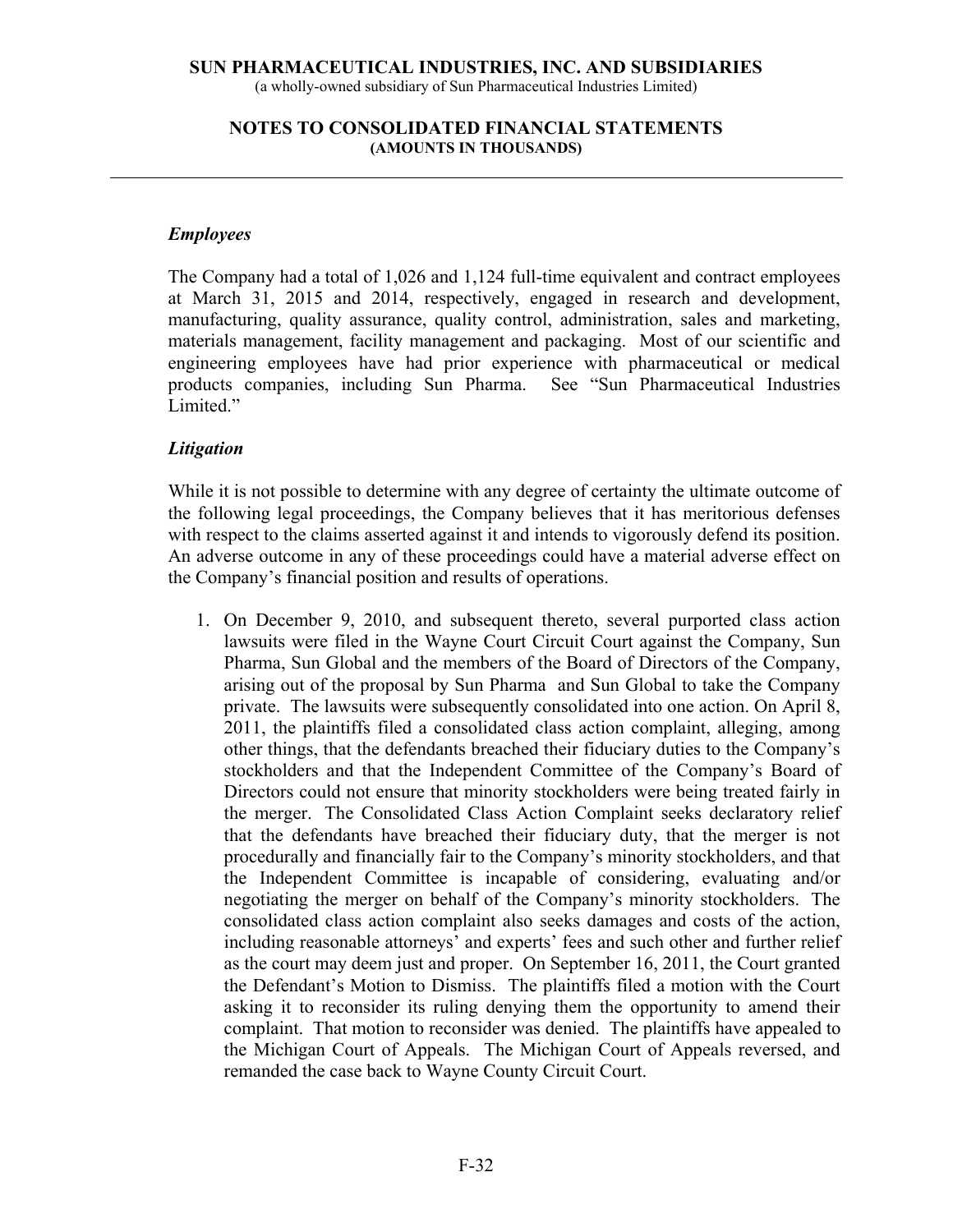(a wholly-owned subsidiary of Sun Pharmaceutical Industries Limited)

#### **NOTES TO CONSOLIDATED FINANCIAL STATEMENTS (AMOUNTS IN THOUSANDS)**

- 2. On September 17, 2013, the State of Louisiana filed suit against numerous pharmaceutical companies (including the Company and United Research Laboratories, Inc. (since merged into Mutual Pharmaceutical Company, Inc. ("Mutual") in the  $19<sup>th</sup>$  Judicial District, Parish of East Baton Rouge. The suit alleges violations of Louisiana's Unfair Trade Practices and Consumer Protection Law, Louisiana's Medical Assistance Programs Integrity Law, fraud, negligent misrepresentation, redhibition, and unjust enrichment. The State of Louisiana alleges that the numerous pharmaceutical company defendants have engaged in a scheme to trick the State into paying for drugs that have not received approval from the U.S. Food and Drug Administration, thereby causing Louisiana's Medicaid agency to pay for drugs that would have otherwise not been covered by Medicaid. The numerous defendants have moved to have the cause heard in federal court, and that initial procedural issue is still outstanding. The liability for Mutual is anticipated to be covered by the indemnity obligations of Takeda Pharmaceuticals U.S.A., Inc., ("Takeda"), pursuant to the terms of that certain Stock Purchase Agreement between Takeda and the Company dated December 14, 2012 (the "SPA").
- 3. The Company, through the URL line of business, is one of approximately  $30 40$ brand and generic drug manufacturers and distributors involved in a Reglan®/metoclopramide litigation pending in the Court of Common Pleas, Philadelphia, Pennsylvania, the Superior Court, Atlantic City, New Jersey, the Superior Court, San Francisco, California and approximately six additional federal and/or state courts in the United States. Plaintiffs' claims focus on failure to warn of alleged known risks associated with the use of the drug. To date, of the approximately 5,000 plaintiffs who have asserted claims against the brand and generic Reglan/metoclopramide manufacturers, only approximately 100 plaintiffs have positively identified the Company as one of the manufacturers or distributors of the drug allegedly ingested. A United States Supreme Court decision has issued a ruling that plaintiffs' claims against generic drug manufacturers for failure to warn are preempted by federal law. On February 12, 2012, a federal court in Minnesota dismissed plaintiff's claims against the Company based on federal preemption. On June 6, 2012, a federal court in Arkansas dismissed plaintiff's claims against the Company based on federal preemption. Plaintiffs have appealed both decisions. Similar motions to dismiss have been filed in the majority of the other jurisdictions. The Court of Common Pleas, Philadelphia, Pennsylvania denied the motion to dismiss and the Company, along with all other generic defendants have appealed that ruling. The Superior Court in Atlantic City, New Jersey has dismissed all claims with a pre-2004 ingestion period and has allowed discovery to proceed with respect to any case involving post-2004 ingestion. The Company and other generic manufacturers are appealing the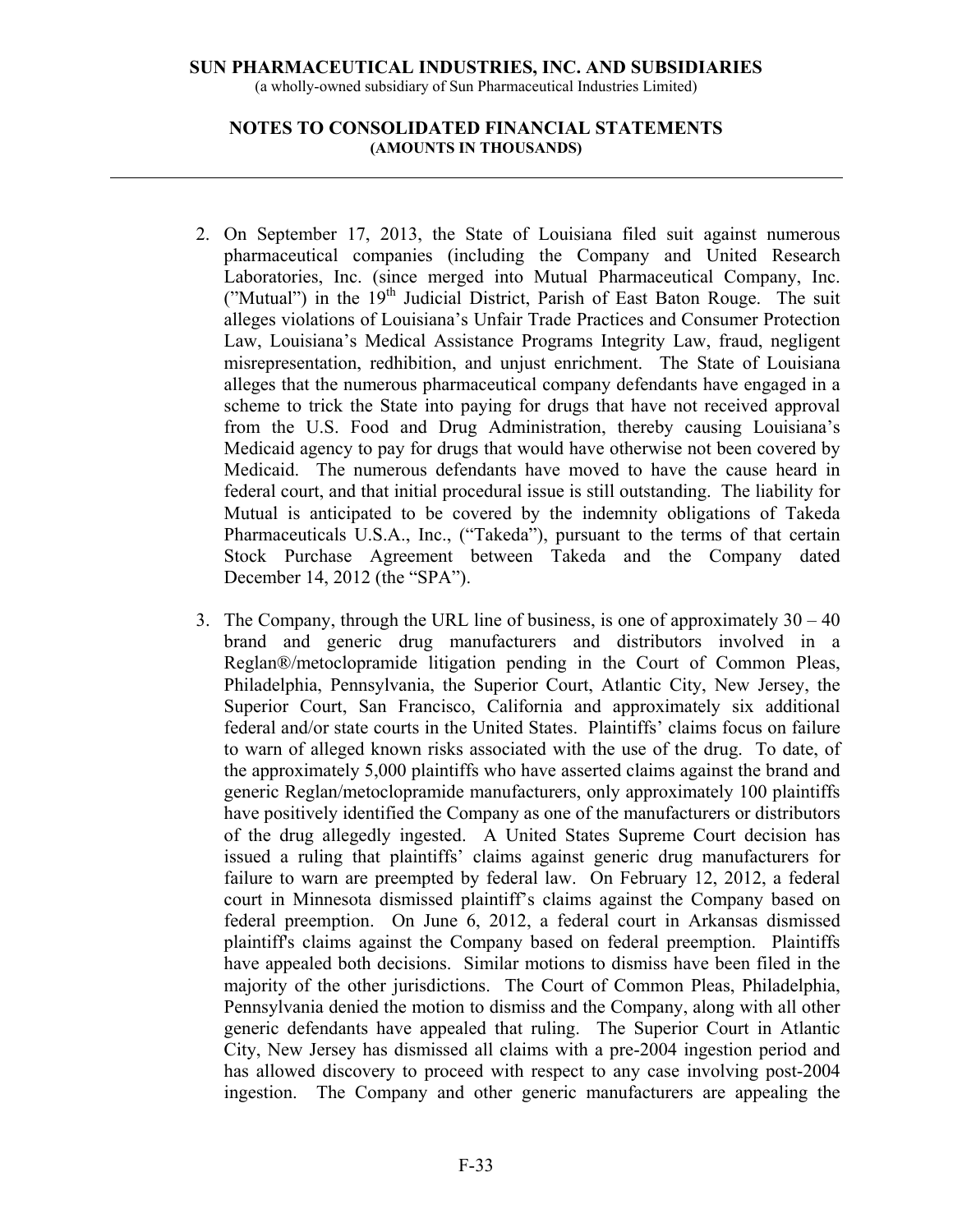(a wholly-owned subsidiary of Sun Pharmaceutical Industries Limited)

#### **NOTES TO CONSOLIDATED FINANCIAL STATEMENTS (AMOUNTS IN THOUSANDS)**

court's decision to allow post 2004 ingestion cases to proceed. The Superior Court, San Francisco, California denied generic defendants motion to dismiss but has stayed the proceedings against the generic defendants but it is expected the stay will be lifted and the cases will proceed in the next few months. Motions to dismiss are pending in other jurisdictions. The U.S. Supreme Court decision may have favorable impact for the Company in the remaining cases relating to plaintiffs' failure to warn claims against it. These matters are covered both by product liability insurance, as well as a limited indemnity available for a group of cases from Takeda pursuant to the SPA.

- 4. On May 12, 2008, a Complaint was filed in the Third Judicial District of Salt Lake County, State of Utah against URL and a number of other pharmaceutical manufacturers. The Complaint asserts claims for fraud arising out of the marketing of the defendants' prescription drug products at the expense of Utah's Medicaid program. The Utah Complaint is one of a number of such actions that has been brought against the pharmaceutical industry arising out of alleged overpayments by State Medicaid programs through their reliance on published "Average Wholesale Price" data. Following the State's Motion to File Third Amended Complaint and Jury Demand, Memorandum in Support of Motion to File Third Amended Complaint and Jury Demand, and Third Amended Complaint filed on September 17, 2012, the Defendants joined in a consolidated motion to dismiss the Third Amended Complaint, which was filed on January 7, 2013. The Court denied that motion and the Third Amended complaint was allowed to proceed. On September 15, 2014 the Fourth Amended Complaint and Jury Demand was filed. The Amendment sought to add certain defendants, including URL. Fact discovery deadline has been extended to November 6, 2015. Depositions have not yet commenced. URL has a limited indemnity available to it under the SPA.
- 5. In May 2014, Sun received a Civil Investigative Demand (CID) from the Office of the Attorney General of Texas (OAG). The CID states it is investigating the possibility of false reporting of information by Sun and others, regarding prices for drugs dispensed as part of the Texas Medicaid Program. Further it alleges such activities may violate the Texas Medicaid Fraud Prevention Act (TMFPA), Tex. Hum. Res. Code sec.  $36.002(1)$ ,  $(2)$ ,  $(4)$  and/or  $(9)$ . The CID required that Mutual produce certain data by June 2014; which was done. Thereafter, the State of Texas requested additional clarification which was provided. The State of Texas sent a Settlement Demand to Mutual, via letter dated April 1, 2015, and provided 30 days to reply. Mutual replied asking for an extension and was granted same until June 15, 2015, at which time the State requires some feedback. Mutual will continue to identify defenses to mitigate its damages.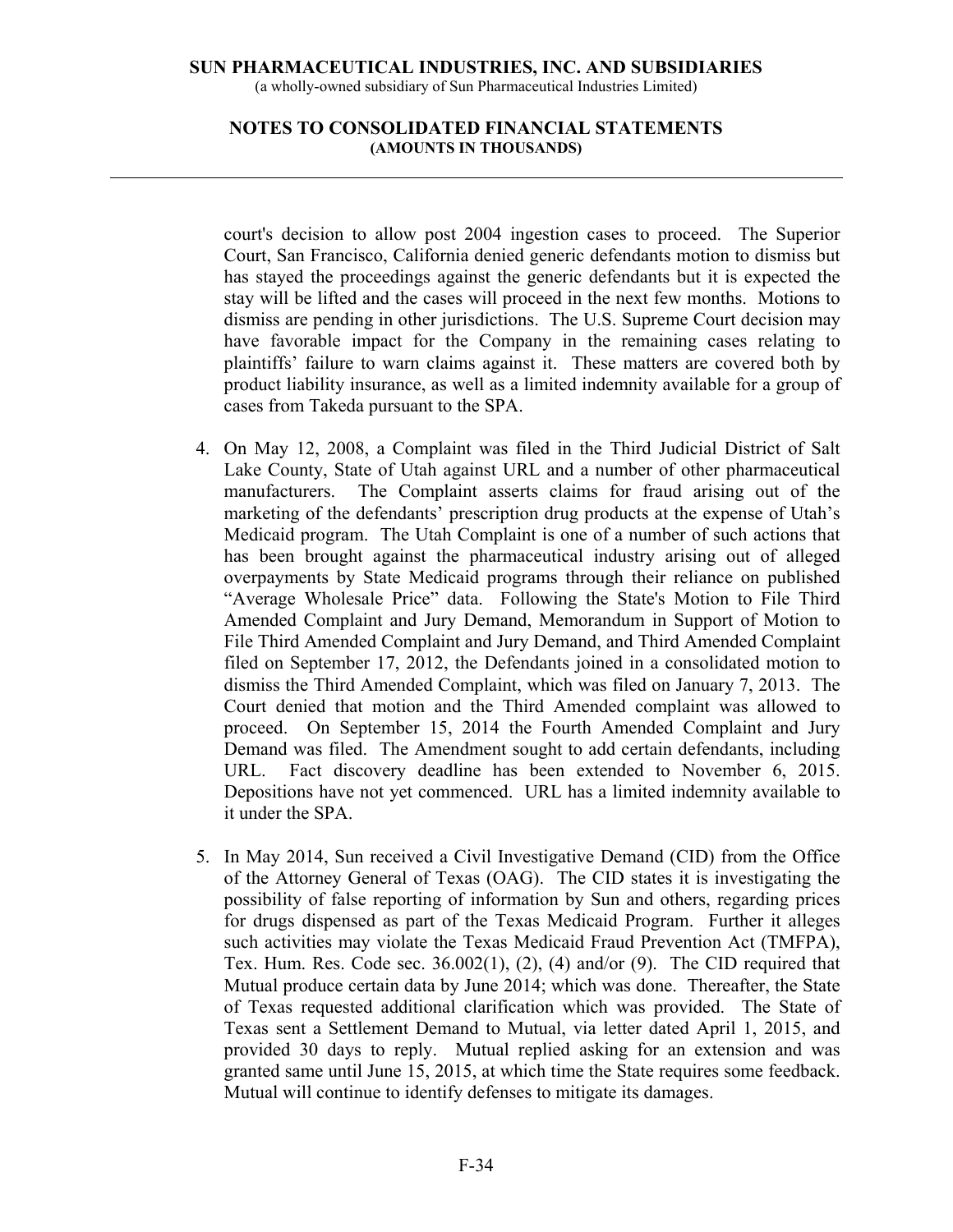(a wholly-owned subsidiary of Sun Pharmaceutical Industries Limited)

#### **NOTES TO CONSOLIDATED FINANCIAL STATEMENTS (AMOUNTS IN THOUSANDS)**

- 6. On March 20, 2007, Tyco Healthcare Group LP and Mallinckrodt Inc. ("Tyco") filed a Complaint in the United States District Court for the District of New Jersey against URL for patent infringement under the Hatch-Waxman Act related to 7.5 mg temazepam capsules and tablets (generic version of Restoril®). On May 4, 2010, the court granted the Company's motion for summary judgment of invalidity of the only remaining patent-in-suit, which also expired on May 18, 2010. On Tyco's motion, the court certified the invalidity ruling for appeal to the Federal Circuit and stayed all district court proceedings relating to the Company's antitrust and other non-patent counterclaims pending this appeal. On June 22, 2011, the Federal Circuit affirmed the district court's invalidity ruling, and remanded the case back to the district court for further proceedings. On July 18, 2011, the district court lifted the stay of all discovery and other proceedings relating to the Company's antitrust and other non-patent counterclaims. On September 21, 2012, Tyco moved for summary judgment on the Company's remaining counterclaims. On January 18, 2013, the court granted Tyco's motion as to the Company's antitrust and other non-patent counterclaims, but denied it as to the Company's counterclaim for inequitable conduct. On April 30, 2013, the Company and Tyco entered into a consent order of final judgment dismissing the Company's inequitable conduct counterclaim, allowing the Company to appeal the court's dismissal of the Company's antitrust and other non-patent counterclaims. The Company filed a notice of appeal on May 1, 2013, and the Federal Circuit docketed the appeal on May 6, 2013. The antitrust counterclaims are still in the appeals process.
- 7. Currently there exists multidistrict litigation alleging the drug "Alendronate" caused personal injury to plaintiffs. The Company and/or Sun Global is named in cases in jurisdictions in New York (1 case filed), California (61 cases filed) and New Jersey (34 cases filed). These cases allege that Sun and/or Sun Global failed to update its label in a timely manner and also to communicate label safety changes. The Company has been vigorously defending itself and argues federal Preemption; specifically that only the FDA has authority to require the Reference Listed Drug "RDL" manufacturer to update its label; which is the trigger for generic ANDAs manufacturers to update their product label. While the Company believes it has strong arguments in its favor, it is aware of some state courts which seem unwilling to accept the pre-emption argument, by carving out arguments such as timing of the label revisions.
- 8. There is one product liability case in the State of New York alleging the product "Phenytoin" caused personal injury. It is likely this case will be dismissed, as Sun's Motion to Dismiss is pending and plaintiff seems to have abandoned its case.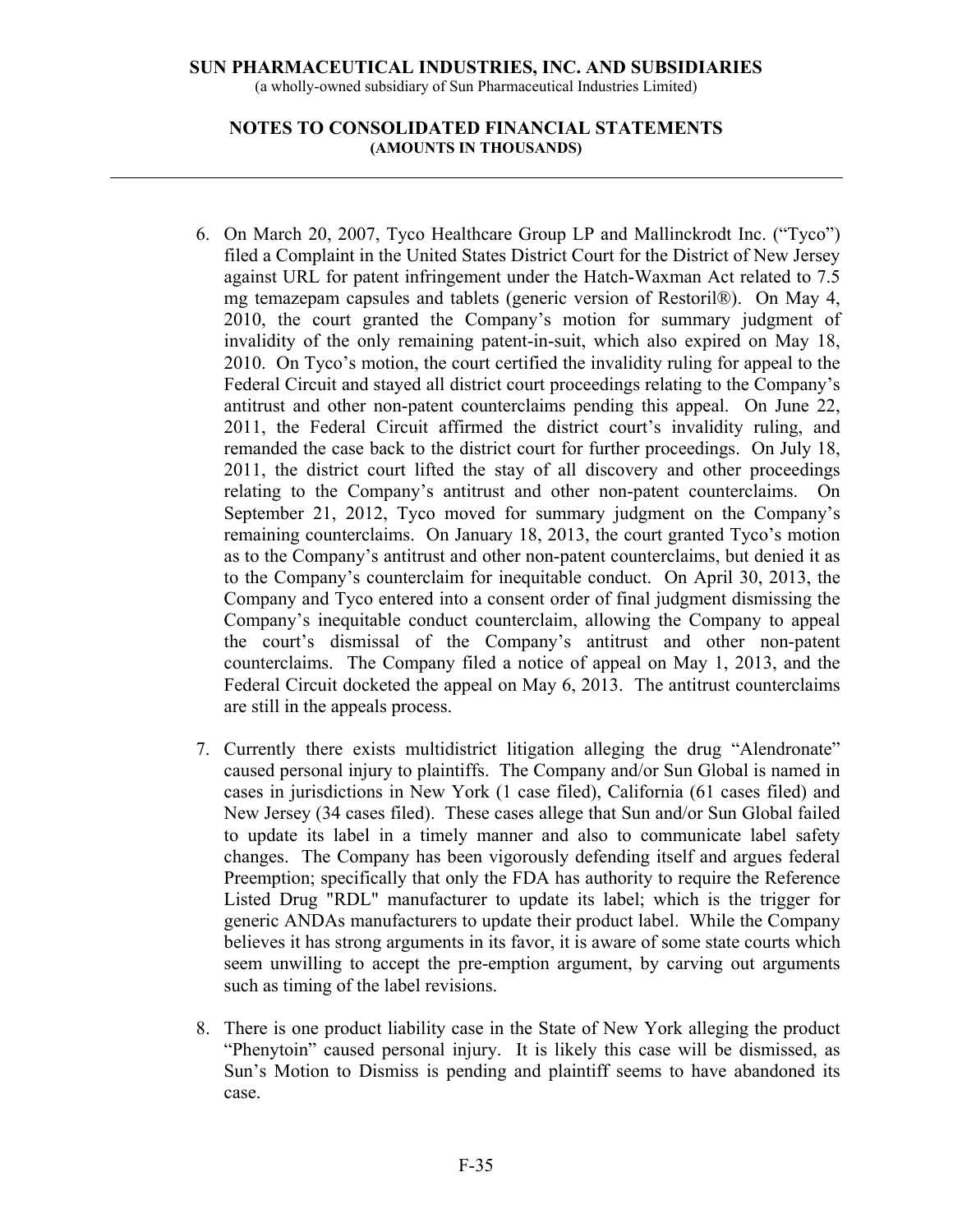(a wholly-owned subsidiary of Sun Pharmaceutical Industries Limited)

#### **NOTES TO CONSOLIDATED FINANCIAL STATEMENTS (AMOUNTS IN THOUSANDS)**

9. There is one product liability case in the State of Illinois alleging the product "Syndopa" caused personal injury. Sun has not yet been served in this case, which was filed in September 2014. Additionally, Sun is identified as a "Respondent in Discovery" which is a state designation for a party from whom the plaintiff seeks discovery only. However, this status may be converted to a "named defendant" at a later time.

In addition to all of the above legal matters, the Company is also currently involved, and from time to time becomes involved, in certain other legal proceedings relating to the conduct of its business, including those pertaining to patents, product liability, contract and employment matters. The Company carries product liability insurance in an amount it believes is sufficient for its needs for those cases involving products that it manufactured. The Company is also a defendant in numerous product liability cases where it is alleged that the plaintiff(s) were harmed by a product distributed by it, but manufactured by SPIL. In those instances, the Company is contractually indemnified. While the outcome of any of such proceedings cannot be accurately predicted, the Company does not believe that the ultimate resolution of any of these other existing proceedings will have a material adverse effect on its financial condition or liquidity.

## *Product Liability and Insurance*

The Company currently maintains a product liability insurance policy with coverage limits of \$10 million per incident and in the aggregate. The Company's product liability policy provides coverage on a claims made basis and are subject to annual renewal. In addition, the Company maintains policies for property, workers compensation and officer and directors liability and other general liability claims. There can be no assurance that the coverage limits of these policies will be adequate to cover the Company's liabilities, should they occur, or that such insurance may not be available in the future on acceptable terms or at all.

## *Regulatory Matters*

#### **Sun Detroit Facility**

The Company stopped the manufacturing activities at its Detroit manufacturing facility during Fiscal 2015. Because of the process of moving production to other sites and current capacities within the Sun family of companies, the Company believed at this point it did not make economic sense to continue to operate this facility.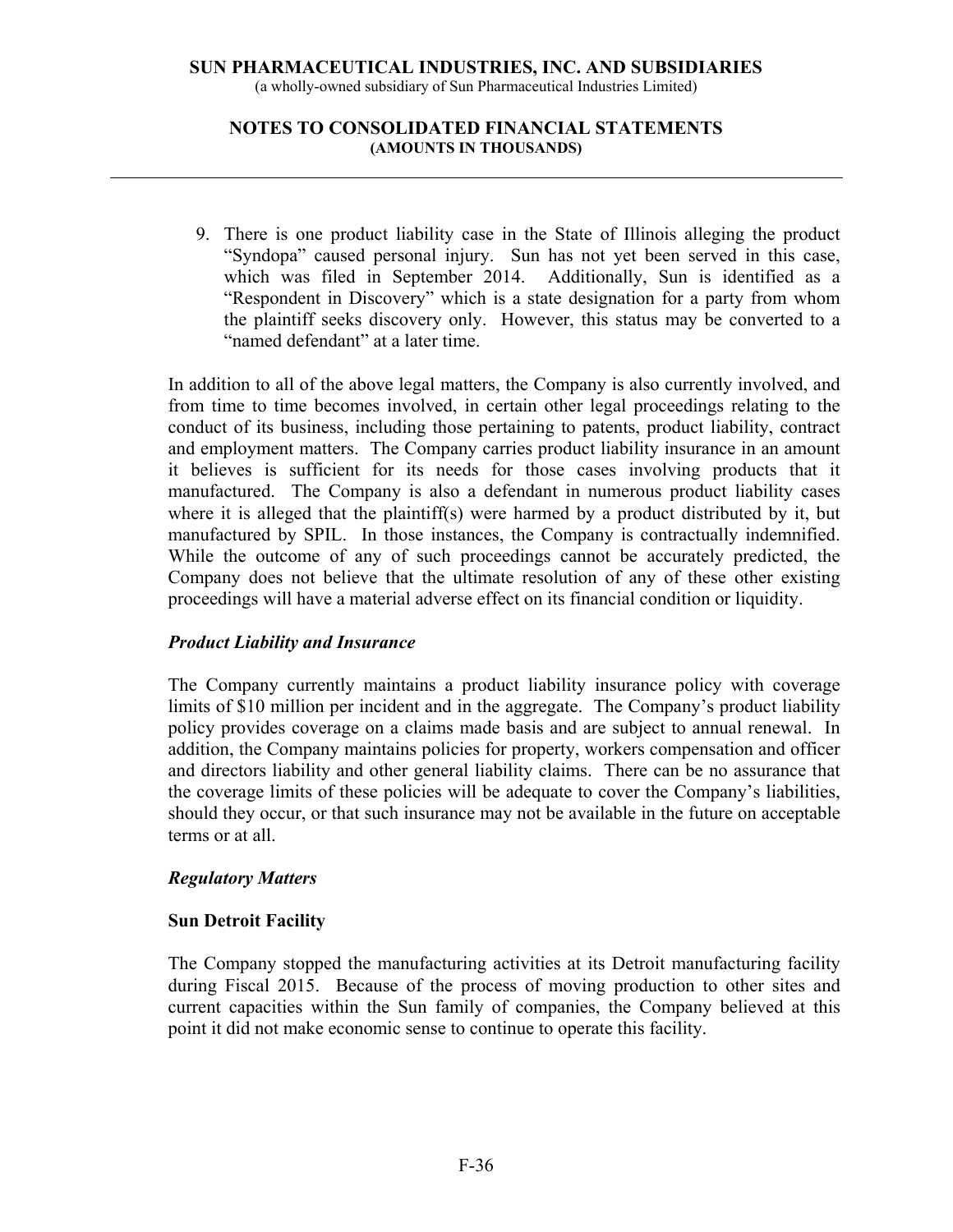(a wholly-owned subsidiary of Sun Pharmaceutical Industries Limited)

## **NOTES TO CONSOLIDATED FINANCIAL STATEMENTS (AMOUNTS IN THOUSANDS)**

Under the terms of the Consent Decree, before resuming the manufacture of any product in Sun's facilities, a number of significant steps and processes were required to be completed, and certifications and approvals from both outside experts and the FDA are to be obtained. On May 9, 2012, Sun received written notification that its cGMP consultants, had submitted its written certification to the FDA pursuant to Paragraph 21F of the Consent Decree that with respect to the two products that Sun commenced manufacturing following clearance by the FDA, "Sun's facilities, methods, processes and controls used to manufacture, process, package, label, hold and distribute products are in compliance with cGMP and the Consent Decree…"

On August 27, 2012, Sun was notified by the FDA that it appears to be in compliance with the Consent Decree and it may resume operations. The FDA conducted a follow-up audits in January 2013, May 2013, and January 2014. The most recent FDA Inspection was concluded with no FDA 483 observations being issued.

Following the closure of the Detroit facility, the company began discussions with the FDA concerning vacating the Consent Decree. The FDA is currently evaluating the situation and the company is awaiting their response. Since the facility has been approved by the FDA to resume manufacturing, the company believes they will be successful in removing the Consent Decree, but there is no guarantee that they will be successful.

## **Sun – Bryan Facility**

The FDA has been periodically conducting inspection of the facility and the facility has been found to be in substantial compliance by the FDA. The facility has received ANDA approvals in the past year and has applications under review with the FDA.

## **Sun Cranbury Facility**

The Sun Cranbury Facility was last inspected by the FDA in 2013 and found to be compliant with cGMP standards. The Cranbury site has several ANDA applications under review with the FDA.

# **URL**

URL has two primary manufacturing facilities, one in Philadelphia, Pennsylvania, and another in Aurora, Illinois. All URL facilities have been inspected by the FDA and are found to be compliant with cGMP standards. Currently URL has two ANDA applications under review with the FDA.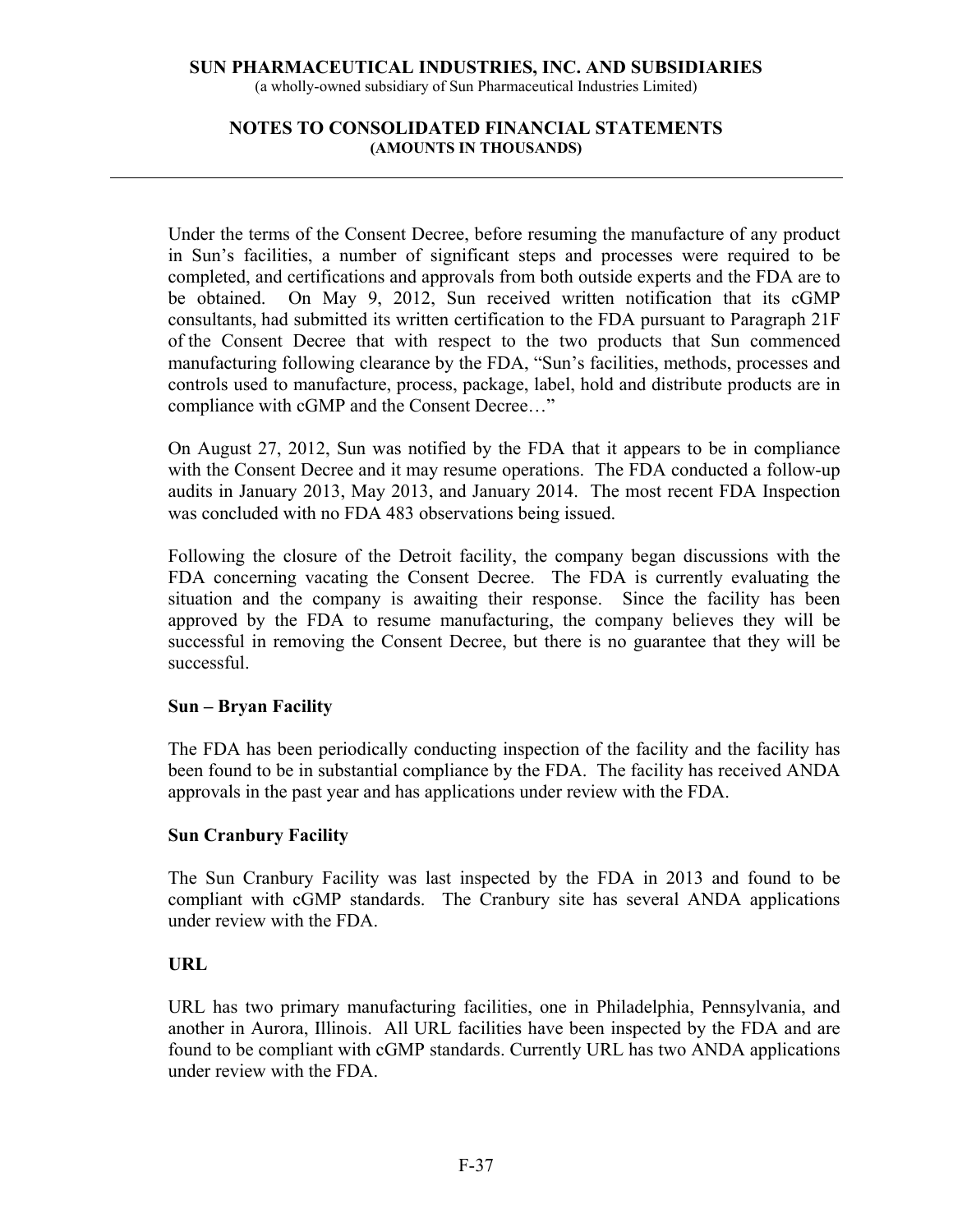## **NOTES TO CONSOLIDATED FINANCIAL STATEMENTS (AMOUNTS IN THOUSANDS)**

# **DUSA**

DUSA is registered as both an FDA drug manufacturing facility and an FDA device manufacturing facility. Both licenses are for the physical facility located in Wilmington, Massachusetts.

DUSA's last FDA inspection was a combination drug and device inspection which occurred in June 2012. There were no 483 observations from that inspection and there are no 483 observations issued or pending from any previous inspection. DUSA also underwent an FDA Post Marketing Adverse Drug Experience (pharmacovigilance) inspection in April 2012 which resulted in no 483 observations.

## **Pharmalucence**

Pharmalucence has two drug establishments currently registered with FDA, one located in Bedford, Massachusetts, and the other located in Billerica, Massachusetts. The FDA conducts inspections of both sites, most recently in 2014 and 2015, respectively. Both sites have been found to be compliant with cGMP standards. The Bedford site is currently FDA approved for all cGMP drug manufacturing operations. The Billerica site is currently approved by the FDA for cGMP drug labeling, packaging, warehouse, visual inspection, and testing operations. Pharmalucence drug manufacturing operations in the Billerica establishment is pending a NDA supplement amendment and FDA approval.

## **Chattem**

Chattem has its primary manufacturing facility in Chattanooga, Tennessee. This facility has been inspected by the FDA and found to be compliant with cGMP standards.